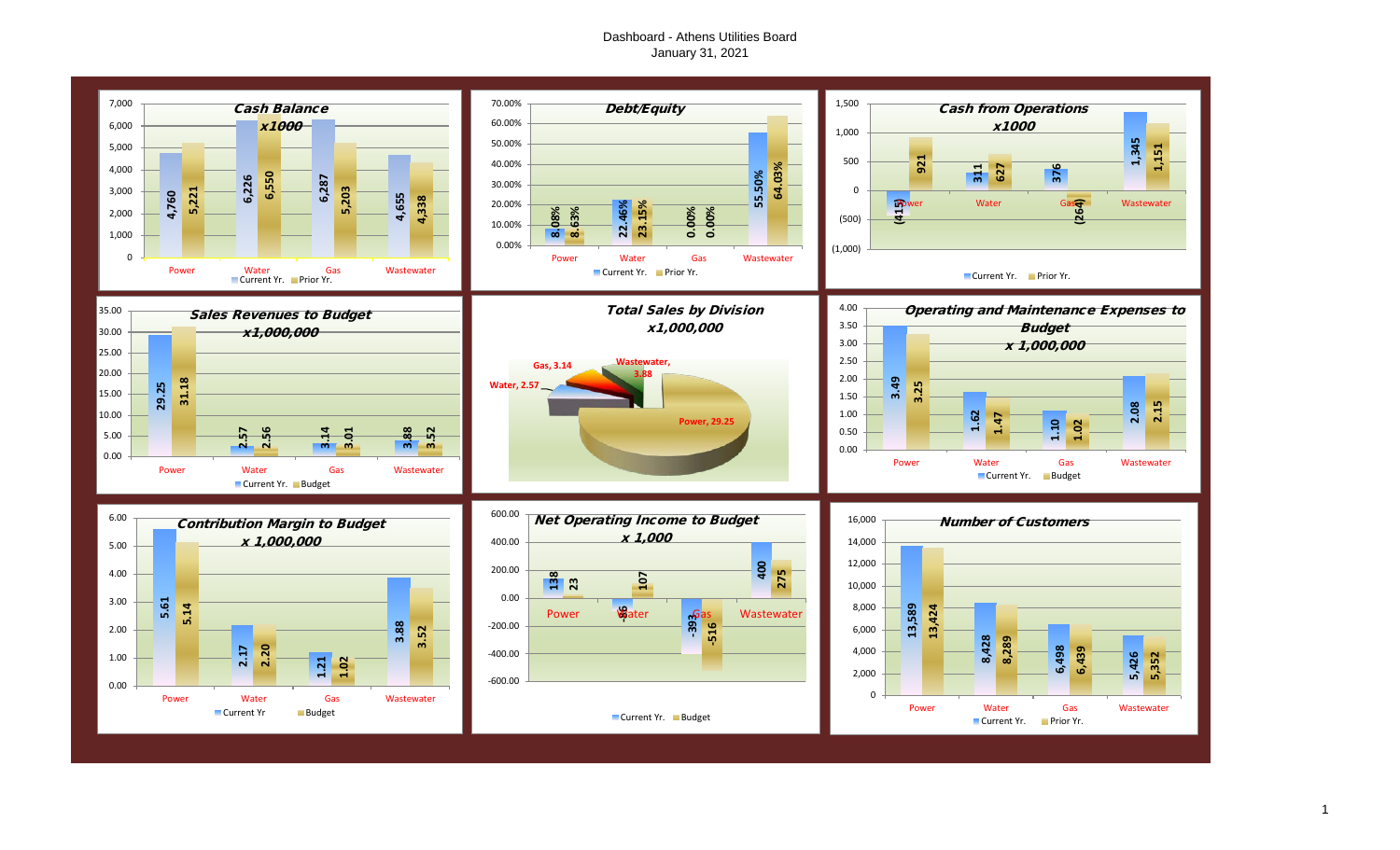#### **Athens Utilities Board Combined Balance Sheet (000 Omitted) January 31, 2021**

|                                         | January 31, 2021       | <b>Prior Year</b>      | <b>Change</b>      |
|-----------------------------------------|------------------------|------------------------|--------------------|
| <b>Current Assets</b>                   | \$31,131               | \$31.239               | (\$107)            |
| Long-Term Assets<br><b>Total Assets</b> | \$118,873<br>\$150,005 | \$119.170<br>\$150,408 | (\$297)<br>(\$404) |
| <b>Current Liabilities</b>              | \$5,914                | \$5.638                | \$276              |
| Long-Term Liabilities                   | \$26,714               | \$28.264               | (\$1,550)          |
| Net Assets                              | \$117,377              | \$116,507              | \$870              |
| <b>Total Liabilities and Net Assets</b> | \$150,005              | \$150,408              | (\$404)            |

#### **Athens Utilities Board Combined Profit and Loss Statement (000 Omitted)**

## **January 31, 2021**

|                                       |                         | YEAR-TO-DATE      |                 |                         | <b>CURRENT MONTH</b> |                 |               |               |                 |  |
|---------------------------------------|-------------------------|-------------------|-----------------|-------------------------|----------------------|-----------------|---------------|---------------|-----------------|--|
|                                       | <b>YTD</b>              | <b>YTD</b>        | <b>Variance</b> | Month                   | Month                | <b>Variance</b> | Annual        | <b>YTD</b>    | <b>Variance</b> |  |
|                                       | <b>January 31, 2021</b> | <b>Prior Year</b> |                 | <i>January 31, 2021</i> | <b>Prior Year</b>    |                 | <b>Budget</b> | <b>Budget</b> |                 |  |
| <b>Sales Revenue</b>                  | \$38,484                | \$40,968          | (\$2,484)       | \$6,256                 | \$6,178              | \$78            | \$68,435      | \$40,280      | (\$1,796)       |  |
| Cost of Goods Sold                    | \$25,970                | \$28,199          | \$2,229         | \$4,047                 | \$4,046              | (\$2)           | \$47,125      | \$28,400      | \$2,430         |  |
| <b>Contribution Margin</b>            | \$12,514                | \$12,768          | (\$255)         | \$2,208                 | \$2,132              | \$76            | \$21,309      | \$11,880      | \$633           |  |
| Operating and Maintenance Expenses    | \$8,058                 | \$7,316           | (\$742)         | \$1,490                 | \$1,313              | (\$177)         | \$13,110      | \$8,137       | \$79            |  |
| Depreciation and Taxes Equivalents    | \$4,360                 | \$3,846           | (\$515)         | \$617                   | \$547                | (\$70)          | \$6,256       | \$3,854       | (\$506)         |  |
| <b>Total Operating Expenses</b>       | \$12,419                | \$11,162          | (\$1,257)       | \$2,107                 | \$1,860              | (\$247)         | \$19,366      | \$11,991      | (\$427)         |  |
| <b>Net Operating Income</b>           | \$95                    | \$1,606           | (\$1,511)       | \$101                   | \$272                | (\$171)         | \$1,943       | ( \$111)      | \$206           |  |
| Grants, Contributions & Extraordinary | \$64                    | \$236             | (\$172)         | \$1                     | \$0                  | \$0             | \$504         | \$22          | \$42            |  |
| <b>Change in Net Assets</b>           | \$159                   | \$1,842           | ( \$1,683)      | \$102                   | \$273                | ( \$171)        | \$2,447       | (\$89)        | \$248           |  |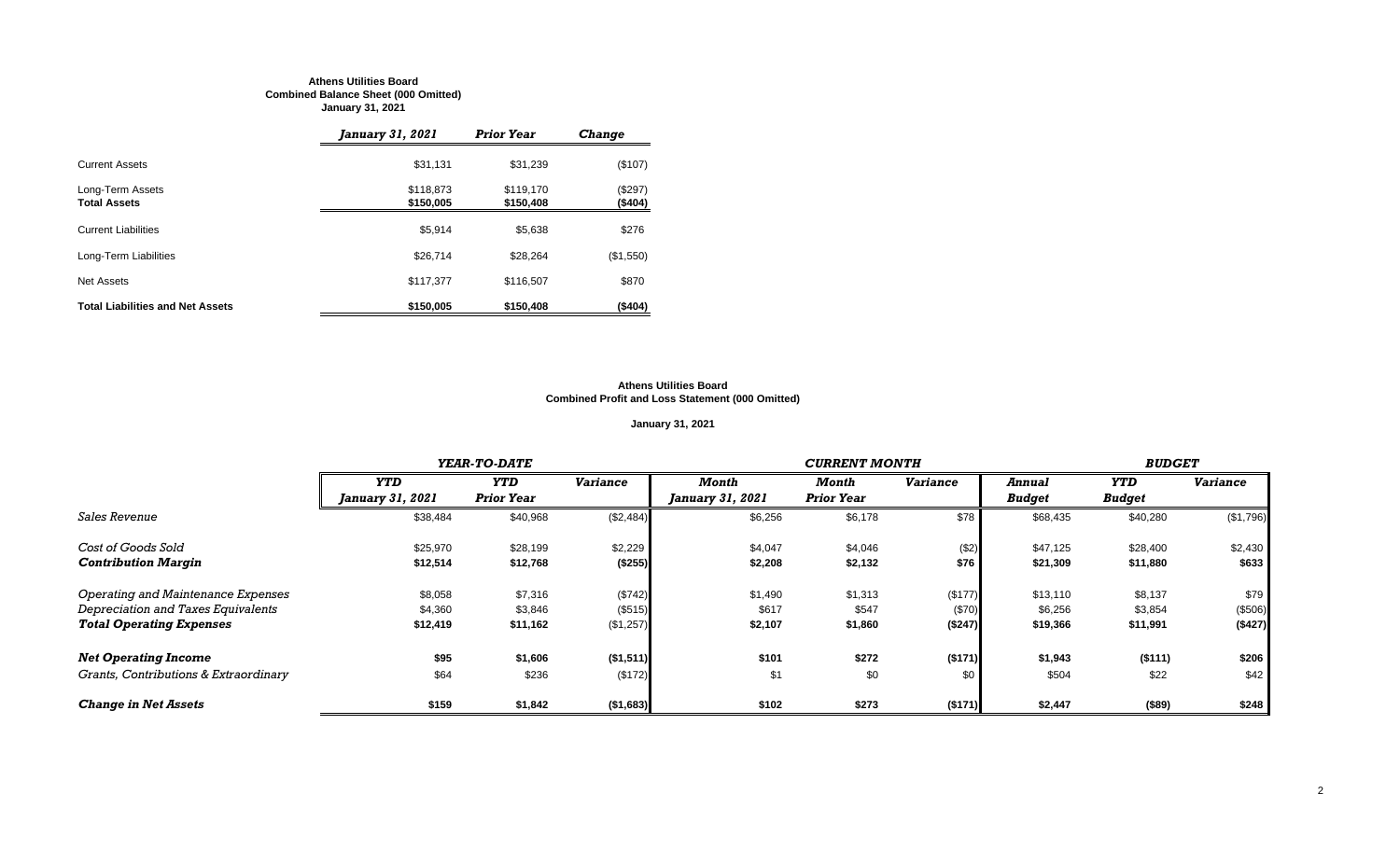## **Athens Utilities Board Financial Statement Synopsis 1/31/2021**

|                                             |                  |                      |                  |                      |             |                            | (000 Omitted) |          |              |                                                |              |          |             |                                                |             |                            |                        |                      |         |                            |
|---------------------------------------------|------------------|----------------------|------------------|----------------------|-------------|----------------------------|---------------|----------|--------------|------------------------------------------------|--------------|----------|-------------|------------------------------------------------|-------------|----------------------------|------------------------|----------------------|---------|----------------------------|
|                                             |                  |                      | <b>Power</b>     |                      |             | <b>Water</b>               |               |          |              | Gas                                            |              |          |             |                                                | Wastewater  |                            |                        | <b>Total</b>         |         |                            |
|                                             | Y-T-D<br>Current | $Y-T-D$<br>Prior Yr. | M-T-D<br>Current | $M-T-D$<br>Prior Yr. | Y-T-D       | Y-T-D<br>Current Prior Yr. | M-T-D         | M-T-D    | Y-T-D        | $Y-T-D$<br>Current Prior Yr. Current Prior Yr. | $M-T-D$      | M-T-D    | Y-T-D       | $Y-T-D$<br>Current Prior Yr. Current Prior Yr. | M-T-D       | M-T-D<br>Current Prior Yr. | -T-D<br><b>Current</b> | $Y-T-D$<br>Prior Yr. | $M-T-D$ | M-T-D<br>Current Prior Yr. |
| Cash Balance                                | 4,760            | 5,221                |                  |                      | 6,226       | 6,550                      |               |          | 6,287        | 5,203                                          |              |          | 4,655       | 4,338                                          |             |                            | 21,928                 | 21,312               |         |                            |
| <b>Working Capital</b>                      | 7,124            | 9,162                |                  |                      | 7,134       | 7,500                      |               |          | 6,492        | 6,156                                          |              |          | 5,510       | 5,794                                          |             |                            | 26,259                 | 28,612               |         |                            |
| <b>Plant Assets</b>                         | 73,502           | 71,526               |                  |                      | 34,047      | 33,117                     |               |          | 24,356       | 24,097                                         |              |          | 57,837      | 56,843                                         |             |                            | 189,741                | 185,583              |         |                            |
| Debt                                        | 4,040            | 4,291                |                  |                      | 4,801       | 4,979                      |               |          | $\Omega$     | $\Omega$                                       |              |          | 14,918      | 16,099                                         |             |                            | 23,758                 | 25,369               |         |                            |
| Net Assets (Net Worth)                      | 49,975           | 49,719               |                  |                      | 21,375      | 21,507                     |               |          | 20,149       | 20,137                                         |              |          | 25,572      | 25,144                                         |             |                            | 117,071                | 116,507              |         |                            |
| <b>Cash from Operations</b>                 | (415)            | 921                  | 35               | 160                  | 311         | 627                        | 25            | 264      | 376          | (264)                                          | 507          | 308      | 1,345       | 1,151                                          | 77          | 238                        | 1,617                  | 2,434                | 644     | 970                        |
| <b>Net Pension Liability</b>                | 2,315            | 2,246                |                  |                      | 681         | 654                        |               |          | 482          | 434                                            |              |          | 685         | 668                                            |             |                            | 4,164                  | 4,002                |         |                            |
| Principal Paid on Debt {Lease Included} (1) | 248              | 154                  | 248              | 154                  | 170         | 161                        | 14            | 16       | $\mathbf{0}$ | $\Omega$                                       | $\Omega$     | $\Omega$ | 1,179       | 642                                            | 11          | 11                         | 1,597                  | 957                  | 273     | 181                        |
| <b>New Debt-YTD</b>                         | $\overline{0}$   | $\Omega$             | $\mathbf{0}$     | $\Omega$             | $\mathbf 0$ | $\mathbf 0$                | $\mathbf 0$   |          | $\mathbf 0$  | $\overline{0}$                                 | $\mathbf 0$  | $\Omega$ | $\mathbf 0$ | $\Omega$                                       | $\mathbf 0$ | -0                         | $\mathbf{0}$           | $\Omega$             |         |                            |
| <b>Cash Invested in Plant</b>               | 1,209            | 2,294                | 335              | 307                  | 790         | 459                        | 116           | 171      | 350          | 436                                            | 43           | 65       | 1,155       | 1,414                                          | 42          | 206                        | 3,504                  | 4,603                | 535     | 750                        |
| <b>Cash Flow</b>                            | (1,639)          | (1, 379)             | (302)            | (148)                | (591)       | 60                         | (107)         | 77       | 42           | (700)                                          | 464          | 243      | 136         | (112)                                          | 24          | 21                         | (2,052)                | (2, 131)             | 79      | 192                        |
| Sales                                       | 29,252           | 31,550               | 4,379            | 4,405                | 2,569       | 2,661                      | 356           | 354      | 3,142        | 3,168                                          | 1,058        | 858      | 3,882       | 3,994                                          | 520         | 633                        | 38,846                 | 41,374               | 6,314   | 6,249                      |
| Cost of Goods Sold {COGS}                   | 23,644           | 26,006               | 3,487            | 3,652                | 395         | 379                        | 56            | 53       | 1,931        | 1,814                                          | 505          | 341      |             |                                                |             |                            | 25,970                 | 28,199               | 4,047   | 4,046                      |
| O&M Expenses-YTD {minus COGS}               | 5,418            | 4,864                | 888              | 830                  | 2,207       | 2,029                      | 367           | 309      | 1,614        | 1,519                                          | 262          | 242      | 3,401       | 3,020                                          | 593         | 513                        | 12,639                 | 11,432               | 2,110   | 1,893                      |
| <b>Net Operating Income</b>                 | 138              | 681                  | (35)             | (85)                 | (86)        | 216                        | (80)          | (18)     | (393)        | (147)                                          | 294          | 272      | 400         | 855                                            | (83)        | 103                        | 59                     | 1,606                | 96      | 272                        |
| <b>Interest on Debt</b>                     | 13               | 36                   |                  |                      | 59          | 63                         | 8             |          | $\Omega$     | $\Omega$                                       | $\mathbf{0}$ |          | 45          | 142                                            | 6           | 15                         | 118                    | 241                  | 15      | 32                         |
| Variable Rate Debt Interest Rate            | 0.23%            | 75.00%               |                  |                      |             |                            |               |          |              |                                                |              |          | 0.22%       | 75.00%                                         |             |                            |                        |                      |         |                            |
| Grants, Contributions, Extraordinary        | 23               | 5                    |                  | $\Omega$             | $\Omega$    | $\Omega$                   | 0             | $\Omega$ | 16           | 0                                              | $\mathbf{0}$ | - 0      | 26          | 231                                            | $\mathbf 0$ |                            | 64                     | 236                  |         | 0                          |
| Net Income                                  | 161              | 686                  | (35)             | (85)                 | (86)        | 216                        | (80)          | (18)     | (378)        | (147)                                          | 294          | 272      | 426         | 1,086                                          | (83)        | 103                        | 123                    | 1,842                | 97      | 273                        |
| <b># Customers</b>                          | 13,589           | 13,424               |                  |                      | 8,428       | 8,289                      |               |          | 6,498        | 6,439                                          |              |          | 5,426       | 5,352                                          |             |                            | 33,941                 | 33,504               |         |                            |
| <b>Sales Volume</b>                         | 362,657          | 402,427              | 55,778           | 54,544               | 5,504       | 5,797                      | 761           | 769      | 4,260        | 4,293                                          | 1,346        | 1,121    | 2,649       | 2,721                                          | 358         | 360                        |                        |                      |         |                            |
| Revenue per Unit Sold (2)                   | 0.081            | 0.078                | 0.079            | 0.081                | 0.47        | 0.46                       | 0.47          | 0.46     | 0.74         | 0.74                                           | 0.79         | 0.77     | 1.47        | 1.47                                           | 1.45        | 1.76                       |                        |                      |         |                            |
| Natural Gas Market Price (Dth)              |                  |                      |                  |                      |             |                            |               |          |              |                                                | 2.49         | 2.39     |             |                                                |             |                            |                        |                      |         |                            |
| <b>Natural Gas Total Unit Cost (Dth)</b>    |                  |                      |                  |                      |             |                            |               |          | 3.83         | 3.65                                           | 3.98         | 3.42     |             |                                                |             |                            |                        |                      |         |                            |
| <b>Full Time Equivalent Employees</b>       | 63.47            | 61.99                | 64.75            | 61.71                | 14.6945     | 14.88                      | 14.37         | 14.8     | 10.0279      | 10.45                                          | 9.9          | 10.72    | 19.6047     | 20.12                                          | 19.57       | 20.27                      | 107.80                 | 107.44               | 108.59  | 107.5                      |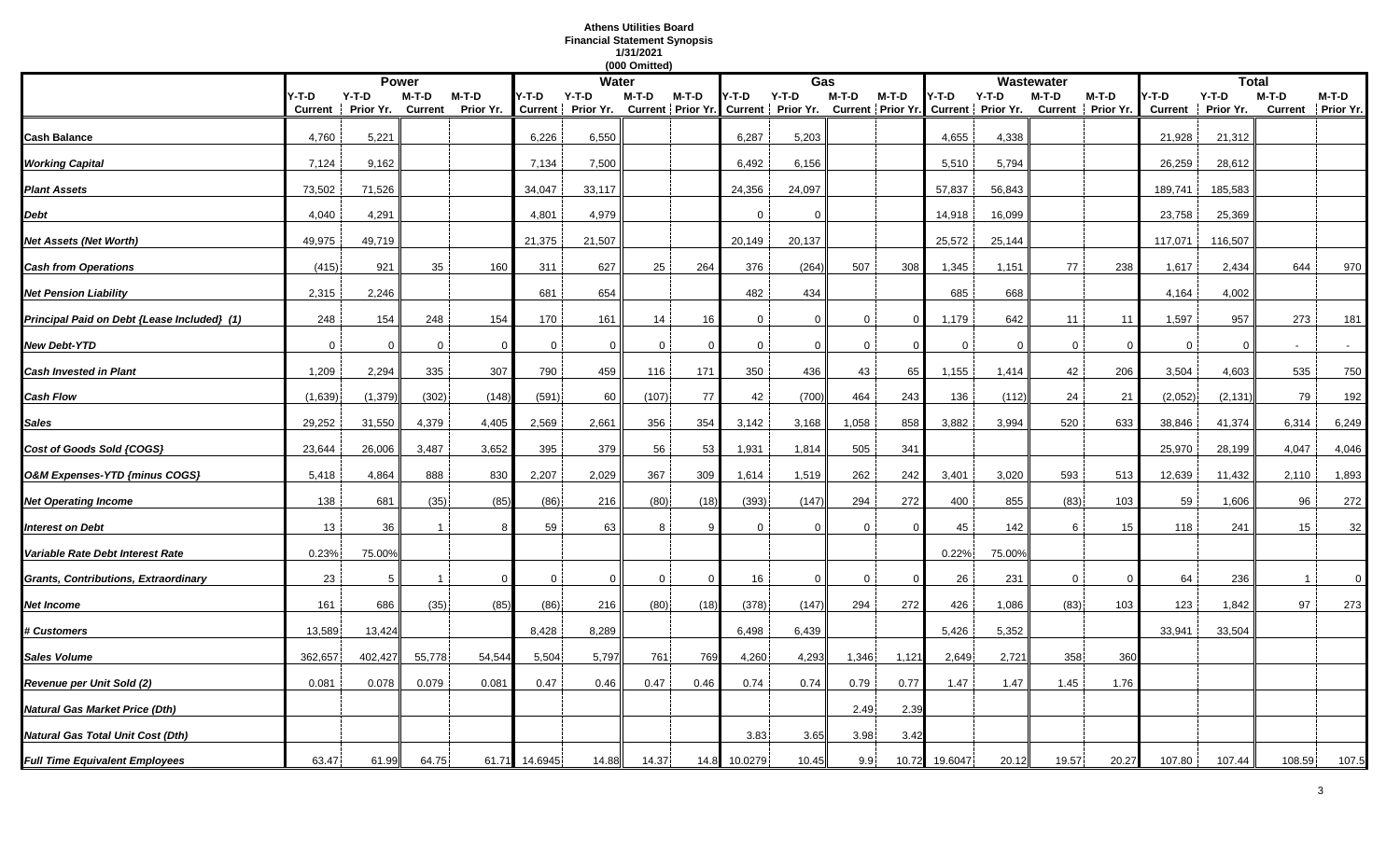|                         |                     |                                         | <b>BALANCE SHEET</b>                           |                         |                     |                            |
|-------------------------|---------------------|-----------------------------------------|------------------------------------------------|-------------------------|---------------------|----------------------------|
| <b>Current Period</b>   | <b>Prior Year</b>   |                                         | <b>January 31, 2021</b>                        | <b>Current Period</b>   | <b>Prior</b>        | Change                     |
| <b>January 31, 2021</b> |                     | <b>Change from</b><br><b>Prior Year</b> |                                                | <b>January 31, 2021</b> | <b>Month</b>        | from prior<br><b>Month</b> |
|                         |                     |                                         | Assets:                                        |                         |                     |                            |
| 4,759,771.59            | 5.220.627.93        | (460, 856.34)                           | Cash and Cash Equivalents                      | 4,759,771.59            | 5,062,101.24        | (302, 329.65)              |
| 0.00                    | 0.00                | 0.00                                    | <b>Bond Funds Available</b>                    | 0.00                    | 0.00                | 0.00                       |
| 3,707,835.16            | 3,298,256.25        | 409,578.91                              | <b>Customer Receivables</b>                    | 3,707,835.16            | 3,341,832.50        | 366,002.66                 |
| 0.00                    | 0.00                | 0.00                                    | Due from (to) Other Divisions                  | 0.00                    | 0.00                | 0.00                       |
| 376,434.51              | 532,768.82          | (156, 334.31)                           | <b>Other Receivables</b>                       | 376,434.51              | 269,351.78          | 107,082.73                 |
| 144.613.68              | 139.278.81          | 5,334.87                                | <b>Prepaid Expenses</b>                        | 144,613.68              | 163.256.10          | (18, 642.42)               |
| 1,086,212.33            | 1,187,974.39        | (101, 762.06)                           | <b>Unbilled Revenues</b>                       | 1,086,212.33            | 1,086,212.33        | 0.00                       |
| 1,712,945.55            | 1,602,272.26        | 110,673.29                              | Materials and Supplies Inventory               | 1,712,945.55            | 1,678,797.06        | 34,148.49                  |
| 11,787,812.82           | 11,981,178.46       | (193, 365.64)                           | <b>Total Current Assets</b>                    | 11,787,812.82           | 11,601,551.01       | 186,261.81                 |
| 0.00                    | 0.00                | 0.00                                    | <b>Unamortized Debt Expense</b>                | 0.00                    | 0.00                | 0.00                       |
| 0.00                    | 0.00                | 0.00                                    | TVA Heat Pump Loans Receivable                 | 0.00                    | 0.00                | 0.00                       |
| 1,557,494.07            | 1,607,954.32        | (50, 460.25)                            | <b>Deferred Pension Outflows</b>               | 1,557,494.07            | 1,557,494.07        | 0.00                       |
| 73,502,060.74           | 71,525,982.32       | 1,976,078.42                            | Electric Utility Plant, at Cost                | 73,502,060.74           | 73,555,692.66       | (53,631.92)                |
| (25, 722, 216.79)       | (24, 143, 040.11)   | (1,579,176.68)                          | Less: Accumulated Depreciation                 | (25, 722, 216.79)       | (25,803,193.69)     | 80,976.90                  |
| 47,779,843.95           | 47,382,942.21       | 396,901.74                              | <b>Net Electric Utility Plant</b>              | 47,779,843.95           | 47,752,498.97       | 27,344.98                  |
| 49,337,338.02           | 48.990.896.53       | 346,441.49                              | <b>Total Long Term Assets</b>                  | 49,337,338.02           | 49,309,993.04       | 27,344.98                  |
| 61,125,150.84           | 60,972,074.99       | 153,075.85<br>\$.                       | <b>Total Assets</b>                            | 61,125,150.84           | 60,911,544.05       | 213,606.79<br>-S           |
|                         |                     |                                         | <b>Liabilities and Retained Earnings:</b>      |                         |                     |                            |
| 3,491,389.96            | 3,502,972.58        | (11,582.62)                             | <b>Accounts Payable</b>                        | 3,491,389.96            | 3,332,744.88        | 158,645.08                 |
| 573,491.51              | 414,620.00          | 158,871.51                              | <b>Customer Deposits</b>                       | 573,491.51              | 575,811.51          | (2,320.00)                 |
| 0.00                    | 0.00                | 0.00                                    | Deferred Income                                | 0.00                    | 0.00                | 0.00                       |
| 599,247.16              | 618,153.93          | (18,906.77)                             | <b>Other Current Liabilities</b>               | 599,247.16              | 551,309.35          | 47,937.81                  |
| 4,664,128.63            | 4,535,746.51        | 128.382.12                              | <b>Total Current Liabilities</b>               | 4,664,128.63            | 4,459,865.74        | 204,262.89                 |
| 0.00                    | 0.00                | 0.00                                    | <b>Bonds Payable</b>                           | 0.00                    | 0.00                | 0.00                       |
| 0.00                    | 0.00                | 0.00                                    | Long-Term Leases Payable                       | 0.00                    | 0.00                | 0.00                       |
| 4,039,511.63            | 4,290,994.13        | (251, 482.50)                           | Notes Payable                                  | 4,039,511.63            | 4,039,511.63        | 0.00                       |
| 2,315,457.49            | 2,246,228.80        | 69,228.69                               | Net Pension Liability                          | 2,315,457.49            | 2,271,492.64        | 43,964.85                  |
| 130,580.80              | 179,809.42          | (49, 228.62)                            | <b>Deferred Pension Inflows</b>                | 130,580.80              | 130,580.80          | 0.00                       |
| 0.00                    | 0.00                | 0.00                                    | TVA Advances, Energy Right Loans               | 0.00                    | 0.00                | 0.00                       |
| 6,485,549.92            | 6,717,032.35        | (231, 482.43)                           | <b>Total Long Term Liabilities</b>             | 6,485,549.92            | 6,441,585.07        | 43,964.85                  |
| 49,975,472.29           | 49,719,296.13       | 256,176.16                              | <b>Net Position</b>                            | 49,975,472.29           | 50,010,093.24       | (34,620.95)                |
| 61,125,150.84<br>-\$    | 60,972,074.99<br>\$ | 153,075.85<br>\$                        | <b>Total Liabilities and Retained Earnings</b> | 61,125,150.84<br>S.     | 60,911,544.05<br>\$ | 213,606.79<br>\$           |

# **ATHENS UTILITIES BOARD POWER DIVISION**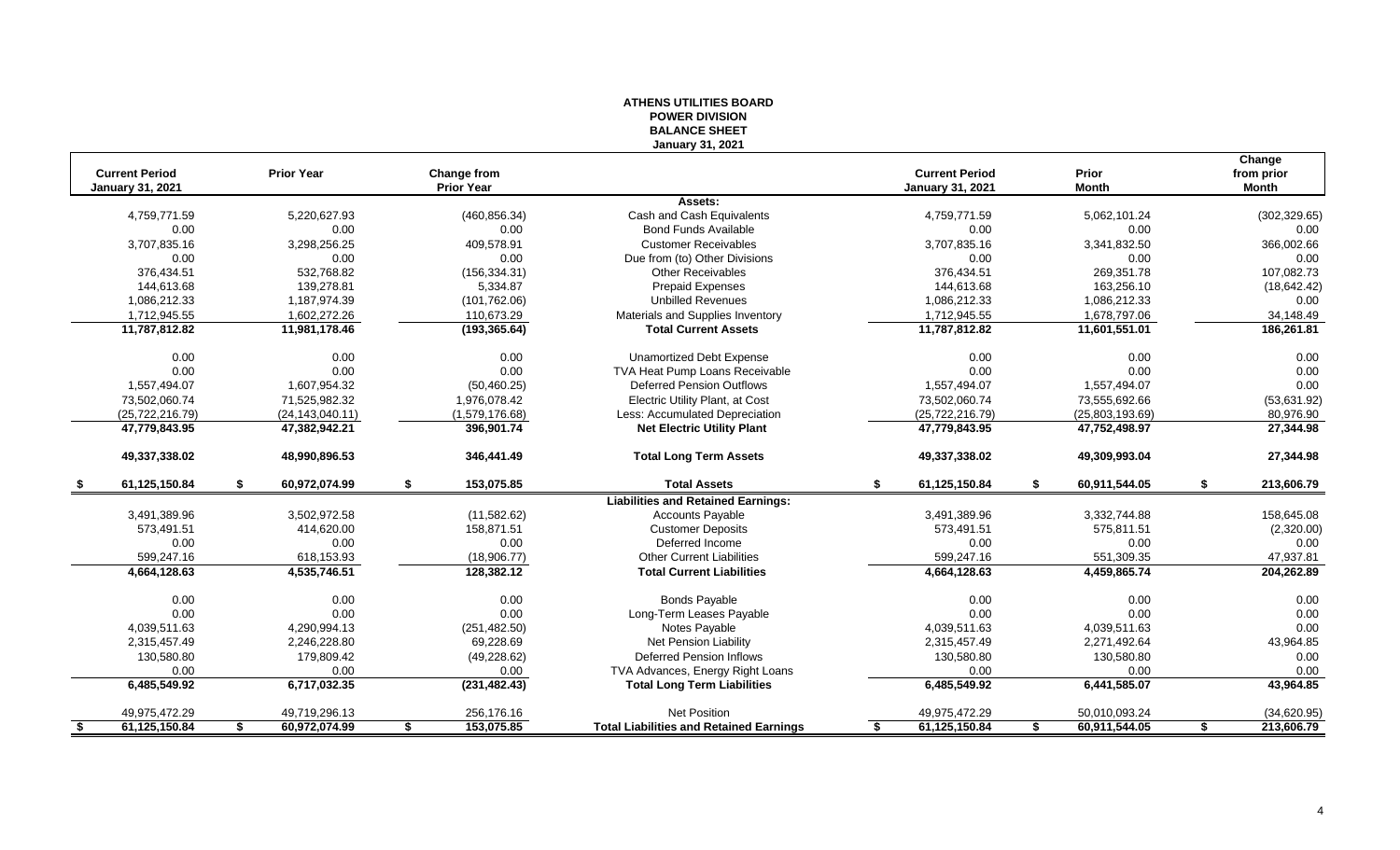|                                         |                                   |                                        | AUJUIS VUIILUUS DUATU<br><b>Profit and Loss Statement - Power</b> |                                             |                                       |                                        |
|-----------------------------------------|-----------------------------------|----------------------------------------|-------------------------------------------------------------------|---------------------------------------------|---------------------------------------|----------------------------------------|
| Year-to-Date<br><b>January 31, 2021</b> | Year-to-Date<br><b>Prior Year</b> | Variance<br>Favorable<br>(Unfavorable) | <b>January 31, 2021</b><br><b>Description</b>                     | Current<br>Month<br><b>January 31, 2021</b> | Current<br>Month<br><b>Prior Year</b> | Variance<br>Favorable<br>(Unfavorable) |
|                                         |                                   |                                        | <b>REVENUE:</b>                                                   |                                             |                                       |                                        |
| 9,346,775.40                            | 9,890,662.61                      | (543, 887.21)                          | <b>Residential Sales</b>                                          | 1,590,038.83                                | 1,488,928.94                          | 101,109.89                             |
| 2,386,195.81                            | 2,614,874.63                      | (228, 678.82)                          | <b>Small Commercial Sales</b>                                     | 343,216.84                                  | 341,802.25                            | 1,414.59                               |
| 16,435,179.29                           | 17,992,642.78                     | (1,557,463.49)                         | Large Commercial Sales                                            | 2,208,247.64                                | 2,374,681.47                          | (166, 433.83)                          |
| 235,602.08                              | 251,204.95                        | (15,602.87)                            | Street and Athletic Lighting                                      | 33,507.36                                   | 36,023.78                             | (2,516.42)                             |
| 337,136.99                              | 339,788.74                        | (2,651.75)                             | Outdoor Lighting                                                  | 48,393.16                                   | 48,880.97                             | (487.81)                               |
| 511,101.99                              | 461,242.17                        | 49,859.82                              | Revenue from Fees                                                 | 155,709.51                                  | 114,280.52                            | 41,428.99                              |
| 29,251,991.56                           | 31,550,415.88                     | (2,298,424.32)                         | <b>Total Revenue</b>                                              | 4,379,113.34                                | 4,404,597.93                          | (25, 484.59)                           |
| 23,644,244.89                           | 26,005,547.44                     | 2,361,302.55                           | <b>Power Costs</b>                                                | 3,486,664.16                                | 3,651,568.17                          | 164,904.01                             |
| 5,607,746.67                            | 5,544,868.44                      | 62,878.23                              | <b>Contribution Margin</b>                                        | 892,449.18                                  | 753,029.76                            | 139,419.42                             |
|                                         |                                   |                                        | <b>OPERATING EXPENSES:</b>                                        |                                             |                                       |                                        |
| 4,379.97                                | 1,200.00                          | (3, 179.97)                            | <b>Transmission Expense</b>                                       | 2,395.67                                    | 200.00                                | (2, 195.67)                            |
| 732,879.33                              | 646,124.62                        | (86, 754.71)                           | <b>Distribution Expense</b>                                       | 155,437.18                                  | 142,301.08                            | (13, 136.10)                           |
| 579,013.74                              | 492,472.31                        | (86, 541.43)                           | Customer Service and Customer Acct. Expense                       | 86,282.81                                   | 79,496.31                             | (6,786.50)                             |
| 1,363,705.07                            | 1,066,601.04                      | (297,104.03)                           | <b>Administrative and General Expenses</b>                        | 244,643.25                                  | 211,284.03                            | (33, 359.22)                           |
| 2,679,978.11                            | 2,206,397.97                      | (473,580.14)                           | <b>Total Operating Expenses</b><br><b>Maintenance Expenses</b>    | 488,758.91                                  | 433,281.42                            | (55, 477.49)                           |
| 0.00                                    | 89.47                             | 89.47                                  | <b>Transmission Expense</b>                                       | 0.00                                        | 89.47                                 | 89.47                                  |
| 781,431.46                              | 748,258.40                        | (33, 173.06)                           | <b>Distribution Expense</b>                                       | 125,539.03                                  | 123,994.66                            | (1,544.37)                             |
| 27.010.58                               | 22,948.05                         | (4,062.53)                             | Administrative and General Expense                                | 6,635.84                                    | 3,288.24                              | (3,347.60)                             |
| 808,442.04                              | 771,295.92                        | (37, 146.12)                           | <b>Total Maintenance Expenses</b>                                 | 132,174.87                                  | 127,372.37                            | (4,802.50)                             |
|                                         |                                   |                                        | <b>Other Operating Expense</b>                                    |                                             |                                       |                                        |
| 1,327,578.61                            | 1,308,652.85                      | (18,925.76)                            | <b>Depreciation Expense</b>                                       | 195,438.07                                  | 187,884.51                            | (7, 553.56)                            |
| 602,035.91<br>1,929,614.52              | 577,810.93<br>1,886,463.78        | (24, 224.98)<br>(43, 150.74)           | <b>Tax Equivalents</b><br><b>Total Other Operating Expenses</b>   | 71,202.12<br>266,640.19                     | 81,355.91<br>269,240.42               | 10,153.79<br>2,600.23                  |
| 29,062,279.56                           | 30,869,705.11                     | 1,807,425.55                           | <b>Total Operating and Maintenance Expenses</b>                   | 4,374,238.13                                | 4,481,462.38                          | 107,224.25                             |
| 189,712.00                              | 680.710.77                        | (490,998.77)                           | <b>Operating Income</b>                                           | 4,875.21                                    | (76, 864.45)                          | 81,739.66                              |
| (19, 467.00)                            | 60,149.45                         | (79, 616.45)                           | Other Income                                                      | (32, 357.81)                                | 6,741.54                              | (39,099.35)                            |
| 170,245.00                              | 740,860.22                        | (570, 615.22)                          | <b>Total Income</b>                                               | (27, 482.60)                                | (70, 122.91)                          | 42,640.31                              |
| 18,558.45                               | 23,505.98                         | 4,947.53                               | Miscellaneous Income Deductions                                   | 6,983.85                                    | 7,467.68                              | 483.83                                 |
| 151,686.55                              | 717,354.24                        | (565, 667.69)                          | <b>Net Income Before Debt Expenses</b>                            | (34, 466.45)                                | (77,590.59)                           | 43,124.14                              |
|                                         |                                   |                                        | <b>DEBT RELATED EXPENSES:</b>                                     |                                             |                                       |                                        |
| 0.00                                    | 0.00                              | 0.00                                   | Amortization of Debt Related Expenses                             | 0.00                                        | 0.00                                  | 0.00                                   |
| 13,215.51                               | 36,263.94                         | 23,048.43                              | <b>Interest Expense</b>                                           | 792.00                                      | 7,620.63                              | 6,828.63                               |
| 13,215.51                               | 36,263.94                         | 23,048.43                              | <b>Total debt related expenses</b>                                | 792.00                                      | 7,620.63                              | 6,828.63                               |
| 138,471.04                              | 681,090.30                        | (542, 619.26)                          | Net Income before Extraordinary Exp.                              | (35, 258.45)                                | (85, 211.22)                          | 49,952.77                              |
| 22,526.63                               | 4,822.43                          | 17,704.20                              | Extraordinary Income (Expense)                                    | 637.50                                      | 305.33                                | 332.17                                 |
| 160,997.67<br>- 56                      | 685,912.73                        | (524, 915.06)                          | <b>CHANGE IN NET ASSETS</b>                                       | (34,620.95)                                 | (84,905.89)<br>S                      | 50,284.94<br>s                         |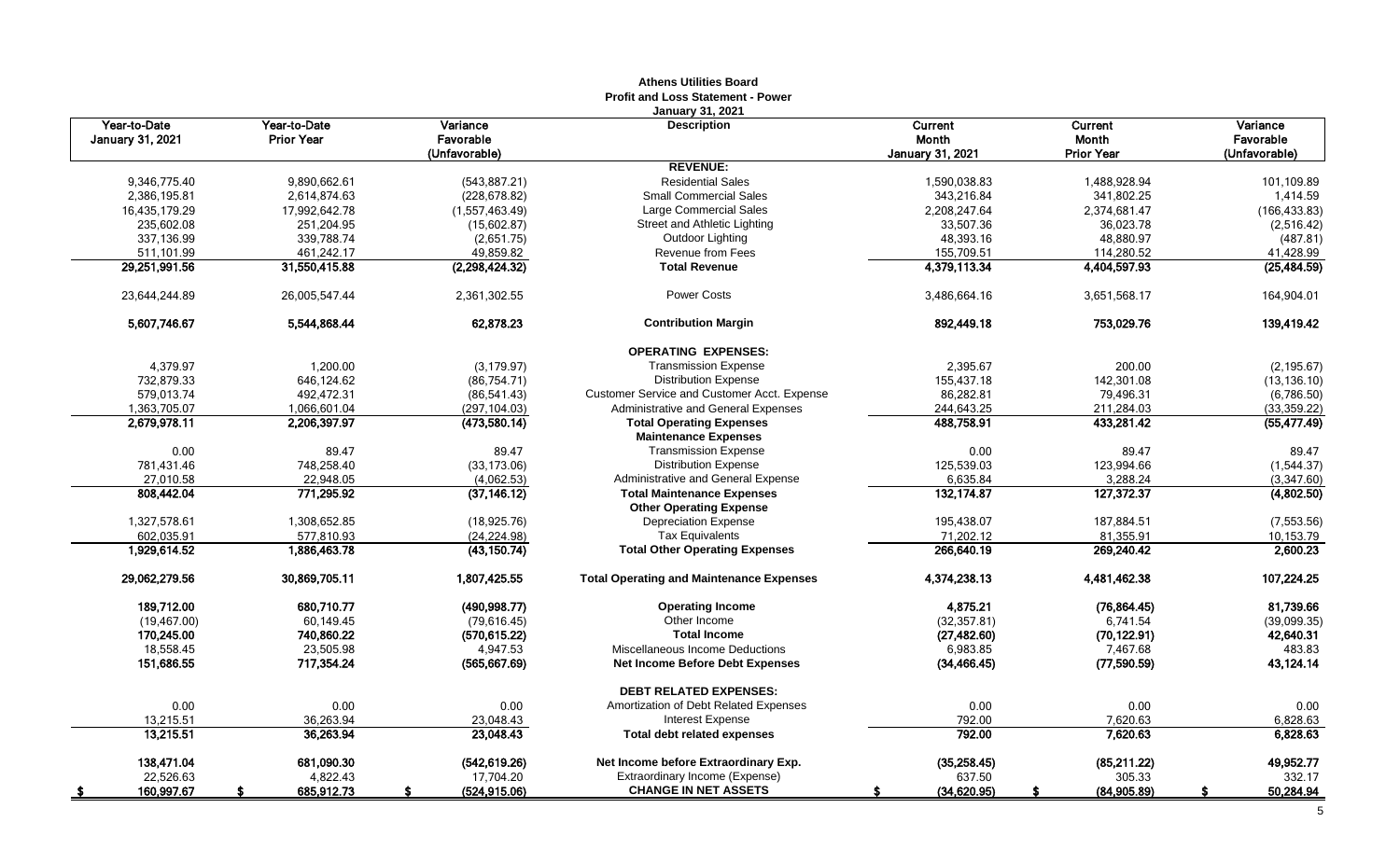|                                         |                               |                     | <b>Athens Utilities Board</b><br><b>Budget Comparison - Power</b><br><b>January 31, 2021</b> |                                                 |                                 |                           |
|-----------------------------------------|-------------------------------|---------------------|----------------------------------------------------------------------------------------------|-------------------------------------------------|---------------------------------|---------------------------|
| Year-to-Date<br><b>January 31, 2021</b> | Year-to-Date<br><b>Budget</b> | $Y-T-D$<br>Variance | <b>Description</b>                                                                           | <b>Current Month</b><br><b>January 31, 2021</b> | <b>Monthly</b><br><b>Budget</b> | <b>Budget</b><br>Variance |
|                                         |                               |                     | <b>REVENUE:</b>                                                                              |                                                 |                                 |                           |
| 9,346,775.40                            | 9,690,572.13                  | (343,796.73)        | <b>Residential Sales</b>                                                                     | 1,590,038.83                                    | 1,581,301.68                    | 8,737.15                  |
| 2,386,195.81                            | 2,606,174.48                  | (219, 978.67)       | <b>Small Commercial Sales</b>                                                                | 343,216.84                                      | 357,601.24                      | (14, 384.40)              |
| 16,435,179.29                           | 17,868,866.72                 | (1,433,687.43)      | Large Commercial Sales                                                                       | 2,208,247.64                                    | 2,290,753.70                    | (82, 506.06)              |
| 235,602.08                              | 243,913.28                    | (8,311.20)          | Street and Athletic Lighting                                                                 | 33,507.36                                       | 34,886.55                       | (1,379.19)                |
| 337,136.99                              | 322,643.94                    | 14,493.05           | Outdoor Lighting                                                                             | 48,393.16                                       | 46,228.72                       | 2,164.44                  |
| 511,101.99                              | 447,059.21                    | 64,042.78           | Revenue from Fees                                                                            | 155,709.51                                      | 102,833.38                      | 52,876.13                 |
| 29,251,991.56                           | 31,179,229.77                 | (1,927,238.21)      | <b>Total Revenue</b>                                                                         | 4,379,113.34                                    | 4,413,605.26                    | (34, 491.92)              |
| 23,644,244.89                           | 26,041,931.11                 | 2,397,686.22        | <b>Power Costs</b>                                                                           | 3,486,664.16                                    | 3,901,897.06                    | 415,232.90                |
| 5,607,746.67                            | 5,137,298.65                  | 470,448.02          | <b>Contribution Margin</b><br><b>OPERATING EXPENSES:</b>                                     | 892,449.18                                      | 511,708.20                      | 380,740.98                |
| 4,379.97                                | 2,599.49                      | (1,780.48)          | <b>Transmission Expense</b>                                                                  | 2,395.67                                        | 484.95                          | (1,910.72)                |
| 732,879.33                              | 631,006.09                    | (101, 873.24)       | <b>Distribution Expense</b>                                                                  | 155,437.18                                      | 99,721.18                       | (55,716.00)               |
| 579,013.74                              | 454.119.46                    | (124, 894.28)       | Customer Service and Customer Acct. Expense                                                  | 86,282.81                                       | 55,530.15                       | (30,752.66)               |
| 1,363,705.07                            | 1,392,482.08                  | 28,777.01           | Administrative and General Expenses                                                          | 244,643.25                                      | 193,447.04                      | (51, 196.21)              |
| 2,679,978.11                            | 2,480,207.13                  | (199, 770.98)       | <b>Total Operating Expenses</b><br><b>Maintenance Expenses</b>                               | 488,758.91                                      | 349,183.33                      | (139, 575.58)             |
| 0.00                                    | 0.00                          | 0.00                | <b>Transmission Expense</b>                                                                  | 0.00                                            | 0.00                            | 0.00                      |
| 781,431.46                              | 742,466.81                    | (38,964.65)         | <b>Distribution Expense</b>                                                                  | 125,539.03                                      | 103,772.75                      | (21,766.28)               |
| 27,010.58                               | 31,884.03                     | 4,873.45            | Administrative and General Expense                                                           | 6,635.84                                        | 4,142.37                        | (2,493.47)                |
| 808,442.04                              | 774,350.84                    | (34,091.20)         | <b>Total Maintenance Expenses</b>                                                            | 132,174.87                                      | 107,915.12                      | (24, 259.75)              |
|                                         |                               |                     | <b>Other Operating Expense</b>                                                               |                                                 |                                 |                           |
| 1,327,578.61                            | 1,284,591.86                  | (42,986.75)         | <b>Depreciation Expense</b>                                                                  | 195,438.07                                      | 186,365.55                      | (9,072.52)                |
| 602,035.91                              | 558,735.67                    | (43,300.24)         | <b>Tax Equivalents</b>                                                                       | 71,202.12                                       | 67,128.48                       | (4,073.64)                |
| 1,929,614.52                            | 1,843,327.53                  | (86, 286.99)        | <b>Total Other Operating Expenses</b>                                                        | 266,640.19                                      | 253,494.03                      | (13, 146.16)              |
| 29,062,279.56                           | 31,139,816.61                 | 2,077,537.05        | <b>Total Operating and Maintenance Expenses</b>                                              | 4,374,238.13                                    | 4,612,489.53                    | 238,251.40                |
| 189,712.00                              | 39,413.15                     | 150,298.85          | <b>Operating Income</b>                                                                      | 4,875.21                                        | (198, 884.27)                   | 203,759.48                |
| (19, 467.00)                            | 48,241.91                     | (67,708.91)         | Other Income                                                                                 | (32, 357.81)                                    | 27,380.72                       | (59, 738.53)              |
| 170,245.00                              | 87,655.07                     | 82,589.93           | <b>Total Income</b>                                                                          | (27, 482.60)                                    | (171, 503.55)                   | 144,020.95                |
| 18,558.45                               | 19,494.55                     | 936.10              | Miscellaneous Income Deductions                                                              | 6,983.85                                        | 2,673.86                        | (4,309.99)                |
| 151,686.55                              | 68,160.52                     | 83,526.03           | Net Income Before Debt Expenses<br><b>DEBT RELATED EXPENSES:</b>                             | (34, 466.45)                                    | (174, 177.41)                   | 139,710.96                |
| 0.00                                    | 0.00                          | 0.00                | Amortization of Debt Related Expenses                                                        | 0.00                                            | $0.00\,$                        | 0.00                      |
| 13,215.51                               | 45,427.75                     | 32,212.24           | <b>Interest Expense</b>                                                                      | 792.00                                          | 12,580.84                       | 11,788.84                 |
| 13,215.51                               | 45,427.75                     | 32,212.24           | <b>Total debt related expenses</b>                                                           | 792.00                                          | 12,580.84                       | 11,788.84                 |
| 138,471.04                              | 22,732.76                     | 115,738.28          | Net Income before Extraordinary Exp.                                                         | (35, 258.45)                                    | (186, 758.26)                   | 151,499.81                |
| 22,526.63                               | 8,750.00                      | 13,776.63           | <b>Extraordinary Income (Expense)</b>                                                        | 637.50                                          | 1,250.00                        | (612.50)                  |
| 160,997.67                              | 31,482.76<br>S                | 129,514.91<br>S.    | <b>CHANGE IN NET ASSETS</b>                                                                  | (34, 620.95)<br>S.                              | (185, 508.26)                   | 150,887.31                |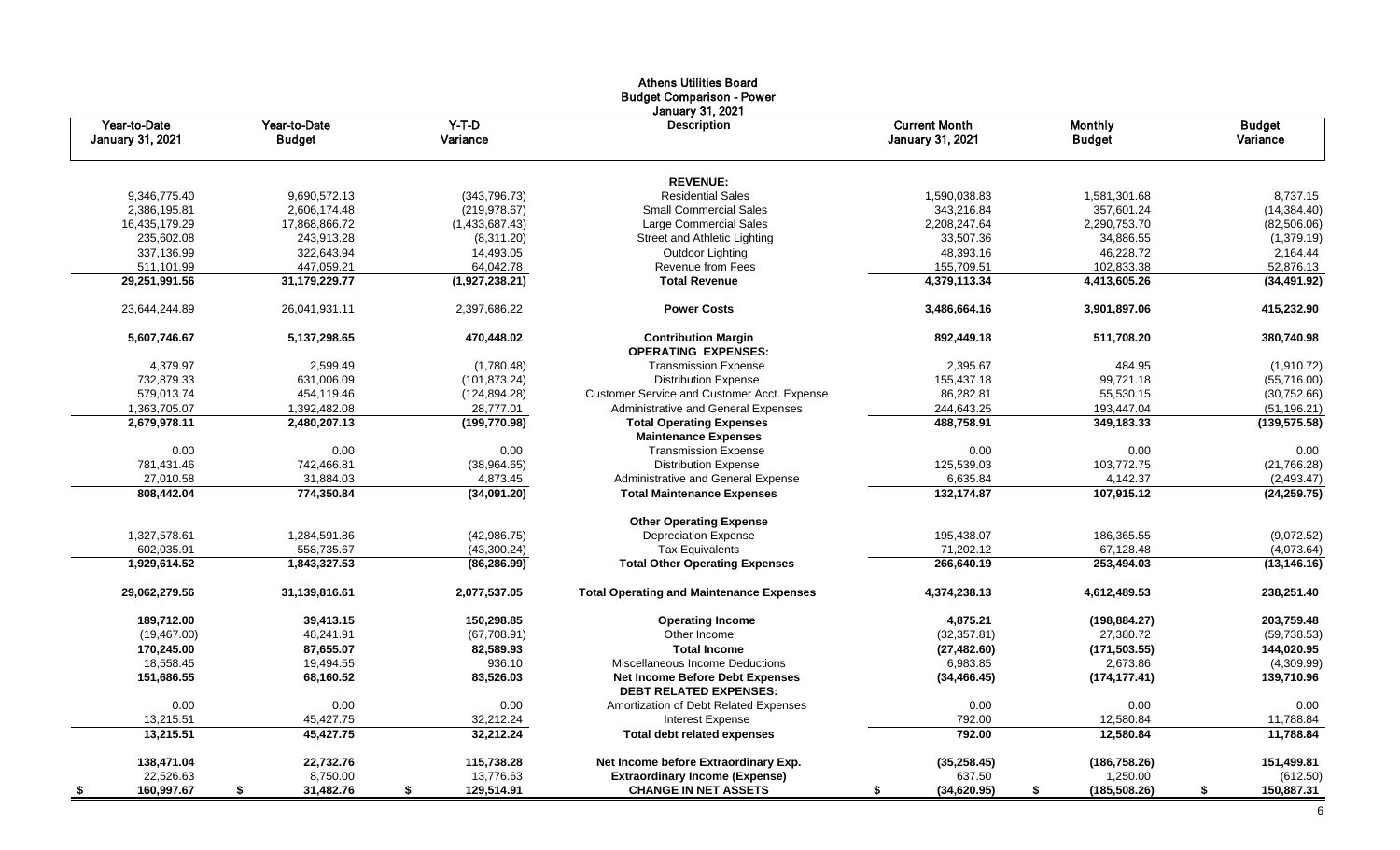## **Athens Utilities Board Power Division STATEMENTS OF CASH FLOWS January 31, 2021**

| <b>January 31, 2021</b><br><b>CASH FLOWS FROM OPERATION ACTIVITIES:</b><br>160,997.67<br>685,912.73<br>(34,620.95)<br>50,284.94<br>(524, 915.06)<br>(84,905.89)<br>Net Operating Income<br>Adjustments to reconcile operating income<br>to net cash provided by operations:<br>1,327,578.61<br>7,553.56<br>1,308,652.85<br>18,925.76<br>Depreciation<br>195,438.07<br>187,884.51<br><b>Changes in Assets and Liabilities:</b><br><b>Accounts Receivable</b><br>(403, 567.21)<br>(936, 739.41)<br>124,488.51<br>(1,061,227.92)<br>(473,085.39)<br>(69, 518.18)<br>0.00<br>Due from (to) Other Divisions<br>0.00<br>0.00<br>0.00<br>0.00<br>0.00<br>7,606.81<br>11,035.61<br>(93,816.00)<br>(107, 729.39)<br>13,913.39<br><b>Prepaid Expenses</b><br>18,642.42<br>0.00<br>(104, 683.12)<br>20,314.61<br>(124, 997.73)<br><b>Deferred Pension Outflows</b><br>0.00<br>0.00<br>Accrued. Unbilled Revenue<br>0.00<br>0.00<br>0.00<br>0.00<br>0.00<br>0.00<br>(124, 358.64)<br>28,220.05<br>(152, 578.69)<br><b>Materials and Supplies</b><br>4,644.96<br>(38, 793.45)<br>(34, 148.49)<br>(1,041,285.01)<br>890,329.34<br><b>Accounts Payable</b><br>158.645.08<br>80,037.90<br>78,607.18<br>(150.955.67)<br>(8,939.88)<br>(826.43)<br><b>Other Current Liabilities</b><br>49,993.93<br>14,229.82<br>35,764.11<br>(8, 113.45)<br>8,200.00<br>(2,320.00)<br>980.00<br>(2,280.00)<br>(10, 480.00)<br><b>Customer Deposits</b><br>(3,300.00)<br>43,964.85<br>(2,782.51)<br>(150, 236.35)<br>35,095.26<br>Net Pension Liability<br>46,747.36<br>(115, 141.09)<br>0.00<br>0.00<br>0.00<br>0.00<br>Deferred Pension Inflows<br>0.00<br>0.00<br>(431, 173.55)<br>135,259.73<br>(366, 820.13)<br>64,353.42<br>Retirements and Salvage<br>112,193.87<br>(23,065.86)<br>0.00<br>0.00<br>0.00<br>0.00<br>0.00<br>Deferred Income<br>0.00<br>(125, 658.04)<br>(415, 157.66)<br>921,384.99<br>(1,336,542.65)<br><b>Net Cash from Operating Activities</b><br>34,703.39<br>160,361.43<br><b>CASH FROM NONCAPITAL FINANCING:</b><br>0.00<br>0.00<br>0.00<br>0.00<br>0.00<br>0.00<br>Changes in Long-Term Lease Payable<br>(1,028.06)<br>(14, 392.84)<br>(6,977.48)<br>(7, 415.36)<br>Changes in Notes Payable<br>(2,056.12)<br>(1,028.06)<br>Changes in Bonds Payable<br>0.00<br>0.00<br>0.00<br>0.00<br>0.00<br>0.00<br>0.00<br>0.00<br>0.00<br>Changes in TVA Loan Program<br>0.00<br>0.00<br>0.00<br>(7, 415.36)<br>(1,028.06)<br>(14, 392.84)<br>(6,977.48)<br><b>Net Cash from Noncapital Financing Activities</b><br>(2,056.12)<br>(1,028.06)<br><b>CASH FLOWS FROM CAPITAL AND RELATED</b><br><b>INVESTING ACTIVITIES</b><br>0.00<br>0.00<br>0.00<br>0.00<br>0.00<br>Adj.Retained Earnings - TVA loss Adjustment<br>0.00<br>0.00<br>0.00<br>0.00<br>0.00<br>0.00<br>0.00<br><b>Prior Period Adjustment</b><br>(1,209,362.73)<br>Changes in Electric Plant<br>(334, 976.92)<br>(307, 468.42)<br>(27, 508.50)<br>(2,293,510.92)<br>1,084,148.19<br><b>Capital and Related Investing Activities</b><br>(27, 508.50)<br>(1,209,362.73)<br>(2,293,510.92)<br>1,084,148.19<br>(334, 976.92)<br>(307, 468.42)<br>\$<br>\$<br>\$<br>\$<br>(1,638,913.23)<br>(1,379,103.41)<br>(259, 809.82)<br><b>Net Changes in Cash Position</b><br>\$<br>(302, 329.65)<br>(148, 135.05)<br>\$<br>6,398,684.82<br>6,599,731.34<br>5,062,101.24<br>5,368,762.98<br>(306, 661.74)<br>(201, 046.52)<br>Cash at Beginning of Period<br>Cash at end of Period<br>4,759,771.59<br>5,220,627.93<br>(460, 856.34)<br>4,759,771.59<br>5,220,627.93<br>(460, 856.34)<br>\$<br>(302, 329.65)<br>(1,638,913.23)<br>(1,379,103.41)<br>\$<br>(259, 809.82)<br><b>Changes in Cash and Equivalents</b><br>(148, 135.05)<br>\$<br>\$<br>\$<br>S. | Year-to-Date | Year-to-Date      | Variance | <b>Month to Date</b>    | <b>Month to Date</b> | Variance      |
|---------------------------------------------------------------------------------------------------------------------------------------------------------------------------------------------------------------------------------------------------------------------------------------------------------------------------------------------------------------------------------------------------------------------------------------------------------------------------------------------------------------------------------------------------------------------------------------------------------------------------------------------------------------------------------------------------------------------------------------------------------------------------------------------------------------------------------------------------------------------------------------------------------------------------------------------------------------------------------------------------------------------------------------------------------------------------------------------------------------------------------------------------------------------------------------------------------------------------------------------------------------------------------------------------------------------------------------------------------------------------------------------------------------------------------------------------------------------------------------------------------------------------------------------------------------------------------------------------------------------------------------------------------------------------------------------------------------------------------------------------------------------------------------------------------------------------------------------------------------------------------------------------------------------------------------------------------------------------------------------------------------------------------------------------------------------------------------------------------------------------------------------------------------------------------------------------------------------------------------------------------------------------------------------------------------------------------------------------------------------------------------------------------------------------------------------------------------------------------------------------------------------------------------------------------------------------------------------------------------------------------------------------------------------------------------------------------------------------------------------------------------------------------------------------------------------------------------------------------------------------------------------------------------------------------------------------------------------------------------------------------------------------------------------------------------------------------------------------------------------------------------------------------------------------------------------------------------------------------------------------------------------------------------------------------------------------------------------------------------------------------------------------------------------------------------------------------------------------------------------------------------------------------------------------------------------------------------------------------------------------------------------------------------------------------------------|--------------|-------------------|----------|-------------------------|----------------------|---------------|
|                                                                                                                                                                                                                                                                                                                                                                                                                                                                                                                                                                                                                                                                                                                                                                                                                                                                                                                                                                                                                                                                                                                                                                                                                                                                                                                                                                                                                                                                                                                                                                                                                                                                                                                                                                                                                                                                                                                                                                                                                                                                                                                                                                                                                                                                                                                                                                                                                                                                                                                                                                                                                                                                                                                                                                                                                                                                                                                                                                                                                                                                                                                                                                                                                                                                                                                                                                                                                                                                                                                                                                                                                                                                                             |              | <b>Prior Year</b> |          | <b>January 31, 2021</b> | <b>Prior Year</b>    |               |
|                                                                                                                                                                                                                                                                                                                                                                                                                                                                                                                                                                                                                                                                                                                                                                                                                                                                                                                                                                                                                                                                                                                                                                                                                                                                                                                                                                                                                                                                                                                                                                                                                                                                                                                                                                                                                                                                                                                                                                                                                                                                                                                                                                                                                                                                                                                                                                                                                                                                                                                                                                                                                                                                                                                                                                                                                                                                                                                                                                                                                                                                                                                                                                                                                                                                                                                                                                                                                                                                                                                                                                                                                                                                                             |              |                   |          |                         |                      |               |
|                                                                                                                                                                                                                                                                                                                                                                                                                                                                                                                                                                                                                                                                                                                                                                                                                                                                                                                                                                                                                                                                                                                                                                                                                                                                                                                                                                                                                                                                                                                                                                                                                                                                                                                                                                                                                                                                                                                                                                                                                                                                                                                                                                                                                                                                                                                                                                                                                                                                                                                                                                                                                                                                                                                                                                                                                                                                                                                                                                                                                                                                                                                                                                                                                                                                                                                                                                                                                                                                                                                                                                                                                                                                                             |              |                   |          |                         |                      |               |
|                                                                                                                                                                                                                                                                                                                                                                                                                                                                                                                                                                                                                                                                                                                                                                                                                                                                                                                                                                                                                                                                                                                                                                                                                                                                                                                                                                                                                                                                                                                                                                                                                                                                                                                                                                                                                                                                                                                                                                                                                                                                                                                                                                                                                                                                                                                                                                                                                                                                                                                                                                                                                                                                                                                                                                                                                                                                                                                                                                                                                                                                                                                                                                                                                                                                                                                                                                                                                                                                                                                                                                                                                                                                                             |              |                   |          |                         |                      |               |
|                                                                                                                                                                                                                                                                                                                                                                                                                                                                                                                                                                                                                                                                                                                                                                                                                                                                                                                                                                                                                                                                                                                                                                                                                                                                                                                                                                                                                                                                                                                                                                                                                                                                                                                                                                                                                                                                                                                                                                                                                                                                                                                                                                                                                                                                                                                                                                                                                                                                                                                                                                                                                                                                                                                                                                                                                                                                                                                                                                                                                                                                                                                                                                                                                                                                                                                                                                                                                                                                                                                                                                                                                                                                                             |              |                   |          |                         |                      |               |
|                                                                                                                                                                                                                                                                                                                                                                                                                                                                                                                                                                                                                                                                                                                                                                                                                                                                                                                                                                                                                                                                                                                                                                                                                                                                                                                                                                                                                                                                                                                                                                                                                                                                                                                                                                                                                                                                                                                                                                                                                                                                                                                                                                                                                                                                                                                                                                                                                                                                                                                                                                                                                                                                                                                                                                                                                                                                                                                                                                                                                                                                                                                                                                                                                                                                                                                                                                                                                                                                                                                                                                                                                                                                                             |              |                   |          |                         |                      |               |
|                                                                                                                                                                                                                                                                                                                                                                                                                                                                                                                                                                                                                                                                                                                                                                                                                                                                                                                                                                                                                                                                                                                                                                                                                                                                                                                                                                                                                                                                                                                                                                                                                                                                                                                                                                                                                                                                                                                                                                                                                                                                                                                                                                                                                                                                                                                                                                                                                                                                                                                                                                                                                                                                                                                                                                                                                                                                                                                                                                                                                                                                                                                                                                                                                                                                                                                                                                                                                                                                                                                                                                                                                                                                                             |              |                   |          |                         |                      |               |
|                                                                                                                                                                                                                                                                                                                                                                                                                                                                                                                                                                                                                                                                                                                                                                                                                                                                                                                                                                                                                                                                                                                                                                                                                                                                                                                                                                                                                                                                                                                                                                                                                                                                                                                                                                                                                                                                                                                                                                                                                                                                                                                                                                                                                                                                                                                                                                                                                                                                                                                                                                                                                                                                                                                                                                                                                                                                                                                                                                                                                                                                                                                                                                                                                                                                                                                                                                                                                                                                                                                                                                                                                                                                                             |              |                   |          |                         |                      |               |
|                                                                                                                                                                                                                                                                                                                                                                                                                                                                                                                                                                                                                                                                                                                                                                                                                                                                                                                                                                                                                                                                                                                                                                                                                                                                                                                                                                                                                                                                                                                                                                                                                                                                                                                                                                                                                                                                                                                                                                                                                                                                                                                                                                                                                                                                                                                                                                                                                                                                                                                                                                                                                                                                                                                                                                                                                                                                                                                                                                                                                                                                                                                                                                                                                                                                                                                                                                                                                                                                                                                                                                                                                                                                                             |              |                   |          |                         |                      |               |
|                                                                                                                                                                                                                                                                                                                                                                                                                                                                                                                                                                                                                                                                                                                                                                                                                                                                                                                                                                                                                                                                                                                                                                                                                                                                                                                                                                                                                                                                                                                                                                                                                                                                                                                                                                                                                                                                                                                                                                                                                                                                                                                                                                                                                                                                                                                                                                                                                                                                                                                                                                                                                                                                                                                                                                                                                                                                                                                                                                                                                                                                                                                                                                                                                                                                                                                                                                                                                                                                                                                                                                                                                                                                                             |              |                   |          |                         |                      |               |
|                                                                                                                                                                                                                                                                                                                                                                                                                                                                                                                                                                                                                                                                                                                                                                                                                                                                                                                                                                                                                                                                                                                                                                                                                                                                                                                                                                                                                                                                                                                                                                                                                                                                                                                                                                                                                                                                                                                                                                                                                                                                                                                                                                                                                                                                                                                                                                                                                                                                                                                                                                                                                                                                                                                                                                                                                                                                                                                                                                                                                                                                                                                                                                                                                                                                                                                                                                                                                                                                                                                                                                                                                                                                                             |              |                   |          |                         |                      |               |
|                                                                                                                                                                                                                                                                                                                                                                                                                                                                                                                                                                                                                                                                                                                                                                                                                                                                                                                                                                                                                                                                                                                                                                                                                                                                                                                                                                                                                                                                                                                                                                                                                                                                                                                                                                                                                                                                                                                                                                                                                                                                                                                                                                                                                                                                                                                                                                                                                                                                                                                                                                                                                                                                                                                                                                                                                                                                                                                                                                                                                                                                                                                                                                                                                                                                                                                                                                                                                                                                                                                                                                                                                                                                                             |              |                   |          |                         |                      |               |
|                                                                                                                                                                                                                                                                                                                                                                                                                                                                                                                                                                                                                                                                                                                                                                                                                                                                                                                                                                                                                                                                                                                                                                                                                                                                                                                                                                                                                                                                                                                                                                                                                                                                                                                                                                                                                                                                                                                                                                                                                                                                                                                                                                                                                                                                                                                                                                                                                                                                                                                                                                                                                                                                                                                                                                                                                                                                                                                                                                                                                                                                                                                                                                                                                                                                                                                                                                                                                                                                                                                                                                                                                                                                                             |              |                   |          |                         |                      |               |
|                                                                                                                                                                                                                                                                                                                                                                                                                                                                                                                                                                                                                                                                                                                                                                                                                                                                                                                                                                                                                                                                                                                                                                                                                                                                                                                                                                                                                                                                                                                                                                                                                                                                                                                                                                                                                                                                                                                                                                                                                                                                                                                                                                                                                                                                                                                                                                                                                                                                                                                                                                                                                                                                                                                                                                                                                                                                                                                                                                                                                                                                                                                                                                                                                                                                                                                                                                                                                                                                                                                                                                                                                                                                                             |              |                   |          |                         |                      |               |
|                                                                                                                                                                                                                                                                                                                                                                                                                                                                                                                                                                                                                                                                                                                                                                                                                                                                                                                                                                                                                                                                                                                                                                                                                                                                                                                                                                                                                                                                                                                                                                                                                                                                                                                                                                                                                                                                                                                                                                                                                                                                                                                                                                                                                                                                                                                                                                                                                                                                                                                                                                                                                                                                                                                                                                                                                                                                                                                                                                                                                                                                                                                                                                                                                                                                                                                                                                                                                                                                                                                                                                                                                                                                                             |              |                   |          |                         |                      |               |
|                                                                                                                                                                                                                                                                                                                                                                                                                                                                                                                                                                                                                                                                                                                                                                                                                                                                                                                                                                                                                                                                                                                                                                                                                                                                                                                                                                                                                                                                                                                                                                                                                                                                                                                                                                                                                                                                                                                                                                                                                                                                                                                                                                                                                                                                                                                                                                                                                                                                                                                                                                                                                                                                                                                                                                                                                                                                                                                                                                                                                                                                                                                                                                                                                                                                                                                                                                                                                                                                                                                                                                                                                                                                                             |              |                   |          |                         |                      |               |
|                                                                                                                                                                                                                                                                                                                                                                                                                                                                                                                                                                                                                                                                                                                                                                                                                                                                                                                                                                                                                                                                                                                                                                                                                                                                                                                                                                                                                                                                                                                                                                                                                                                                                                                                                                                                                                                                                                                                                                                                                                                                                                                                                                                                                                                                                                                                                                                                                                                                                                                                                                                                                                                                                                                                                                                                                                                                                                                                                                                                                                                                                                                                                                                                                                                                                                                                                                                                                                                                                                                                                                                                                                                                                             |              |                   |          |                         |                      |               |
|                                                                                                                                                                                                                                                                                                                                                                                                                                                                                                                                                                                                                                                                                                                                                                                                                                                                                                                                                                                                                                                                                                                                                                                                                                                                                                                                                                                                                                                                                                                                                                                                                                                                                                                                                                                                                                                                                                                                                                                                                                                                                                                                                                                                                                                                                                                                                                                                                                                                                                                                                                                                                                                                                                                                                                                                                                                                                                                                                                                                                                                                                                                                                                                                                                                                                                                                                                                                                                                                                                                                                                                                                                                                                             |              |                   |          |                         |                      |               |
|                                                                                                                                                                                                                                                                                                                                                                                                                                                                                                                                                                                                                                                                                                                                                                                                                                                                                                                                                                                                                                                                                                                                                                                                                                                                                                                                                                                                                                                                                                                                                                                                                                                                                                                                                                                                                                                                                                                                                                                                                                                                                                                                                                                                                                                                                                                                                                                                                                                                                                                                                                                                                                                                                                                                                                                                                                                                                                                                                                                                                                                                                                                                                                                                                                                                                                                                                                                                                                                                                                                                                                                                                                                                                             |              |                   |          |                         |                      |               |
|                                                                                                                                                                                                                                                                                                                                                                                                                                                                                                                                                                                                                                                                                                                                                                                                                                                                                                                                                                                                                                                                                                                                                                                                                                                                                                                                                                                                                                                                                                                                                                                                                                                                                                                                                                                                                                                                                                                                                                                                                                                                                                                                                                                                                                                                                                                                                                                                                                                                                                                                                                                                                                                                                                                                                                                                                                                                                                                                                                                                                                                                                                                                                                                                                                                                                                                                                                                                                                                                                                                                                                                                                                                                                             |              |                   |          |                         |                      |               |
|                                                                                                                                                                                                                                                                                                                                                                                                                                                                                                                                                                                                                                                                                                                                                                                                                                                                                                                                                                                                                                                                                                                                                                                                                                                                                                                                                                                                                                                                                                                                                                                                                                                                                                                                                                                                                                                                                                                                                                                                                                                                                                                                                                                                                                                                                                                                                                                                                                                                                                                                                                                                                                                                                                                                                                                                                                                                                                                                                                                                                                                                                                                                                                                                                                                                                                                                                                                                                                                                                                                                                                                                                                                                                             |              |                   |          |                         |                      |               |
|                                                                                                                                                                                                                                                                                                                                                                                                                                                                                                                                                                                                                                                                                                                                                                                                                                                                                                                                                                                                                                                                                                                                                                                                                                                                                                                                                                                                                                                                                                                                                                                                                                                                                                                                                                                                                                                                                                                                                                                                                                                                                                                                                                                                                                                                                                                                                                                                                                                                                                                                                                                                                                                                                                                                                                                                                                                                                                                                                                                                                                                                                                                                                                                                                                                                                                                                                                                                                                                                                                                                                                                                                                                                                             |              |                   |          |                         |                      |               |
|                                                                                                                                                                                                                                                                                                                                                                                                                                                                                                                                                                                                                                                                                                                                                                                                                                                                                                                                                                                                                                                                                                                                                                                                                                                                                                                                                                                                                                                                                                                                                                                                                                                                                                                                                                                                                                                                                                                                                                                                                                                                                                                                                                                                                                                                                                                                                                                                                                                                                                                                                                                                                                                                                                                                                                                                                                                                                                                                                                                                                                                                                                                                                                                                                                                                                                                                                                                                                                                                                                                                                                                                                                                                                             |              |                   |          |                         |                      |               |
|                                                                                                                                                                                                                                                                                                                                                                                                                                                                                                                                                                                                                                                                                                                                                                                                                                                                                                                                                                                                                                                                                                                                                                                                                                                                                                                                                                                                                                                                                                                                                                                                                                                                                                                                                                                                                                                                                                                                                                                                                                                                                                                                                                                                                                                                                                                                                                                                                                                                                                                                                                                                                                                                                                                                                                                                                                                                                                                                                                                                                                                                                                                                                                                                                                                                                                                                                                                                                                                                                                                                                                                                                                                                                             |              |                   |          |                         |                      |               |
|                                                                                                                                                                                                                                                                                                                                                                                                                                                                                                                                                                                                                                                                                                                                                                                                                                                                                                                                                                                                                                                                                                                                                                                                                                                                                                                                                                                                                                                                                                                                                                                                                                                                                                                                                                                                                                                                                                                                                                                                                                                                                                                                                                                                                                                                                                                                                                                                                                                                                                                                                                                                                                                                                                                                                                                                                                                                                                                                                                                                                                                                                                                                                                                                                                                                                                                                                                                                                                                                                                                                                                                                                                                                                             |              |                   |          |                         |                      |               |
|                                                                                                                                                                                                                                                                                                                                                                                                                                                                                                                                                                                                                                                                                                                                                                                                                                                                                                                                                                                                                                                                                                                                                                                                                                                                                                                                                                                                                                                                                                                                                                                                                                                                                                                                                                                                                                                                                                                                                                                                                                                                                                                                                                                                                                                                                                                                                                                                                                                                                                                                                                                                                                                                                                                                                                                                                                                                                                                                                                                                                                                                                                                                                                                                                                                                                                                                                                                                                                                                                                                                                                                                                                                                                             |              |                   |          |                         |                      |               |
|                                                                                                                                                                                                                                                                                                                                                                                                                                                                                                                                                                                                                                                                                                                                                                                                                                                                                                                                                                                                                                                                                                                                                                                                                                                                                                                                                                                                                                                                                                                                                                                                                                                                                                                                                                                                                                                                                                                                                                                                                                                                                                                                                                                                                                                                                                                                                                                                                                                                                                                                                                                                                                                                                                                                                                                                                                                                                                                                                                                                                                                                                                                                                                                                                                                                                                                                                                                                                                                                                                                                                                                                                                                                                             |              |                   |          |                         |                      |               |
|                                                                                                                                                                                                                                                                                                                                                                                                                                                                                                                                                                                                                                                                                                                                                                                                                                                                                                                                                                                                                                                                                                                                                                                                                                                                                                                                                                                                                                                                                                                                                                                                                                                                                                                                                                                                                                                                                                                                                                                                                                                                                                                                                                                                                                                                                                                                                                                                                                                                                                                                                                                                                                                                                                                                                                                                                                                                                                                                                                                                                                                                                                                                                                                                                                                                                                                                                                                                                                                                                                                                                                                                                                                                                             |              |                   |          |                         |                      |               |
|                                                                                                                                                                                                                                                                                                                                                                                                                                                                                                                                                                                                                                                                                                                                                                                                                                                                                                                                                                                                                                                                                                                                                                                                                                                                                                                                                                                                                                                                                                                                                                                                                                                                                                                                                                                                                                                                                                                                                                                                                                                                                                                                                                                                                                                                                                                                                                                                                                                                                                                                                                                                                                                                                                                                                                                                                                                                                                                                                                                                                                                                                                                                                                                                                                                                                                                                                                                                                                                                                                                                                                                                                                                                                             |              |                   |          |                         |                      |               |
|                                                                                                                                                                                                                                                                                                                                                                                                                                                                                                                                                                                                                                                                                                                                                                                                                                                                                                                                                                                                                                                                                                                                                                                                                                                                                                                                                                                                                                                                                                                                                                                                                                                                                                                                                                                                                                                                                                                                                                                                                                                                                                                                                                                                                                                                                                                                                                                                                                                                                                                                                                                                                                                                                                                                                                                                                                                                                                                                                                                                                                                                                                                                                                                                                                                                                                                                                                                                                                                                                                                                                                                                                                                                                             |              |                   |          |                         |                      |               |
|                                                                                                                                                                                                                                                                                                                                                                                                                                                                                                                                                                                                                                                                                                                                                                                                                                                                                                                                                                                                                                                                                                                                                                                                                                                                                                                                                                                                                                                                                                                                                                                                                                                                                                                                                                                                                                                                                                                                                                                                                                                                                                                                                                                                                                                                                                                                                                                                                                                                                                                                                                                                                                                                                                                                                                                                                                                                                                                                                                                                                                                                                                                                                                                                                                                                                                                                                                                                                                                                                                                                                                                                                                                                                             |              |                   |          |                         |                      |               |
|                                                                                                                                                                                                                                                                                                                                                                                                                                                                                                                                                                                                                                                                                                                                                                                                                                                                                                                                                                                                                                                                                                                                                                                                                                                                                                                                                                                                                                                                                                                                                                                                                                                                                                                                                                                                                                                                                                                                                                                                                                                                                                                                                                                                                                                                                                                                                                                                                                                                                                                                                                                                                                                                                                                                                                                                                                                                                                                                                                                                                                                                                                                                                                                                                                                                                                                                                                                                                                                                                                                                                                                                                                                                                             |              |                   |          |                         |                      |               |
|                                                                                                                                                                                                                                                                                                                                                                                                                                                                                                                                                                                                                                                                                                                                                                                                                                                                                                                                                                                                                                                                                                                                                                                                                                                                                                                                                                                                                                                                                                                                                                                                                                                                                                                                                                                                                                                                                                                                                                                                                                                                                                                                                                                                                                                                                                                                                                                                                                                                                                                                                                                                                                                                                                                                                                                                                                                                                                                                                                                                                                                                                                                                                                                                                                                                                                                                                                                                                                                                                                                                                                                                                                                                                             |              |                   |          |                         |                      |               |
|                                                                                                                                                                                                                                                                                                                                                                                                                                                                                                                                                                                                                                                                                                                                                                                                                                                                                                                                                                                                                                                                                                                                                                                                                                                                                                                                                                                                                                                                                                                                                                                                                                                                                                                                                                                                                                                                                                                                                                                                                                                                                                                                                                                                                                                                                                                                                                                                                                                                                                                                                                                                                                                                                                                                                                                                                                                                                                                                                                                                                                                                                                                                                                                                                                                                                                                                                                                                                                                                                                                                                                                                                                                                                             |              |                   |          |                         |                      | (154, 194.60) |
|                                                                                                                                                                                                                                                                                                                                                                                                                                                                                                                                                                                                                                                                                                                                                                                                                                                                                                                                                                                                                                                                                                                                                                                                                                                                                                                                                                                                                                                                                                                                                                                                                                                                                                                                                                                                                                                                                                                                                                                                                                                                                                                                                                                                                                                                                                                                                                                                                                                                                                                                                                                                                                                                                                                                                                                                                                                                                                                                                                                                                                                                                                                                                                                                                                                                                                                                                                                                                                                                                                                                                                                                                                                                                             |              |                   |          |                         |                      |               |
|                                                                                                                                                                                                                                                                                                                                                                                                                                                                                                                                                                                                                                                                                                                                                                                                                                                                                                                                                                                                                                                                                                                                                                                                                                                                                                                                                                                                                                                                                                                                                                                                                                                                                                                                                                                                                                                                                                                                                                                                                                                                                                                                                                                                                                                                                                                                                                                                                                                                                                                                                                                                                                                                                                                                                                                                                                                                                                                                                                                                                                                                                                                                                                                                                                                                                                                                                                                                                                                                                                                                                                                                                                                                                             |              |                   |          |                         |                      |               |
|                                                                                                                                                                                                                                                                                                                                                                                                                                                                                                                                                                                                                                                                                                                                                                                                                                                                                                                                                                                                                                                                                                                                                                                                                                                                                                                                                                                                                                                                                                                                                                                                                                                                                                                                                                                                                                                                                                                                                                                                                                                                                                                                                                                                                                                                                                                                                                                                                                                                                                                                                                                                                                                                                                                                                                                                                                                                                                                                                                                                                                                                                                                                                                                                                                                                                                                                                                                                                                                                                                                                                                                                                                                                                             |              |                   |          |                         |                      |               |
|                                                                                                                                                                                                                                                                                                                                                                                                                                                                                                                                                                                                                                                                                                                                                                                                                                                                                                                                                                                                                                                                                                                                                                                                                                                                                                                                                                                                                                                                                                                                                                                                                                                                                                                                                                                                                                                                                                                                                                                                                                                                                                                                                                                                                                                                                                                                                                                                                                                                                                                                                                                                                                                                                                                                                                                                                                                                                                                                                                                                                                                                                                                                                                                                                                                                                                                                                                                                                                                                                                                                                                                                                                                                                             |              |                   |          |                         |                      | (154, 194.60) |

**Long-Term Debt** \$4,039,511.63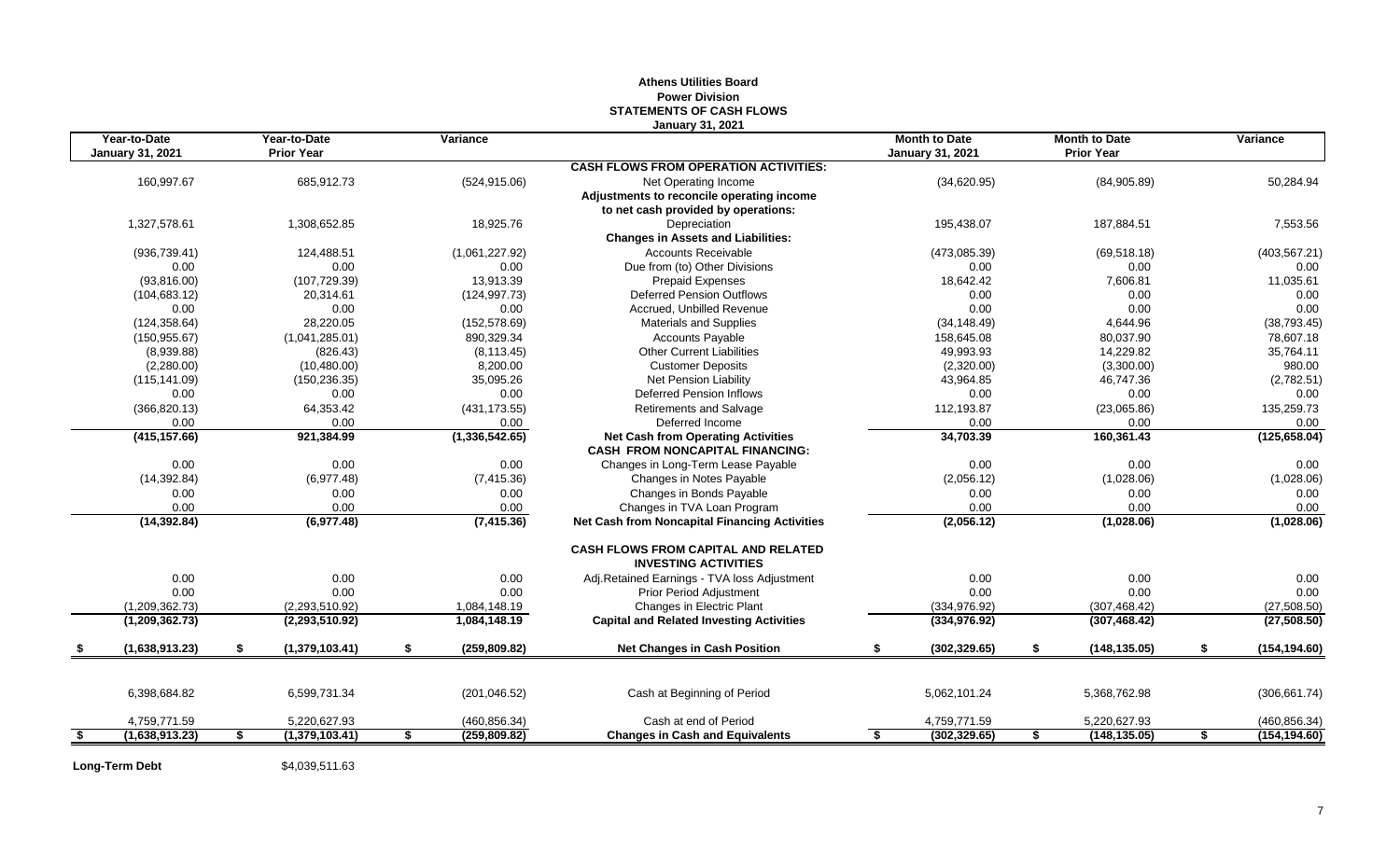#### Athens Utilities Board Statistics Report January 31, 2021

| Power:                       |         |        |          |            |
|------------------------------|---------|--------|----------|------------|
|                              | Current | Prior  |          | # Accounts |
| <b>INumber of services:</b>  | Month   | Year   | Change   | Change     |
| Residential                  | 11,209  | 11,082 | 1.15%    | 127        |
| <b>Small Commercial</b>      | 2,021   | 1,989  | 1.61%    | 32         |
| Large Commercial             | 261     | 276    | $-5.43%$ | $-15$      |
| Street and Athletic Lighting | 19      | 20     | -5.00%   | $-1$       |
| Outdoor Lighting             | 79      | 57     | 38.60%   | 22         |
| <b>Total Services</b>        | 13,589  | 13.424 | 1.23%    | 165        |

| <b>I</b> ISales Volumes:   |            | <b>Current Month</b> |            | Year-to-Date |                   |           |  |
|----------------------------|------------|----------------------|------------|--------------|-------------------|-----------|--|
| <b>Kwh</b>                 | 1/31/2021  | <b>Prior Year</b>    | Change     | 1/31/2021    | <b>Prior Year</b> | Change    |  |
| Residential                | 16,401,459 | 14,523,069           | 12.93%     | 90,798,017   | 96,339,184        | $-5.75%$  |  |
| <b>I</b> Small Commercial  | 2,899,496  | 2,733,766            | 6.06%      | 19,542,734   | 21,553,620        | $-9.33%$  |  |
| Large Commercial           | 36,067,902 | 36,843,207           | $-2.10%$   | 249,275,546  | 281,486,197       | $-11.44%$ |  |
| <b>Street and Athletic</b> | 194,770    | 221,244              | $-11.97\%$ | 1,522,334    | 1,545,315         | $-1.49%$  |  |
| Outdoor Lighting           | 214.705    | 223.079              | $-3.75%$   | 1,518,686    | 1,502,400         | 1.08%     |  |
| Total                      | 55,778,332 | 54,544,365           | 2.26%      | 362.657.317  | 402.426.716       | $-9.88%$  |  |

| Employment         |                  |                   |                   |
|--------------------|------------------|-------------------|-------------------|
|                    | January 31, 2021 | Same Month        | <b>Difference</b> |
|                    |                  | <b>Prior Year</b> |                   |
| Employee Headcount | 60.00            | 59.00             | 1.00              |
| <b>IFTE</b>        | 64.75            | 61.71             | 3.04              |
| Y-T-D FTE          | 63.47            | 61.99             | 1.48              |

| Heating/Cooling Degree Days (Calendar Month): |                  |                   |                   |
|-----------------------------------------------|------------------|-------------------|-------------------|
|                                               | January 31, 2021 | <b>Prior Year</b> | <b>Difference</b> |
| <b>Heating Degree Days</b>                    | 770.             | 679               | 92                |
| Cooling Degree Days                           |                  |                   |                   |
|                                               |                  |                   |                   |

| Heating/Cooling Degree Days (Billing Period): |                         |                   |                   |
|-----------------------------------------------|-------------------------|-------------------|-------------------|
|                                               | <b>January 31, 2021</b> | <b>Prior Year</b> | <b>Difference</b> |
| <b>Heating Degree Days</b>                    | 833                     | 532               | 301               |
| Cooling Degree Days                           |                         |                   |                   |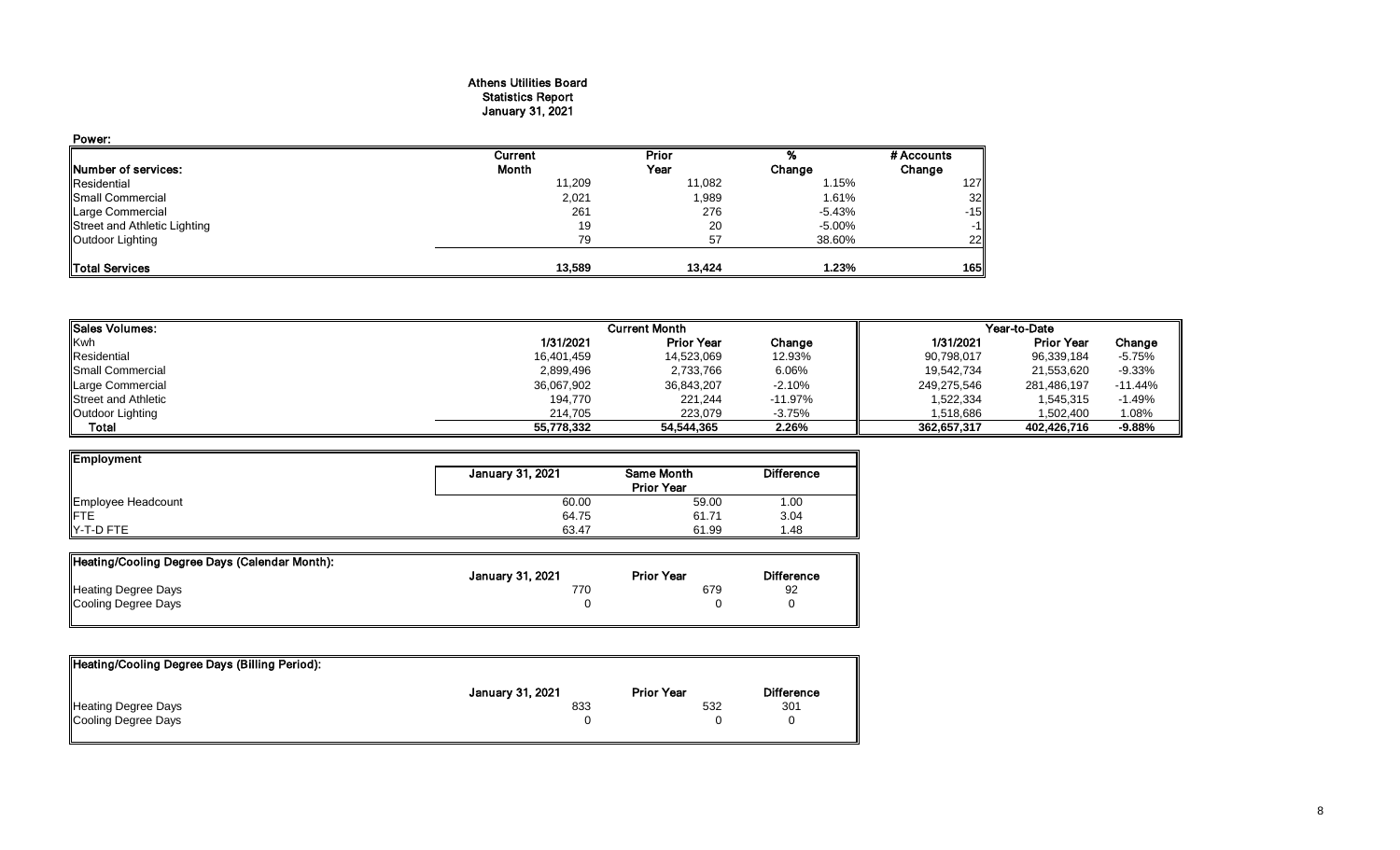## **Athens Utilities Board Power Division Capital Budget Month Ending as of January 31, 2021**

|                                               | <b>Budget</b>                           | <b>Actual</b>     | Variance to date<br>Favorable | <b>Estimated</b><br>% Project | % of Budget<br><b>Expended</b> |
|-----------------------------------------------|-----------------------------------------|-------------------|-------------------------------|-------------------------------|--------------------------------|
| <b>Planned Capital Improvements:</b>          |                                         |                   | (Unfavorable)                 | <b>Completion</b>             |                                |
| Replace Truck 6                               | 300,000                                 |                   | 300,000                       |                               |                                |
| <b>LED Purchases</b>                          | 300,000                                 | 182,521           | 117,479                       |                               | 60.84%                         |
| NA6-2 swap for industrial load                | 150,000                                 | 19,645            | 130,355                       | 20.00%                        | 13.10%                         |
| Roof for Building/Warehouse                   | 150,000                                 | 144,672           | 5,328                         |                               | 96.45%                         |
| Substation signage                            | 40,000                                  |                   | 40,000                        |                               |                                |
| Voltage Reduction Englewood Sub               | 180,000                                 | 2,705             | 177,295                       | 1.50%                         | 1.50%                          |
| #6 Change out - CR250                         | 250,000                                 |                   | 250,000                       |                               |                                |
| <b>Build out Fiber</b>                        | 50,000                                  | 57,649            | (7,649)                       | 20.00%                        | 115.30%                        |
| SCADA improvements - ESS, CVR                 | 20,000                                  | 11,680            | 8,320                         |                               | 58.40%                         |
| mPower improvements                           | 20,000                                  | 4,344             | 15,656                        |                               | 21.72%                         |
| Upgrade dispatch console                      | 40,000                                  | 49,337            | (9, 337)                      | 100.00%                       | 123.34%                        |
| Other System Improvements                     | 380,031                                 | 187,224           | 192,807                       |                               | 49.27% Continuous              |
| Poles                                         | 342,028                                 | 98,089            | 243,939                       |                               | 28.68% Continuous              |
| Primary Wire and Underground                  | 500,000                                 | 337,433           | 162,567                       |                               | 67.49% Continuous              |
| Transformers                                  | 506,708                                 | 120,033           | 386,675                       |                               | 23.69% Continuous              |
| Services                                      | 316,693                                 | 301,358           | 15,335                        |                               | 95.16% Continuous              |
| IT Core (Servers, mainframe, etc.)            | 20,000                                  |                   | 20,000                        |                               | Continuous                     |
| <b>Total Planned Capital Improvements:</b>    | 3,565,460                               | 1,516,690         | 2,048,770                     |                               |                                |
| <b>Other Assets:</b>                          |                                         |                   |                               |                               |                                |
| Miami Street Rebuild (FY 2019 Budget Item)    | 250,000                                 | 146,369           | 103,631                       |                               |                                |
| Physical security substation houses (FY 2020) | 15,000                                  | 22,578            | (7,578)                       |                               |                                |
| Office Equipment                              |                                         | 11,326            | (11, 326)                     |                               |                                |
| ESS-Replace Switches, Breakers, etc.          |                                         | 131,016           | (131, 016)                    |                               |                                |
| Other                                         |                                         | 4,660             | (4,660)                       |                               |                                |
| <b>Total Other Assets:</b>                    | 265.000                                 | 315,949           | (50, 949)                     |                               |                                |
| Totals:                                       | 3,830,460 \$<br>S.                      | 1,832,638<br>- 56 | 1,997,822                     |                               |                                |
|                                               | Percentage of Budget Spent Year-to-date |                   | 47.84%                        | <b>Fiscal Year</b>            | 58.33%                         |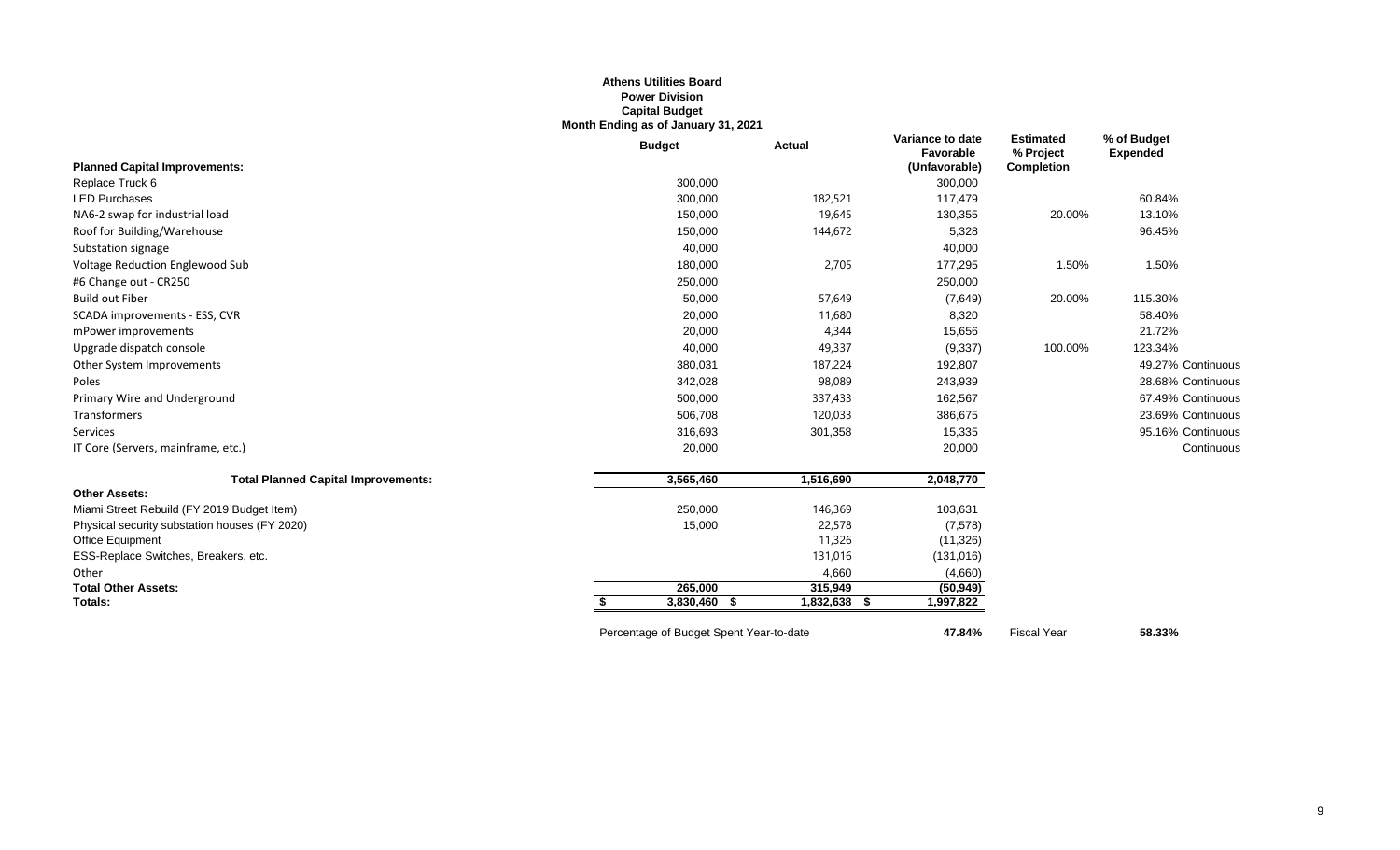## **WATER DIVISION BALANCE SHEET January 31, 2021 Change Current Period Prior Year Change from Current Period Prior from prior January 31, 2021 Prior Year January 31, 2021 Month Month Assets:** 6,225,966.27 6,549,593.74 (323,627.47) Cash and Cash Equivalents 6,225,966.27 6,332,811.67 (106,845.40) 279,473.09 312,689.94 (33,216.85) Customer Receivables 279,473.09 272,454.58 7,018.51 0.00 0.00 0.00 Due to/from Other Divisions 0.00 0.00 0.00 14,920.85 24,720.28 (9,799.43) 14,920.85 12,718.96 2,201.89 151,546.23 145,786.94 5,759.29 Prepaid Expenses 151,546.23 159,223.59 (7,677.36) 231,341.53 232,427.77 242,427.77 (11,086.24) Materials and Supplies Inventory 231,341.53 235,858.67 235,858.67 (4,517.14)<br>231,347.97 7,013,067.47 7,275,218.67 (371,970.70) Total Current Assets 6,903,247.97 7,013,067.47 (10 **6,903,247.97 7,275,218.67 (371,970.70) Total Current Assets 6,903,247.97 7,013,067.47 (109,819.50)** 0.00 0.00 0.00 Reserve and Other 0.00 0.00 0.00 **0.00 0.00 0.00 Total Restricted Assets 0.00 0.00 0.00** 0.00 0.00 0.00 0.00 0.00 Debt Issue Costs. Net of Amortization 0.00 0.00 0.00 0.00 0.00 0.00 0.00 458,333.96 458,687.40 (353.44) Deferred Pension Outflows 458,333.96 458,333.96 0.00 34,046,632.86 33,116,650.99 929,981.87 Water Utility Plant, at cost 34,046,632.86 33,930,984.33 115,648.53 (15,004,759.43) (14,130,991.36) (873,768.07) Less: Accumulated Depreciation (15,004,759.43) (14,919,956.34) (84,803.09) **19,041,873.43 18,985,659.63 56,213.80 Net Water Utility Plant 19,041,873.43 19,011,027.99 30,845.44 19,500,207.39 19,444,347.03 55,860.36 Total Long Term Assets 19,500,207.39 19,469,361.95 30,845.44 \$ 26,403,455.36 \$ 26,719,565.70 \$ (316,110.34) Total Assets \$ 26,403,455.36 \$ 26,482,429.42 \$ (78,974.06) Liabilities and Retained Earnings:** 29,979.42 60,784.97 (30,805.55) Ccounts Payable 29,979.42 28,959.20 1,020.22 89,310.14 49,780.00 39,530.14 Customer Deposits 89,310.14 89,070.14 240.00 108,436.19 123,237.38 (14,801.19) Other Current Liabilities 108,436.19 105,223.35 3,212.84 **227,725.75 233,802.35 (6,076.60) Total Current Liabilities 227,725.75 223,252.69 4,473.06** 680,935.90 653,561.39 27,374.51 Net Pension Liability 680,935.90 668,569.96 12,365.94 37,985.70 52,733.35 (14,747.65) Deferred Pension Inflows 37,985.70 37,985.70 0.00 0.00 0.00 0.00 Bonds Payable 0.00 0.00 0.00 4,082,231.48 4,272,585.56 (190,354.08) 4,082,231.48 4,098,254.96 (16,023.48) **4,801,153.08 4,978,880.30 (177,727.22) Total Long Term Liabilities 4,801,153.08 4,804,810.62 (3,657.54)** 21,374,576.53 21,506,883.05 (132,306.52) Net Position 21,374,576.53 21,454,366.11 (79,789.58) **\$ 26,403,455.36 \$ 26,719,565.70 \$ (316,110.34) Total Liabilities and Retained Earnings \$ 26,403,455.36 \$ 26,482,429.42 \$ (78,974.06)**

**ATHENS UTILITIES BOARD**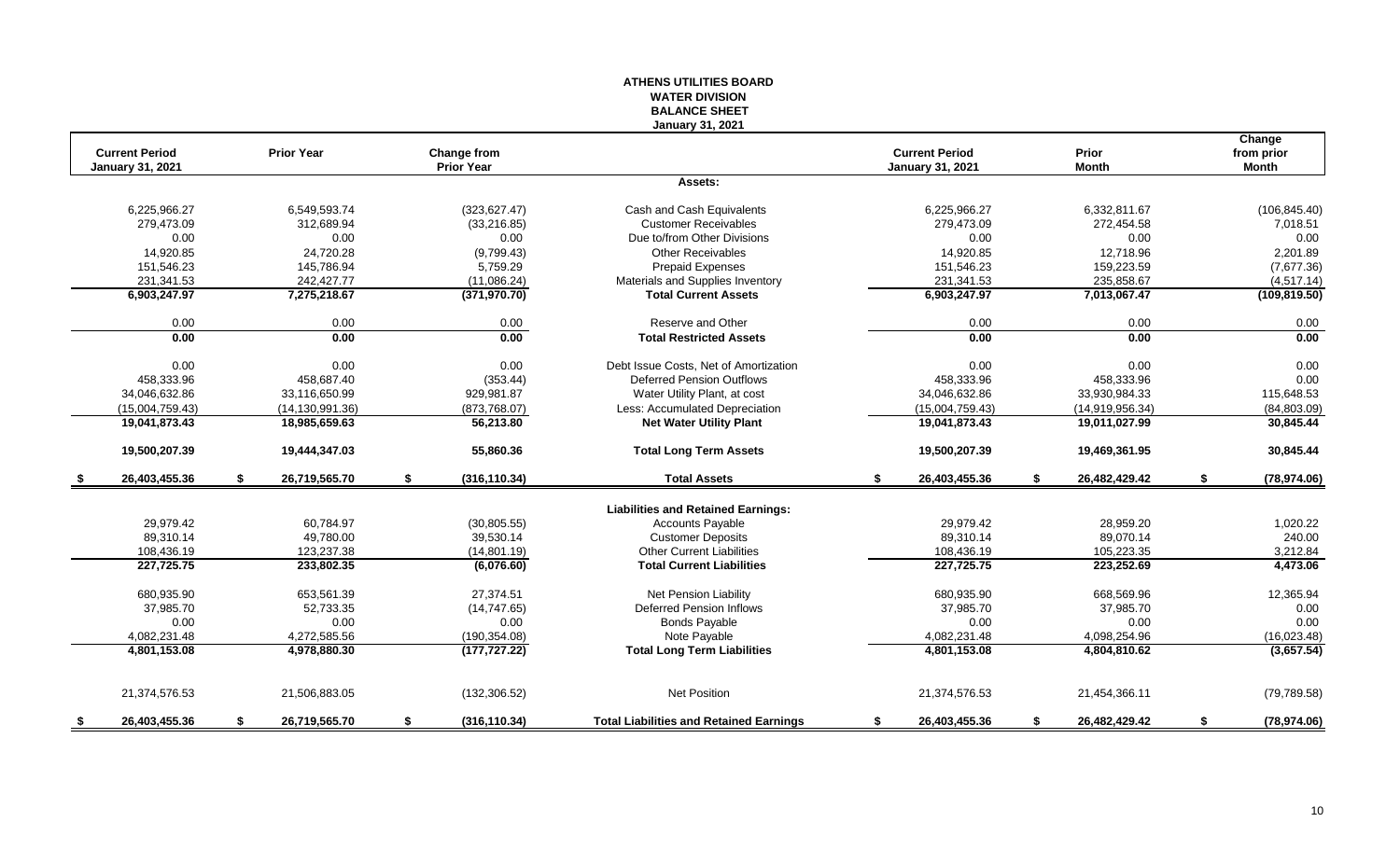|                         |                   |                     | <b>Athens Utilities Board</b><br>Profit and Loss Statement - Water |                         |                   |                    |
|-------------------------|-------------------|---------------------|--------------------------------------------------------------------|-------------------------|-------------------|--------------------|
|                         |                   |                     | January 31, 2021                                                   |                         |                   |                    |
|                         |                   | Variance            |                                                                    | Current                 | <b>Current</b>    | Variance           |
| Year-to-Date            | Year-to-Date      | Favorable           | <b>Description</b>                                                 | Month                   | <b>Month</b>      | Favorable          |
| <b>January 31, 2021</b> | <b>Prior Year</b> | (Unfavorable)       |                                                                    | <b>January 31, 2021</b> | <b>Prior Year</b> | (Unfavorable)      |
|                         |                   |                     | <b>REVENUE:</b>                                                    |                         |                   |                    |
| 1,093,908.61            | 1,081,180.45      | 12,728.16           | Residential                                                        | 150,246.65              | 145,867.58        | 4,379.07           |
| 1,089,902.77            | 1,185,570.89      | (95,668.12)         | <b>Small Commercial</b>                                            | 150,449.80              | 156,690.25        | (6, 240.45)        |
| 291,526.64              | 305,775.67        | (14, 249.03)        | Large Commercial                                                   | 41,507.99               | 40.360.60         | 1,147.39           |
| 94,003.05               | 88,645.96         | 5,357.09            | Other                                                              | 13,576.12               | 10,932.33         | 2,643.79           |
| 2,569,341.07            | 2,661,172.97      | (91, 831.90)        | <b>Total Revenue</b>                                               | 355,780.56              | 353,850.76        | 1,929.80           |
| 394,509.64              | 379,294.63        | (15, 215.01)        | <b>Purchased Supply</b>                                            | 55,780.96               | 52,680.19         | (3, 100.77)        |
| 2,174,831.43            | 2,281,878.34      | (107, 046.91)       | <b>Contribution Margin</b>                                         | 299,999.60              | 301,170.57        | (1, 170.97)        |
|                         |                   |                     | <b>OPERATING EXPENSES:</b>                                         |                         |                   |                    |
| 240,940.29              | 271,025.36        | 30,085.07           | Source and Pump Expense                                            | 46,989.47               | 40,783.93         | (6,205.54)         |
| 145,202.05              | 129.635.19        | (15, 566.86)        | <b>Distribution Expense</b>                                        | 25.446.31               | 20.066.54         | (5, 379.77)        |
| 288,025.56              | 285,763.00        | (2,262.56)          | Customer Service and Customer Acct. Expense                        | 48,147.48               | 46,329.75         | (1, 817.73)        |
| 591,571.01              | 503,502.10        | (88,068.91)         | Administrative and General Expense                                 | 90,293.42               | 75,714.33         | (14, 579.09)       |
| 1,265,738.91            | 1,189,925.65      | (75, 813.26)        | <b>Total operating expenses</b>                                    | 210,876.68              | 182,894.55        | (27, 982.13)       |
|                         |                   |                     | <b>Maintenance Expenses</b>                                        |                         |                   |                    |
| 41,159.29               | 52,926.78         | 11,767.49           | Source and Pump Expense                                            | 5,503.39                | 8,026.38          | 2,522.99           |
| 314,170.31              | 263,776.16        | (50, 394.15)        | <b>Distribution Expense</b>                                        | 67,322.42               | 43,250.91         | (24,071.51)        |
| 2,900.03                | 4,233.78          | 1,333.75            | Administrative and General Expense                                 | 184.52                  | 168.19            | (16.33)            |
| 358,229.63              | 320,936.72        | (37, 292.91)        | <b>Total Maintenance Expense</b>                                   | 73,010.33               | 51,445.48         | (21, 564.85)       |
|                         |                   |                     | <b>Other Operating Expenses</b>                                    |                         |                   |                    |
| 582,715.30              | 518,228.29        | (64, 487.01)        | <b>Depreciation Expense</b>                                        | 83,583.31               | 74,275.23         | (9,308.08)         |
| 582,715.30              | 518,228.29        | (64, 487.01)        | <b>Total Other Operating Expenses</b>                              | 83,583.31               | 74,275.23         | (9,308.08)         |
| 2,601,193.48            | 2,408,385.29      | (192,808.19)        | <b>Total Operating and Maintenance Expense</b>                     | 423,251.28              | 361,295.45        | (61, 955.83)       |
| (31, 852.41)            | 252,787.68        | (284, 640.09)       | <b>Operating Income</b>                                            | (67, 470.72)            | (7,444.69)        | (60,026.03)        |
| 16,006.45               | 37,944.40         | (21, 937.95)        | Other Income                                                       | 2,040.47                | 4,878.36          | (2,837.89)         |
| (15, 845.96)            | 290,732.08        | (306, 578.04)       | <b>Total Income</b>                                                | (65, 430.25)            | (2,566.33)        | (62, 863.92)       |
| 10.930.81               | 10.872.39         | (58.42)             | Other Expense                                                      | 6.092.50                | 6.080.00          | (12.50)            |
| (26, 776.77)            | 279,859.69        | (306, 636.46)       | <b>Net Income Before Debt Expense</b>                              | (71, 522.75)            | (8,646.33)        | (62, 876.42)       |
|                         |                   |                     | <b>DEBT RELATED EXPENSES:</b>                                      |                         |                   |                    |
| 0.00                    | 0.00              | 0.00                | Amortization of Debt Discount                                      | 0.00                    | 0.00              | 0.00               |
| 59,322.95               | 63,416.19         | 4,093.24            | Interest on Long Term Debt                                         | 8,266.83                | 9,219.14          | 952.31             |
| 59,322.95               | 63,416.19         | 4,093.24            | <b>Total debt related expenses</b>                                 | 8,266.83                | 9,219.14          | 952.31             |
|                         |                   |                     |                                                                    |                         |                   |                    |
| (86,099.72)             | 216.443.50        | (302,543.22)        | Net Income Before Extraordinary Income                             | (79.789.58)             | (17, 865.47)      | (61, 924.11)       |
| 0.00                    | 0.00              | 0.00                | Grants, Contributions, Extraordinary                               | 0.00                    | 0.00              | 0.00               |
| (86,099.72)<br>- 5      | 216,443.50<br>S   | \$<br>(302, 543.22) | <b>CHANGE IN NET ASSETS</b>                                        | (79, 789.58)<br>\$.     | (17,865.47)<br>\$ | -S<br>(61, 924.11) |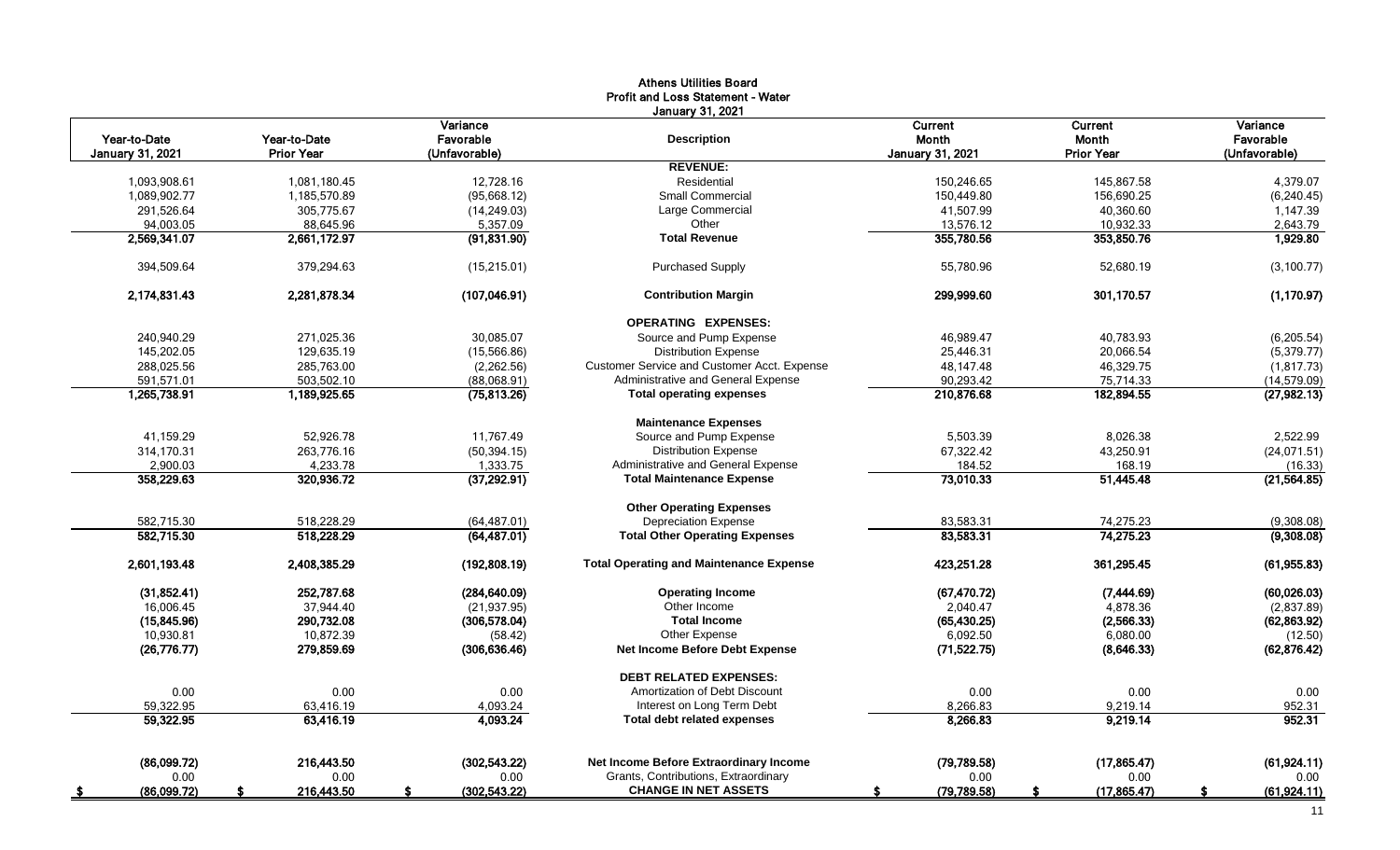|                     |                  |                     | <b>Athens Utilities Board</b>                   |                         |                    |                    |
|---------------------|------------------|---------------------|-------------------------------------------------|-------------------------|--------------------|--------------------|
|                     |                  |                     | <b>Budget Comparison - Water</b>                |                         |                    |                    |
| Year-to-Date        | Year-to-Date     | $Y-T-D$             | January 31, 2021<br><b>Description</b>          | <b>Current Month</b>    | <b>Monthly</b>     | <b>Budget</b>      |
| January 31, 2021    | <b>Budget</b>    | Variance            |                                                 | <b>January 31, 2021</b> | <b>Budget</b>      | Variance           |
|                     |                  |                     |                                                 |                         |                    |                    |
|                     |                  |                     | <b>REVENUE:</b>                                 |                         |                    |                    |
| 1,093,908.61        | 1,047,927.57     | 45,981.04           | Residential                                     | 150,246.65              | 144,893.95         | 5,352.70           |
| 1,089,902.77        | 1,177,243.90     | (87, 341.13)        | <b>Small Commercial</b>                         | 150,449.80              | 156,893.23         | (6, 443.43)        |
| 291,526.64          | 269,508.12       | 22,018.52           | Large Commercial                                | 41,507.99               | 37,820.67          | 3,687.32           |
| 94,003.05           | 69,104.43        | 24,898.62           | Other                                           | 13,576.12               | 8,424.28           | 5,151.84           |
| 2,569,341.07        | 2,563,784.02     | 5,557.05            | <b>Total Revenue</b>                            | 355,780.56              | 348,032.13         | 7,748.43           |
| 394,509.64          | 367,773.45       | (26, 736.19)        | <b>Purchased Supply</b>                         | 55,780.96               | 54,048.84          | (1,732.12)         |
| 2,174,831.43        | 2,196,010.57     | (21, 179.14)        | <b>Contribution Margin</b>                      | 299,999.60              | 293.983.28         | 6,016.32           |
|                     |                  |                     | <b>OPERATING EXPENSES:</b>                      |                         |                    |                    |
| 240,940.29          | 234,987.03       | (5,953.26)          | Source and Pump Expense                         | 46,989.47               | 36,425.97          | (10, 563.50)       |
| 145,202.05          | 120,843.47       | (24, 358.58)        | <b>Distribution Expense</b>                     | 25,446.31               | 17,954.64          | (7,491.67)         |
| 288,025.56          | 274,018.00       | (14,007.56)         | Customer Service and Customer Acct. Expense     | 48,147.48               | 36,124.91          | (12,022.57)        |
| 591,571.01          | 533,458.55       | (58, 112.46)        | Administrative and General Expense              | 90,293.42               | 76,037.97          | (14, 255.45)       |
| 1,265,738.91        | 1,163,307.06     | (102, 431.85)       | <b>Total operating expenses</b>                 | 210,876.68              | 166,543.49         | (44, 333.19)       |
|                     |                  |                     | <b>Maintenance Expenses</b>                     |                         |                    |                    |
| 41,159.29           | 47,431.17        | 6,271.88            | Source and Pump Expense                         | 5,503.39                | 4,209.47           | (1,293.92)         |
| 314,170.31          | 257,285.29       | (56, 885.02)        | <b>Distribution Expense</b>                     | 67,322.42               | 52,766.30          | (14, 556.12)       |
| 2,900.03            | 4,458.78         | 1,558.75            | Administrative and General Expense              | 184.52                  | 570.92             | 386.40             |
| 358.229.63          | 309,175.24       | (49,054.39)         | <b>Total Maintenance Expense</b>                | 73.010.33               | 57.546.69          | (15,463.64)        |
|                     |                  |                     | <b>Other Operating Expenses</b>                 |                         |                    |                    |
| 582,715.30          | 569,251.22       | (13, 464.08)        | <b>Depreciation Expense</b>                     | 83,583.31               | 88,409.16          | 4,825.85           |
| 582,715.30          | 569,251.22       | (13, 464.08)        | <b>Total Other Operating Expenses</b>           | 83,583.31               | 88,409.16          | 4,825.85           |
| 2,601,193.48        | 2,409,506.96     | (191, 686.52)       | <b>Total Operating and Maintenance Expenses</b> | 423,251.28              | 366,548.18         | (56, 703.10)       |
| (31, 852.41)        | 154,277.06       | (186, 129.47)       | <b>Operating Income</b>                         | (67, 470.72)            | (18, 516.06)       | (48,954.66)        |
| 16,006.45           | 30,521.54        | (14, 515.09)        | Other Income                                    | 2,040.47                | 6,081.36           | (4,040.89)         |
| (15, 845.96)        | 184,798.59       | (200, 644.55)       | <b>Total Income</b>                             | (65, 430.25)            | (12, 434.69)       | (52,995.56)        |
| 10,930.81           | 11,131.95        | 201.14              | Other Expense                                   | 6,092.50                | 6,967.65           | 875.15             |
| (26, 776.77)        | 173,666.64       | (200, 443.41)       | Net Income Before Debt Expense                  | (71, 522.75)            | (19, 402.34)       | (52, 120.41)       |
|                     |                  |                     | <b>DEBT RELATED EXPENSES:</b>                   |                         |                    |                    |
| 0.00                | 0.00             | 0.00                | Amortization of Debt Discount                   | 0.00                    | 0.00               | 0.00               |
| 59,322.95           | 66,352.75        | 7,029.80            | Interest on Long Term Debt                      | 8,266.83                | 10,187.74          | 1,920.91           |
| 59,322.95           | 66,352.75        | 7,029.80            | <b>Total debt related expenses</b>              | 8,266.83                | 10,187.74          | 1,920.91           |
| (86,099.72)         | 107,313.89       | (193, 413.61)       | Net Income Before Extraordinary Income          | (79, 789.58)            | (29, 590.08)       | (50, 199.50)       |
| 0.00                | 12,833.33        | (12, 833.33)        | Grants, Contributions, Extraordinary            | 0.00                    | 1,833.33           | (1,833.33)         |
| (86,099.72)<br>- \$ | 120,147.23<br>\$ | \$<br>(206, 246.95) | <b>CHANGE IN NET ASSETS</b>                     | (79, 789.58)<br>\$      | (27, 756.75)<br>\$ | \$<br>(52, 032.83) |
|                     |                  |                     |                                                 |                         |                    |                    |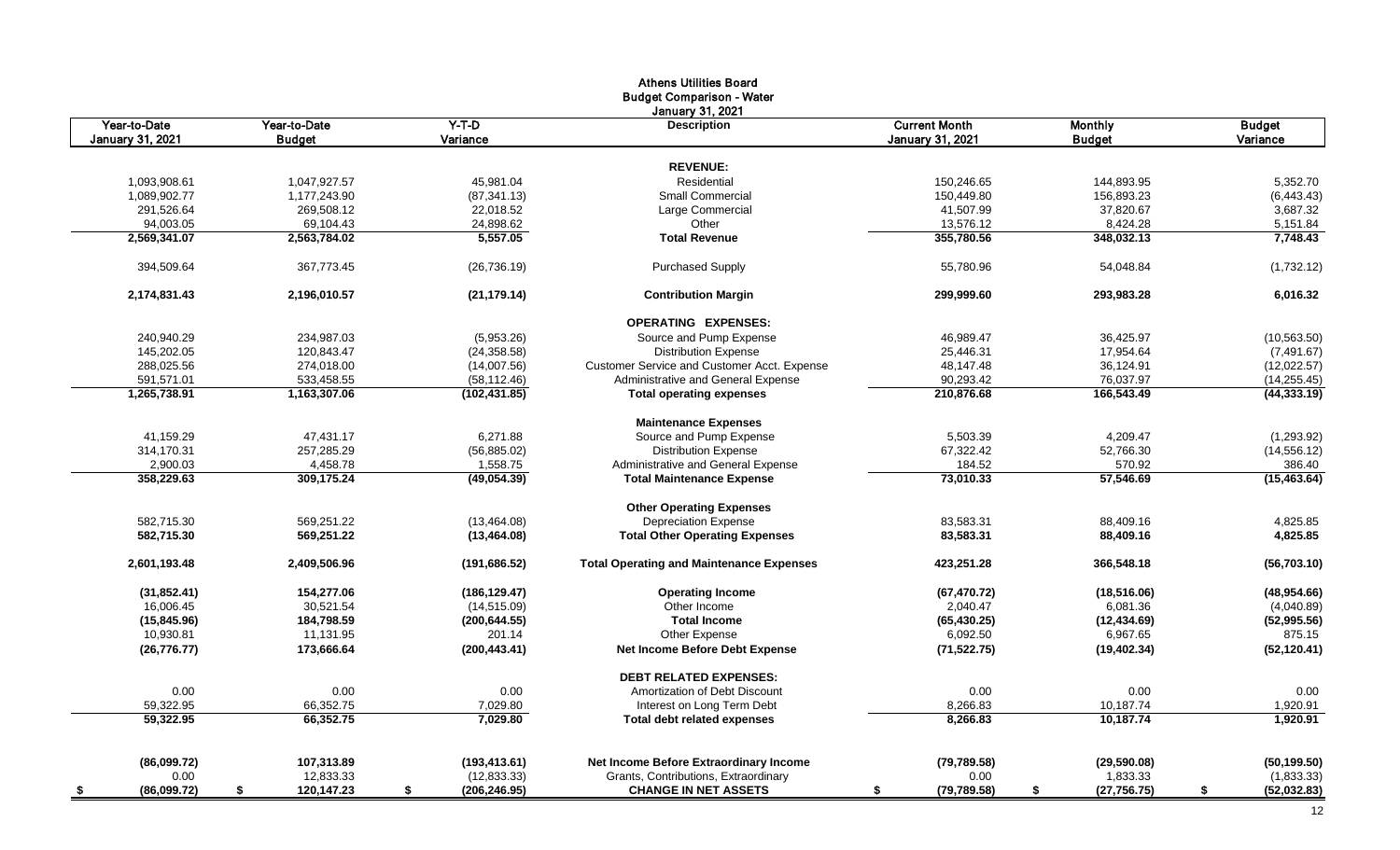## **Athens Utilities Board Water Division STATEMENTS OF CASH FLOWS January 31, 2021**

|     | Year-to-Date            |    | Year-to-Date      | Variance            |                                                         | <b>Month to Date</b>    |    | <b>Month to Date</b> |    | Variance      |
|-----|-------------------------|----|-------------------|---------------------|---------------------------------------------------------|-------------------------|----|----------------------|----|---------------|
|     | <b>January 31, 2021</b> |    | <b>Prior Year</b> |                     |                                                         | <b>January 31, 2021</b> |    | <b>Prior Year</b>    |    |               |
|     |                         |    |                   |                     | <b>CASH FLOWS FROM OPERATING ACTIVITIES:</b>            |                         |    |                      |    |               |
|     | (86,099.72)             |    | 216,443.50        | (302, 543.22)       | Net Operating Income                                    | (79, 789.58)            |    | (17, 865.47)         |    | (61, 924.11)  |
|     |                         |    |                   |                     | <b>Adjustments to Reconcile Operating Income</b>        |                         |    |                      |    |               |
|     |                         |    |                   |                     | to Net Cash Provided by Operations                      |                         |    |                      |    |               |
|     | 582,715.30              |    | 518,228.29        | 64,487.01           | Depreciation                                            | 83,583.31               |    | 74,275.23            |    | 9,308.08      |
|     |                         |    |                   |                     | <b>Changes in Assets and Liabilities:</b>               |                         |    |                      |    |               |
|     | 1,219.41                |    | 22.591.16         | (21, 371.75)        | Receivables                                             | (9,220.40)              |    | 38,770.95            |    | (47, 991.35)  |
|     | 0.00                    |    | 0.00              | 0.00                | Due from (to) Other Divisions                           | 0.00                    |    | 0.00                 |    | 0.00          |
|     | (41, 354.58)            |    | (44, 839.06)      | 3,484.48            | <b>Prepaid Expenses</b>                                 | 7,677.36                |    | 805.06               |    | 6,872.30      |
|     | (35,709.22)             |    | 15,400.02         | (51, 109.24)        | <b>Deferred Pension Outflows</b>                        | 0.00                    |    | 0.00                 |    | 0.00          |
|     | 7,156.72                |    | 4,651.64          | 2,505.08            | <b>Materials and Supplies</b>                           | 4,517.14                |    | 564.02               |    | 3,953.12      |
|     | (63,570.76)             |    | (213,040.53)      | 149,469.77          | <b>Accounts Payable</b>                                 | 1,020.22                |    | 5,216.11             |    | (4, 195.89)   |
|     | (23, 395.53)            |    | (12,731.71)       | (10,663.82)         | <b>Other Current Liabilities</b>                        | 3.212.84                |    | (1,895.19)           |    | 5,108.03      |
|     | (26, 120.52)            |    | (43, 565.68)      | 17,445.16           | Net Pension Liability                                   | 12,365.94               |    | 13,598.72            |    | (1,232.78)    |
|     | 0.00                    |    | 0.00              | 0.00                | <b>Deferred Pension Inflows</b>                         | 0.00                    |    | 0.00                 |    | 0.00          |
|     | (5,685.67)              |    | 164,742.12        | (170, 427.79)       | <b>Retirements and Salvage</b>                          | 1,219.78                |    | 150,215.41           |    | (148, 995.63) |
|     | 1,880.00                |    | (1,345.00)        | 3,225.00            | <b>Customer Deposits</b>                                | 240.00                  |    | (10.00)              |    | 250.00        |
|     | 311,035.43              |    | 626,534.75        | (315, 499.32)       | <b>Net Cash from Operating Activities</b>               | 24,826.61               |    | 263,674.84           |    | (238, 848.23) |
|     |                         |    |                   |                     | <b>CASH FLOWS FROM NONCAPITAL FINANCING ACTIVITIES:</b> |                         |    |                      |    |               |
|     | 0.00                    |    | 0.00              | 0.00                | Changes in Bonds Payable                                | 0.00                    |    | 0.00                 |    | 0.00          |
|     | (111, 748.27)           |    | (107, 335.55)     | (4, 412.72)         | Changes in Notes Payable                                | (16,023.48)             |    | (15,662.82)          |    | (360.66)      |
|     | (111, 748.27)           |    | (107, 335.55)     | (4, 412.72)         | <b>Net Cash from Financing Activities</b>               | (16,023.48)             |    | (15,662.82)          |    | (360.66)      |
|     |                         |    |                   |                     | <b>CASH FLOW FROM CAPITAL AND INVESTING ACTIVITIES:</b> |                         |    |                      |    |               |
|     | 0.00                    |    | 0.00              | 0.00                | Adjust Net Pension Obligation                           | 0.00                    |    | 0.00                 |    | 0.00          |
|     | 0.00                    |    | 0.00              | 0.00                | Prior Period Adjustment                                 | 0.00                    |    | 0.00                 |    | 0.00          |
|     | 0.00                    |    | 0.00              | 0.00                | Grants, Contributions & Other Extraordinary             | 0.00                    |    | 0.00                 |    | 0.00          |
|     | (789, 828.31)           |    | (459, 407.00)     | (330, 421.31)       | <b>Water Utility Plant</b>                              | (115, 648.53)           |    | (171, 319.39)        |    | 55,670.86     |
|     | (789, 828.31)           |    | (459, 407.00)     | (330, 421.31)       | <b>Net from Capital and Investing Activities</b>        | (115, 648.53)           |    | (171, 319.39)        |    | 55,670.86     |
|     | (590, 541.15)           | S. | 59,792.20         | \$<br>(650, 333.35) | <b>Net Changes in Cash Position</b>                     | \$<br>(106, 845.40)     | \$ | 76,692.63            | \$ | (183, 538.03) |
|     |                         |    |                   |                     |                                                         |                         |    |                      |    |               |
|     | 6,816,507.42            |    | 6,489,801.54      | 326,705.88          | Cash at Beginning of Period                             | 6,332,811.67            |    | 6,472,901.11         |    | (140, 089.44) |
|     | 6,225,966.27            |    | 6,549,593.74      | (323, 627.47)       | Cash at End of Period                                   | 6,225,966.27            |    | 6,549,593.74         |    | (323, 627.47) |
| -\$ | (590, 541.15)           | \$ | 59,792.20         | \$<br>(650, 333.35) | <b>Changes in Cash and Equivalents</b>                  | \$<br>(106, 845.40)     | S. | 76,692.63            | S. | (183, 538.03) |

Long-Term Debt 4,082,231.48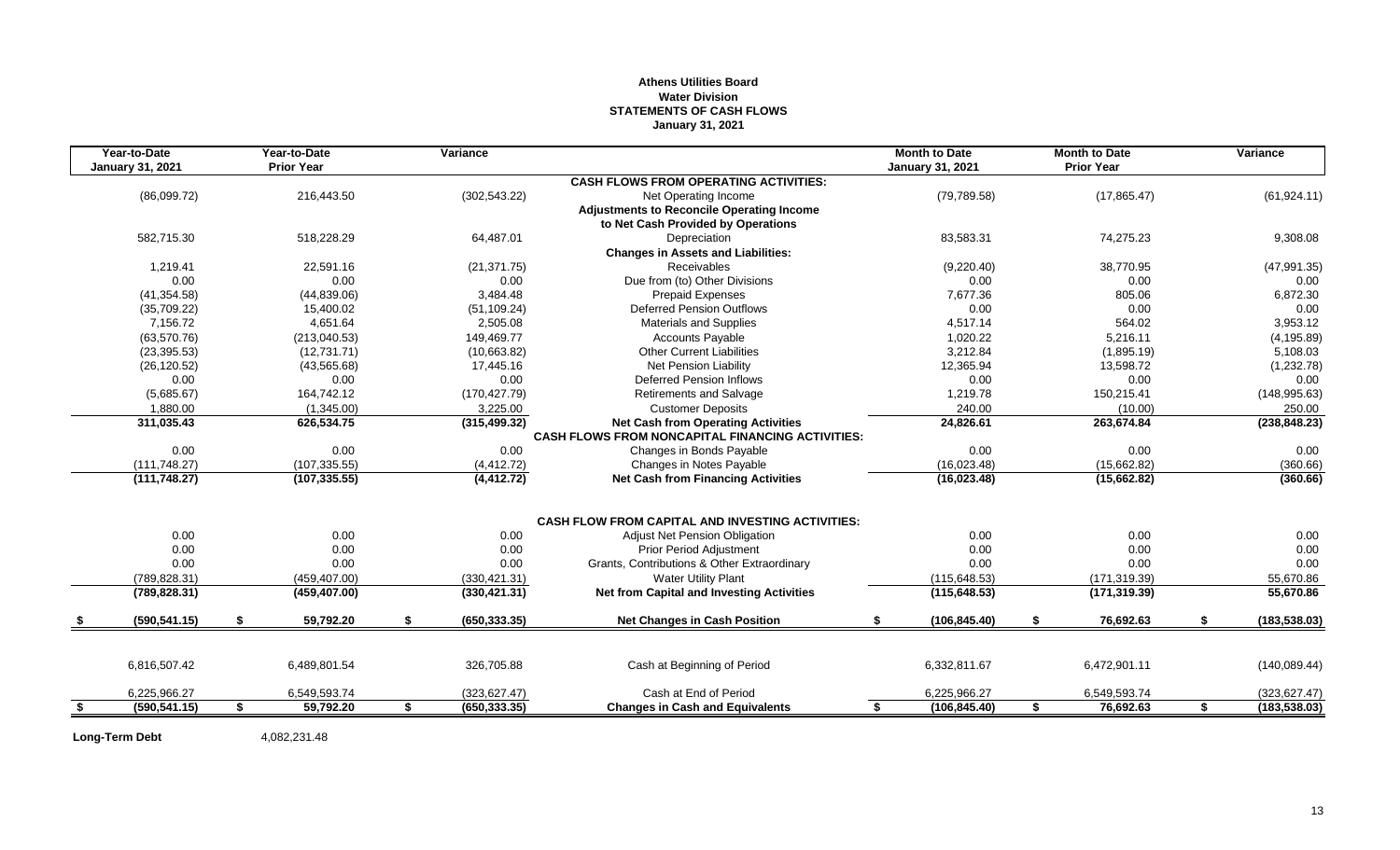## Athens Utilities Board Statistics Report January 31, 2021

| Water:                      |         |       |        |            |
|-----------------------------|---------|-------|--------|------------|
|                             | Current | Prior | %      | # Accounts |
| <b>INumber of services:</b> | Month   | Year  | Change | Change     |
| Residential                 | 7,126   | 7,011 | 1.64%  | 115        |
| Small Commercial            | .265    | 1,242 | 1.85%  | 23         |
| Large Commercial            | 37      | 36    | 2.78%  |            |
|                             |         |       |        |            |
|                             | 8,428   | 8,289 | 1.68%  | 139        |

| Sales Volumes:          |                         | <b>Current Month</b> |          | Year-to-Date |                   |          |  |
|-------------------------|-------------------------|----------------------|----------|--------------|-------------------|----------|--|
| Gallonsx100             | <b>January 31, 2021</b> | <b>Prior Year</b>    | Change   | 1/31/2021    | <b>Prior Year</b> | Change   |  |
| Residential             | 266,907                 | 258,094              | 3.41%    | 1,953,991    | 1,954,020         | 0.00%    |  |
| <b>Small Commercial</b> | 387,307                 | 406,393              | $-4.70%$ | 2.774.737    | 3,050,702         | $-9.05%$ |  |
| Large Commercial        | 106,953                 | 104.247              | 2.60%    | 775,387      | 792.155           | $-2.12%$ |  |
|                         | 761.167                 | 768.734              | $-0.98%$ | 5,504,115    | 5,796,877         | -5.05%   |  |

| <b>Employment</b>  |                         |                   |                   |
|--------------------|-------------------------|-------------------|-------------------|
|                    | <b>January 31, 2021</b> | <b>Prior Year</b> | <b>Difference</b> |
| Employee Headcount | 13.00                   | 14.00             | $-1.00$           |
| <b>FTE</b>         | 14.37                   | 14.8              | $-0.43$           |
| <b>IY-T-D FTE</b>  | 14.69                   | 14.88             | $-0.19$           |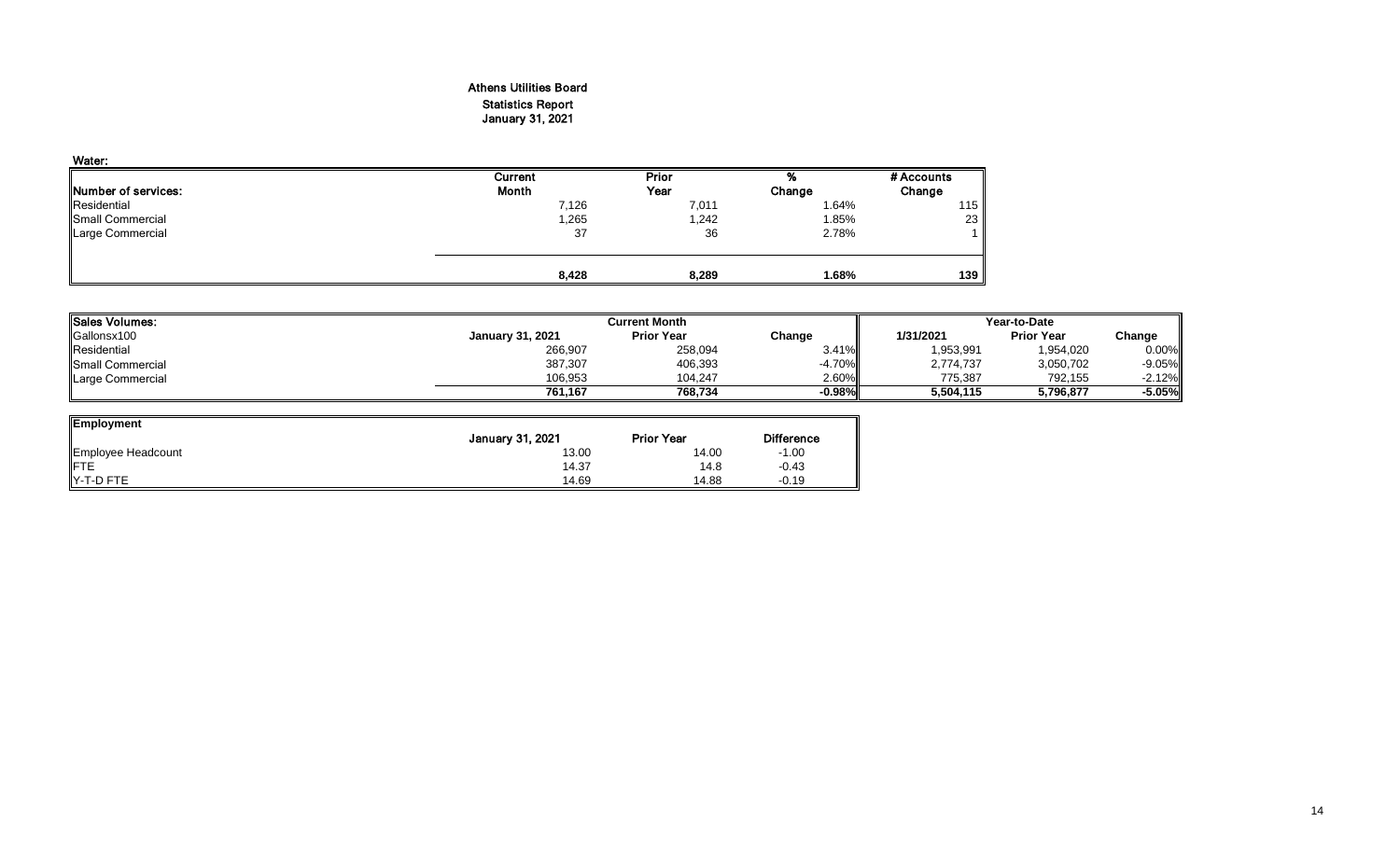|                                                               |                                         | <b>Athens Utilities Board</b><br><b>Water Division</b><br><b>Capital Budget</b><br>Month Ending as of January 31, 2021 |                                                |                                                    |                                          |
|---------------------------------------------------------------|-----------------------------------------|------------------------------------------------------------------------------------------------------------------------|------------------------------------------------|----------------------------------------------------|------------------------------------------|
|                                                               | <b>Budget</b>                           | <b>Actual</b>                                                                                                          | Variance to date<br>Favorable<br>(Unfavorable) | <b>Estimated</b><br>% Project<br><b>Completion</b> | <b>Percent Budget</b><br><b>Expended</b> |
| <b>Planned Capital Improvements:</b>                          |                                         |                                                                                                                        |                                                |                                                    |                                          |
| <b>Replace Tractor</b>                                        | 30,000                                  |                                                                                                                        | 30,000                                         |                                                    |                                          |
| Replace Truck #20 -Single Axle Dump (with Small Dump)         | 80,000                                  |                                                                                                                        | 80,000                                         |                                                    |                                          |
| Congress Pkwy-Phase 1 (Dennis St. to Decatur Pike             | 396,000                                 | 335,949                                                                                                                | 60,051                                         |                                                    | 84.84%                                   |
| Water Well VFDs (Changed from well maint.)                    | 50,000                                  |                                                                                                                        | 50,000                                         |                                                    |                                          |
| Spring - Air Blast for Screen and Access Ramp                 | 50,000                                  |                                                                                                                        | 50,000                                         |                                                    |                                          |
| Water Plant Building Maint and Lab Equipment                  | 50,000                                  | 5,941                                                                                                                  | 44,059                                         |                                                    | Continuous                               |
| Meter Change Out (Large, Small and Testing)                   | 40,000                                  | 14,573                                                                                                                 | 25,427                                         |                                                    | Continuous                               |
| (replace 2" and smaller meters with most gallons)             |                                         |                                                                                                                        | $\Omega$                                       |                                                    |                                          |
| Reservoir and Pump Maintenance                                | 10,000                                  | 3,995                                                                                                                  | 6,005                                          |                                                    | 39.95% Continuous                        |
| <b>Water Line Extensions</b>                                  | 300,000                                 |                                                                                                                        | 300,000                                        |                                                    | Continuous                               |
| Distribution Rehabilitation                                   | 125,000                                 | 71,576                                                                                                                 | 53,424                                         |                                                    | 57.26% Continuous                        |
| Field and Safety Equipment                                    | 25,000                                  |                                                                                                                        | 25,000                                         |                                                    | Continuous                               |
| <b>Water Services</b>                                         | 125,000                                 | 104,458                                                                                                                | 20,542                                         |                                                    | 83.57% Continuous                        |
| Technology (SCADA, Computers)                                 | 35,000                                  | 6,108                                                                                                                  | 28,892                                         |                                                    | 17.45% Continuous                        |
| IT Core (Servers, mainframe, etc.)                            | 20,000                                  |                                                                                                                        | 20,000                                         |                                                    | Continuous                               |
| <b>Total Planned Capital Improvements:</b>                    | \$<br>1,336,000 \$                      | 542,599 \$                                                                                                             | 793,401                                        |                                                    |                                          |
| <b>Other Assets:</b>                                          |                                         |                                                                                                                        |                                                |                                                    |                                          |
| Fence Repair                                                  |                                         | 5,735                                                                                                                  | (5,735)                                        |                                                    |                                          |
| Flash Mixers, Baffling, SCADA at WTP (FY2020 Budget Item)     | 100,000                                 | 96,630                                                                                                                 | 100,000                                        |                                                    |                                          |
| Replace Truck 16 (2011 F450) (FY2020 Budget Item)             | 80,000                                  | 75,301                                                                                                                 | 4,699                                          |                                                    |                                          |
| Replace Truck 16 (2011 F450) (FY2020 Budget Item)             | 80,000                                  | 32,051                                                                                                                 | 47,949                                         |                                                    |                                          |
| Replace safety rails around WTP (FY2020 Budget Item)<br>Other | 55,000                                  | 61,715                                                                                                                 | (6, 715)                                       |                                                    |                                          |
| <b>Total Other Assets:</b>                                    | 315,000                                 | 271,432                                                                                                                | 140,198                                        |                                                    |                                          |
| Totals:                                                       | $1,651,000$ \$                          | $814,032$ \$                                                                                                           | 933,598                                        |                                                    |                                          |
|                                                               | Percentage of Budget Spent Year-to-date |                                                                                                                        | 49.31%                                         | <b>Fiscal Year</b>                                 | 58.33%                                   |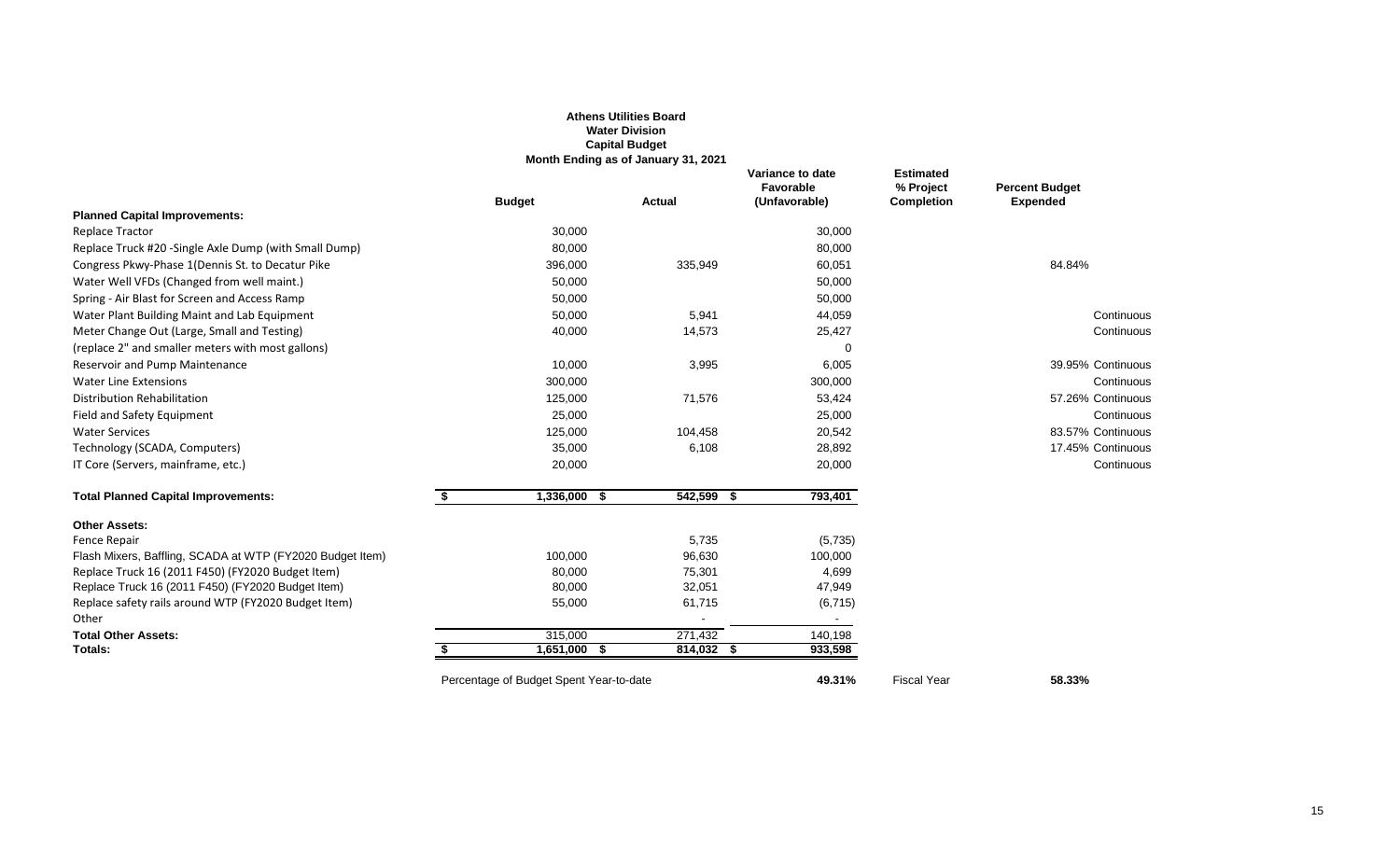#### **ATHENS UTILITIES BOARD GAS DIVISION BALANCE SHEET January 31, 2021**

| <b>Current Period</b>   |    | <b>Prior Year</b> |    | <b>Change from</b> |                                                |    | <b>Current Period</b>   |     | Prior             | Change<br>from prior |
|-------------------------|----|-------------------|----|--------------------|------------------------------------------------|----|-------------------------|-----|-------------------|----------------------|
| <b>January 31, 2021</b> |    |                   |    | <b>Prior Year</b>  |                                                |    | <b>January 31, 2021</b> |     | <b>Month</b>      | <b>Month</b>         |
|                         |    |                   |    |                    | Assets:                                        |    |                         |     |                   |                      |
| 6,287,018.04            |    | 5,203,206.95      |    | 1,083,811.09       | Cash and Cash Equivalents                      |    | 6,287,018.04            |     | 5,822,888.09      | 464,129.95           |
| 198.595.30              |    | 739.136.03        |    | (540.540.73)       | Receivables                                    |    | 198.595.30              |     | 194,092.80        | 4,502.50             |
| 183,825.42              |    | 328,331.08        |    | (144, 505.66)      | <b>Prepaid Expenses</b>                        |    | 183,825.42              |     | 272,165.88        | (88, 340.46)         |
| 0.00                    |    | 0.00              |    | 0.00               | Gas Unit Loans                                 |    | 0.00                    |     | 0.00              | 0.00                 |
| 118,978.36              |    | 123,216.02        |    | (4,237.66)         | Materials and Supplies Inventory               |    | 118,978.36              |     | 121,971.27        | (2,992.91)           |
| 6,788,417.12            |    | 6,393,890.08      |    | 394,527.04         | <b>Total Current Assets</b>                    |    | 6,788,417.12            |     | 6,411,118.04      | 377,299.08           |
| 24,355,543.13           |    | 24,097,291.37     |    | 258,251.76         | Gas Utility Plant, at Cost                     |    | 24, 355, 543. 13        |     | 24,318,470.51     | 37,072.62            |
| (10, 188, 695.12)       |    | (9,647,989.24)    |    | (540, 705.88)      | Less: Accumulated Depreciation                 |    | (10, 188, 695, 12)      |     | (10, 155, 108.65) | (33,586.47)          |
| 14,166,848.01           |    | 14,449,302.13     |    | (282, 454.12)      | <b>Net Gas Utility Plant</b>                   |    | 14,166,848.01           |     | 14, 163, 361.86   | 3,486.15             |
| 322,364.59              |    | 325,187.59        |    | (2,823.00)         | <b>Deferred Pension Outflows</b>               |    | 322,364.59              |     | 322,364.59        | 0.00                 |
| \$<br>21,277,629.72     | S. | 21,168,379.80     | \$ | 109,249.92         | <b>Total Assets</b>                            | \$ | 21,277,629.72           | -S. | 20,896,844.49     | \$<br>380,785.23     |
|                         |    |                   |    |                    |                                                |    |                         |     |                   |                      |
|                         |    |                   |    |                    | <b>Liabilities and Retained Earnings:</b>      |    |                         |     |                   |                      |
| 0.00                    |    | 0.00              |    | 0.00               | Short Term Notes Payable                       |    | 0.00                    |     | 0.00              | 0.00                 |
| 434,675.09              |    | 392,670.85        |    | 42,004.24          | <b>Accounts Payable</b>                        |    | 434.675.09              |     | 365,048.21        | 69,626.88            |
| 116.792.98              |    | 96,405.00         |    | 20,387.98          | <b>Customer Deposits</b>                       |    | 116,792.98              |     | 116,037.98        | 755.00               |
| 67,449.40               |    | 73,773.17         |    | (6,323.77)         | <b>Accrued Liabilities</b>                     |    | 67,449.40               |     | 60,111.11         | 7,338.29             |
| 618,917.47              |    | 562,849.02        |    | 56,068.45          | <b>Total Current Liabilities</b>               |    | 618,917.47              |     | 541,197.30        | 77,720.17            |
| 482,233.84              |    | 433,907.56        |    | 48,326.28          | <b>Net Pension Liability</b>                   |    | 482,233.84              |     | 473,237.83        | 8,996.01             |
| 27,708.77               |    | 34,666.96         |    | (6,958.19)         | Deferred Pension Inflows                       |    | 27,708.77               |     | 27,708.77         | 0.00                 |
| 20,148,769.64           |    | 20,136,956.26     |    | 11,813.38          | <b>Net Position</b>                            |    | 20,148,769.64           |     | 19,854,700.59     | 294,069.05           |
| 21.277.629.72           |    | 21,168,379.80     | S  | 109,249.92         | <b>Total Liabilities and Retained Earnings</b> | S  | 21,277,629.72           |     | 20,896,844.49     | 380,785.23           |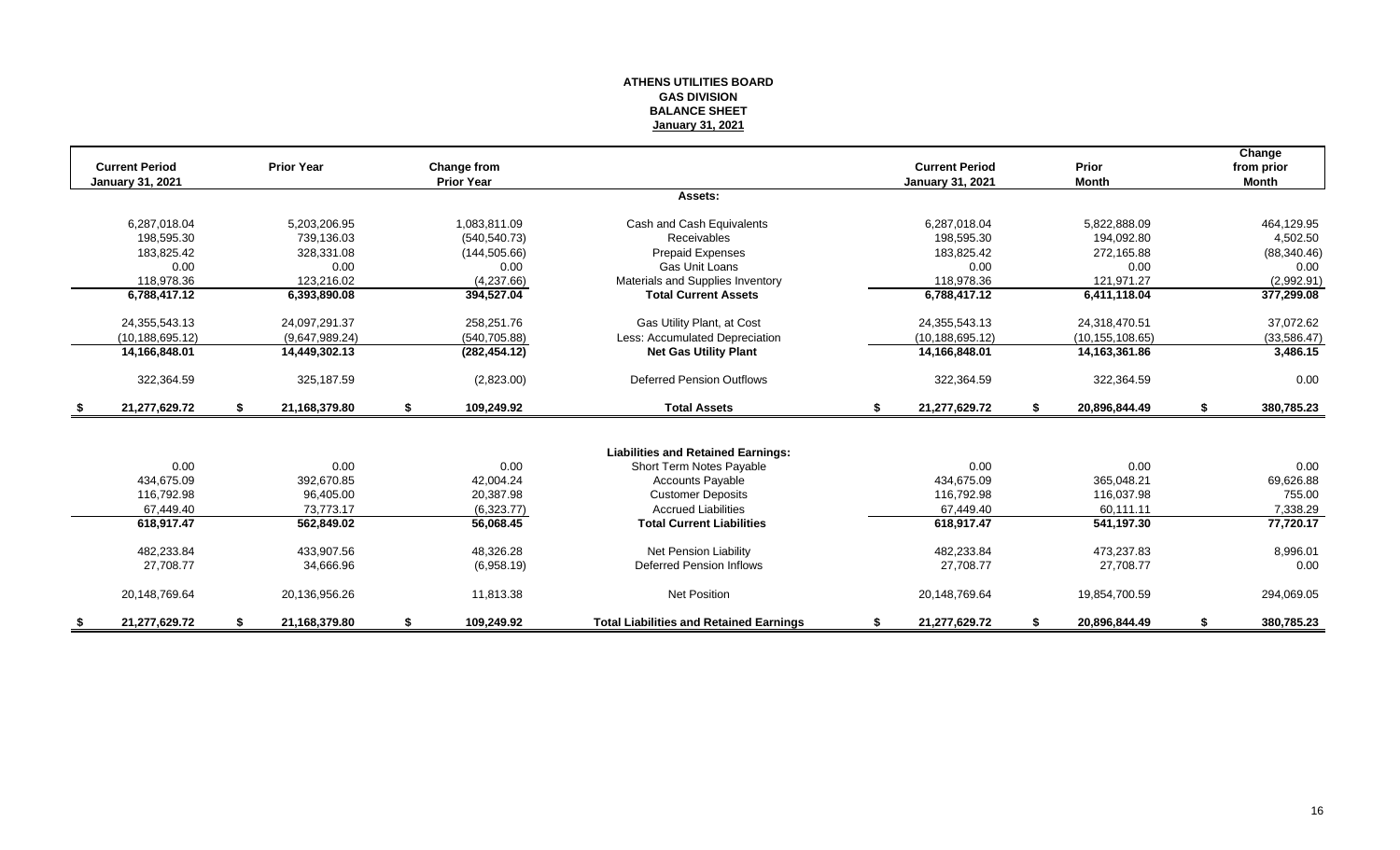## Athens Utilities Board Profit and Loss Statement - Gas January 31, 2021

|                         |                   | Variance      |                                           | Current                 | Current           | Variance      |
|-------------------------|-------------------|---------------|-------------------------------------------|-------------------------|-------------------|---------------|
| Year-to-Date            | Year-to-Date      | Favorable     |                                           | Month                   | Month             | Favorable     |
| <b>January 31, 2021</b> | <b>Prior Year</b> | (Unfavorable) |                                           | <b>January 31, 2021</b> | <b>Prior Year</b> | (Unfavorable) |
|                         |                   |               | <b>REVENUE:</b>                           |                         |                   |               |
| 1,112,414.07            | 1,079,872.13      | 32,541.94     | Residential                               | 491,811.09              | 376,664.17        | 115,146.92    |
| 802,757.16              | 837.110.77        | (34, 353.61)  | <b>Small Commercial</b>                   | 308,475.52              | 247,547.75        | 60,927.77     |
| 507,277.30              | 516,835.62        | (9,558.32)    | Large Commercial                          | 115,438.51              | 105,225.27        | 10,213.24     |
| 680.244.60              | 684,008.96        | (3,764.36)    | Interruptible                             | 135,417.84              | 116,567.38        | 18,850.46     |
| 5,912.79                | 6,398.53          | (485.74)      | <b>CNG</b>                                | 1,592.05                | 781.26            | 810.79        |
| 33,872.39               | 43,966.48         | (10,094.09)   | Fees and Other Gas Revenues               | 5,509.14                | 10,957.86         | (5,448.72)    |
| 3,142,478.31            | 3,168,192.49      | (25,714.18)   | <b>Total Revenue</b>                      | 1,058,244.15            | 857,743.69        | 200,500.46    |
| 1,931,406.60            | 1,814,478.91      | (116, 927.69) | Purchased supply                          | 504,981.24              | 341,277.57        | (163, 703.67) |
| 1,211,071.71            | 1,353,713.58      | (142, 641.87) | <b>Contribution Margin</b>                | 553,262.91              | 516,466.12        | 36,796.79     |
|                         |                   |               | <b>OPERATING EXPENSES:</b>                |                         |                   |               |
| 235,314.75              | 245,290.79        | 9,976.04      | <b>Distribution Expense</b>               | 53,997.04               | 48,800.28         | (5, 196.76)   |
| 220,819.18              | 215,794.58        | (5,024.60)    | Customer Service and Customer Acct. Exp.  | 39.200.38               | 35,651.79         | (3,548.59)    |
| 468,849.14              | 387,622.88        | (81, 226.26)  | Administrative and General Expense        | 65,727.19               | 56,447.51         | (9, 279.68)   |
| 924,983.07              | 848,708.25        | (76, 274.82)  | <b>Total operating expenses</b>           | 158,924.61              | 140,899.58        | (18,025.03)   |
|                         |                   |               | <b>Maintenance Expense</b>                |                         |                   |               |
| 163,489.24              | 150,894.93        | (12, 594.31)  | <b>Distribution Expense</b>               | 27,940.88               | 26,443.77         | (1,497.11)    |
| 7,331.79                | 5,744.31          | (1,587.48)    | Administrative and General Expense        | 420.83                  | 737.16            | 316.33        |
| 170,821.03              | 156,639.24        | (14, 181.79)  | <b>Total Maintenance Expense</b>          | 28,361.71               | 27,180.93         | (1, 180.78)   |
|                         |                   |               | <b>Other Operating Expenses</b>           |                         |                   |               |
| 384,455.66              | 373,582.17        | (10, 873.49)  | Depreciation                              | 55,257.59               | 53,528.57         | (1,729.02)    |
| 133.335.52              | 139.969.59        | 6.634.07      | <b>Tax Equivalents</b>                    | 19,628.39               | 20.026.27         | 397.88        |
| 517,791.18              | 513,551.76        | (4,239.42)    | <b>Total Other Operating Expenses</b>     | 74,885.98               | 73,554.84         | (1,331.14)    |
| 3,545,001.88            | 3,333,378.16      | (211, 623.72) | <b>Operating and Maintenance Expenses</b> | 767, 153.54             | 582,912.92        | (184, 240.62) |
| (402, 523.57)           | (165, 185.67)     | (237, 337.90) | <b>Operating Income</b>                   | 291,090.61              | 274,830.77        | 16,259.84     |
| 21,284.67               | 37,652.85         | (16, 368.18)  | Other Income                              | 9,050.46                | 4,579.41          | 4,471.05      |
| (381, 238.90)           | (127, 532.82)     | (253, 706.08) | <b>Total Income</b>                       | 300, 141.07             | 279,410.18        | 20,730.89     |
| 12,197.58               | 19,067.85         | 6,870.27      | Miscellaneous Income Deductions           | 6,072.02                | 7,300.46          | 1,228.44      |
| (393, 436.48)           | (146,600.67)      | (246, 835.81) | <b>Net Income Before Extraordinary</b>    | 294,069.05              | 272,109.72        | 21,959.33     |
| 15,500.00               | 0.00              | 15,500.00     | Grants, Contributions, Extraordinary      | 0.00                    | 0.00              | 0.00          |
| (377, 936.48)           | (146,600.67)      | (231, 335.81) | <b>Change in Net Assets</b>               | 294,069.05              | 272,109.72        | 21,959.33     |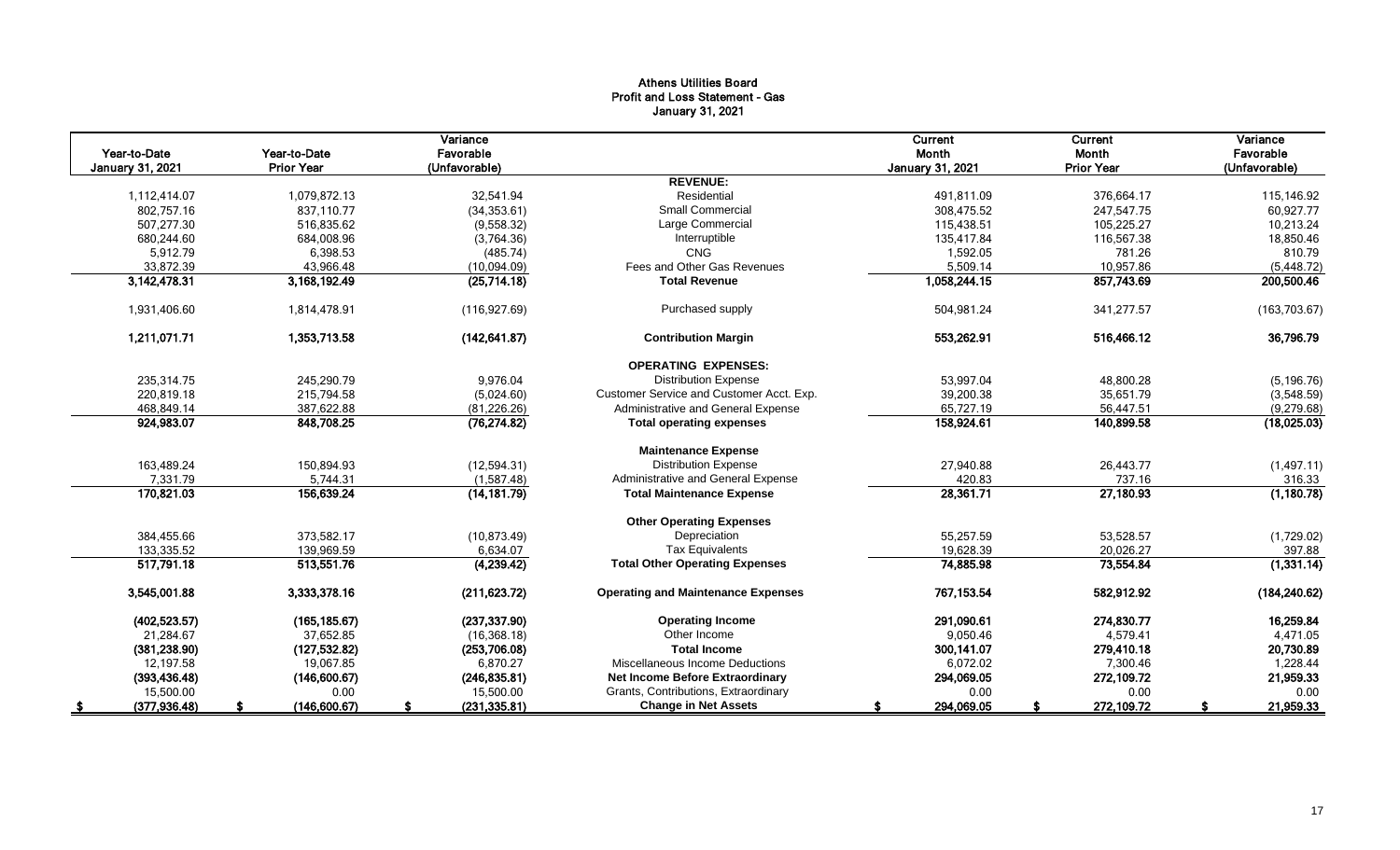## Athens Utilities Board Budget Comparison - Gas January 31, 2021

| Year-to-Date     | Year-to-Date        | $Y-T$ -D         | <b>Description</b>                        | <b>Current Month</b>    | <b>Monthly</b>   | <b>Budget</b>    |
|------------------|---------------------|------------------|-------------------------------------------|-------------------------|------------------|------------------|
| January 31, 2021 | <b>Budget</b>       | Variance         |                                           | <b>January 31, 2021</b> | <b>Budget</b>    | Variance         |
|                  |                     |                  | <b>REVENUE:</b>                           |                         |                  |                  |
| 1.112.414.07     | 999.196.87          | 113.217.20       | Residential                               | 491.811.09              | 418.774.45       | 73,036.64        |
| 802,757.16       | 803,432.59          | (675.43)         | <b>Small Commercial</b>                   | 308,475.52              | 295,340.11       | 13,135.41        |
| 507.277.30       | 472.975.81          | 34.301.49        | Large Commercial                          | 115,438.51              | 110,040.52       | 5,397.99         |
| 680,244.60       | 694,785.96          | (14,541.36)      | Interruptible                             | 135,417.84              | 133,722.00       | 1,695.84         |
| 5,912.79         | 5,833.33            | 79.46            | CNG                                       | 1,592.05                | 833.33           | 758.72           |
| 33,872.39        | 38,119.40           | (4,247.01)       | Fees and Other Gas Revenues               | 5,509.14                | 5,651.11         | (141.97)         |
| 3,142,478.31     | 3,014,343.97        | 128,134.34       | <b>Total Revenue</b>                      | 1,058,244.15            | 964,361.52       | 93,882.63        |
| 1,931,406.60     | 1,990,085.25        | 58,678.65        | Purchased supply                          | 504,981.24              | 560,243.89       | 55,262.65        |
| 1,211,071.71     | 1,024,258.72        | 186,812.99       | <b>Contribution Margin</b>                | 553,262.91              | 404,117.63       | 149,145.28       |
|                  |                     |                  | <b>OPERATING EXPENSES:</b>                |                         |                  |                  |
| 235,314.75       | 242,977.02          | 7,662.27         | <b>Distribution Expense</b>               | 53,997.04               | 36,787.95        | (17,209.09)      |
| 220,819.18       | 163.290.60          | (57, 528.58)     | Cust. Service and Cust. Acct. Expense     | 39,200.38               | 21,030.52        | (18, 169.86)     |
| 468,849.14       | 472,362.35          | 3,513.21         | Administrative and General Expense        | 65,727.19               | 62,569.68        | (3, 157.51)      |
| 924,983.07       | 878,629.97          | (46, 353.10)     | <b>Total operating expenses</b>           | 158,924.61              | 120,388.15       | (38, 536.46)     |
|                  |                     |                  | <b>Maintenance Expense</b>                |                         |                  |                  |
| 163,489.24       | 140,116.62          | (23, 372.62)     | <b>Distribution Expense</b>               | 27,940.88               | 21,480.17        | (6,460.71)       |
| 7,331.79         | 5.890.53            | (1,441.26)       | Administrative and General Expense        | 420.83                  | 1,348.73         | 927.90           |
| 170,821.03       | 146,007.14          | (24, 813.89)     | <b>Total Maintenance Expense</b>          | 28,361.71               | 22,828.90        | (5, 532.81)      |
|                  |                     |                  | <b>Other Operating Expenses</b>           |                         |                  |                  |
| 384,455.66       | 376.751.06          | (7,704.60)       | Depreciation                              | 55,257.59               | 55,515.01        | 257.42           |
| 133,335.52       | 140,559.76          | 7,224.24         | <b>Tax Equivalents</b>                    | 19,628.39               | 20,899.75        | 1,271.36         |
| 517,791.18       | 517,310.83          | (480.35)         | <b>Total Other Operating Expenses</b>     | 74,885.98               | 76,414.76        | 1,528.78         |
| 3.545.001.88     | 3,532,033.20        | (12,968.68)      | <b>Operating and Maintenance Expenses</b> | 767,153.54              | 779,875.70       | 12,722.16        |
| (402, 523.57)    | (517, 689.22)       | 115.165.65       | <b>Operating Income</b>                   | 291,090.61              | 184,485.81       | 106,604.80       |
| 21,284.67        | 14,495.44           | 6,789.23         | Other Income                              | 9,050.46                | 697.27           | 8,353.19         |
| (381, 238.90)    | (503, 193.79)       | 121,954.89       | <b>Total Income</b>                       | 300,141.07              | 185,183.08       | 114,957.99       |
| 12,197.58        | 12,324.11           | 126.53           | Miscellaneous Income Deductions           | 6,072.02                | 3,999.14         | (2,072.88)       |
| (393, 436.48)    | (515, 517.90)       | 122,081.42       | <b>Net Before Extraordinary</b>           | 294,069.05              | 181,183.94       | 112,885.11       |
| 15,500.00        | 0.00                | 15,500.00        | Grants, Contributions, Extraordinary      | 0.00                    | 0.00             | 0.00             |
| (377, 936.48)    | (515, 517.90)<br>\$ | \$<br>137,581.42 | <b>Change in Net Assets</b>               | 294,069.05<br>\$        | 181,183.94<br>\$ | 112,885.11<br>\$ |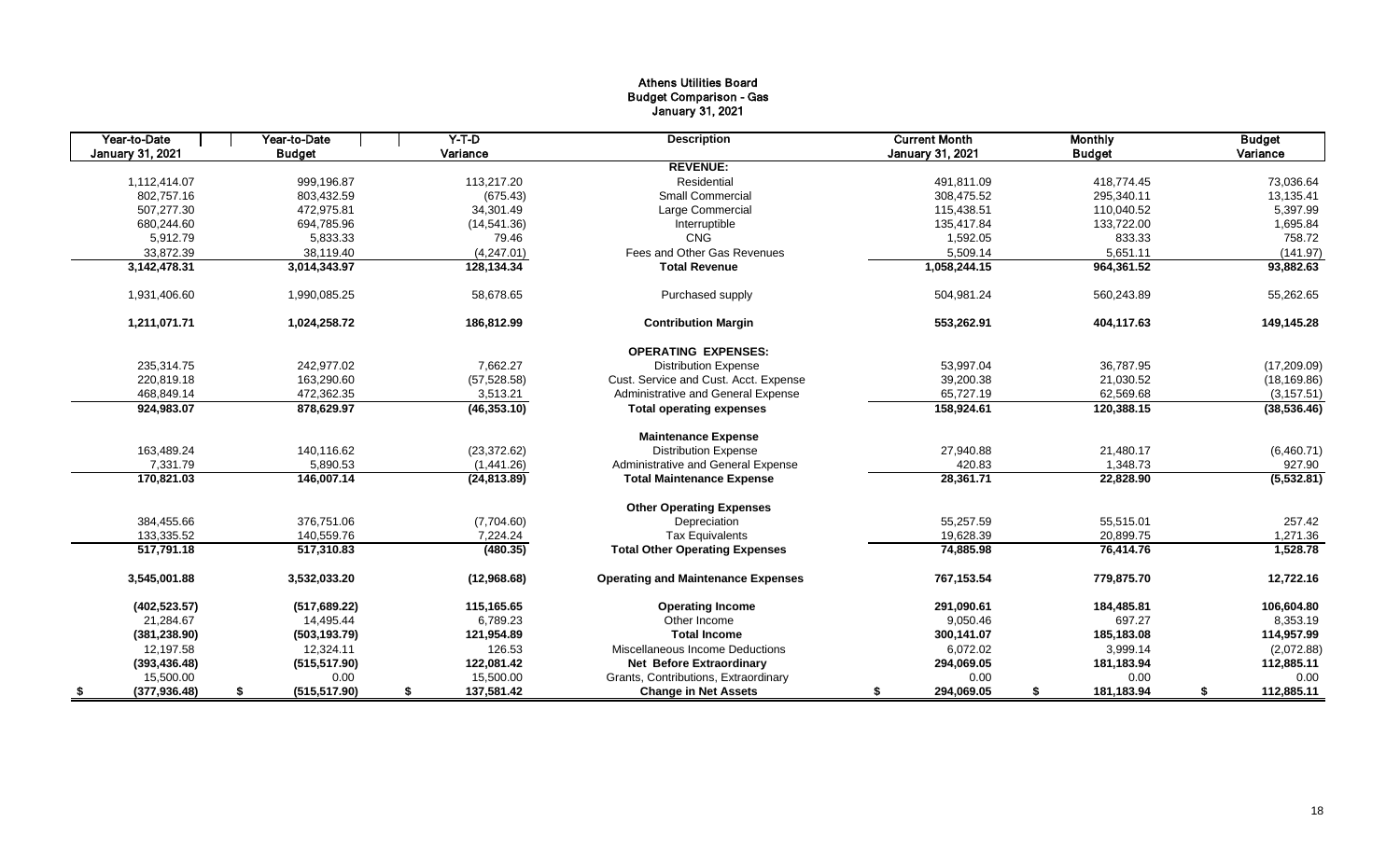## **Athens Utilities Board Gas Division STATEMENTS OF CASH FLOWS January 31, 2021**

| Year-to-Date<br><b>January 31, 2021</b> | Year-to-Date<br><b>Prior Year</b> |    | Variance      |                                                              | <b>Month to Date</b><br><b>January 31, 2021</b> |    | <b>Month to Date</b><br><b>Prior Year</b> |    | Variance     |
|-----------------------------------------|-----------------------------------|----|---------------|--------------------------------------------------------------|-------------------------------------------------|----|-------------------------------------------|----|--------------|
|                                         |                                   |    |               | <b>CASH FLOWS FROM OPERATING ACTIVITIES:</b>                 |                                                 |    |                                           |    |              |
| (393, 436.48)                           | (146,600.67)                      |    | (246, 835.81) | Net Operating Income                                         | 294,069.05                                      |    | 272,109.72                                |    | 21,959.33    |
|                                         |                                   |    |               | <b>Adjustments to Reconcile Operating Income</b>             |                                                 |    |                                           |    |              |
|                                         |                                   |    |               | to Net Cash Provided by Operations:                          |                                                 |    |                                           |    |              |
| 384,455.66                              | 373,582.17                        |    | 10,873.49     | Depreciation                                                 | 55,257.59                                       |    | 53,528.57                                 |    | 1,729.02     |
|                                         |                                   |    |               | <b>Changes in Assets and Liabilities:</b>                    |                                                 |    |                                           |    |              |
| 52,185.66                               | (437, 170.02)                     |    | 489,355.68    | Receivables                                                  | (4,502.50)                                      |    | (52, 315.45)                              |    | 47,812.95    |
| 0.00                                    | 0.00                              |    | 0.00          | Due from (to) Other Divisions                                | 0.00                                            |    | 0.00                                      |    | 0.00         |
| 28.422.61                               | (120, 377.36)                     |    | 148,799.97    | <b>Prepaid Expenses</b>                                      | 88,340.46                                       |    | (40, 641.52)                              |    | 128,981.98   |
| (11, 449.81)                            | (9,607.65)                        |    | (1,842.16)    | <b>Deferred Pension Outflows</b>                             | 0.00                                            |    | 0.00                                      |    | 0.00         |
| 5,107.92                                | (3,059.74)                        |    | 8,167.66      | Materials and Supplies                                       | 2,992.91                                        |    | 3,875.45                                  |    | (882.54)     |
| 254,039.80                              | 73,375.67                         |    | 180,664.13    | <b>Accounts Payable</b>                                      | 69,626.88                                       |    | 61,115.29                                 |    | 8,511.59     |
| (428.81)                                | (3,986.25)                        |    | 3,557.44      | <b>Other Current Liabilities</b>                             | 7,338.29                                        |    | (3,788.07)                                |    | 11,126.36    |
| 5,735.00                                | (230.00)                          |    | 5,965.00      | <b>Customer Deposits</b>                                     | 755.00                                          |    | (1,375.00)                                |    | 2,130.00     |
| (33,530.29)                             | (30,860.83)                       |    | (2,669.46)    | <b>Net Pension Liabilities</b>                               | 8,996.01                                        |    | 9,066.14                                  |    | (70.13)      |
| 0.00                                    | 0.00                              |    | 0.00          | <b>Deferred Pension Inflows</b>                              | 0.00                                            |    | 0.00                                      |    | 0.00         |
| 84,872.67                               | 40,799.19                         |    | 44,073.48     | Retirements and Salvage                                      | (15,988.54)                                     |    | 6,759.23                                  |    | (22, 747.77) |
| 0.00                                    | 0.00                              |    | 0.00          | Gas Unit Loans                                               | 0.00                                            |    | 0.00                                      |    | 0.00         |
| 375,973.93                              | (264, 135.49)                     |    | 640,109.42    | <b>Net Cash from Operating Activities</b>                    | 506,885.15                                      |    | 308,334.36                                |    | 198,550.79   |
|                                         |                                   |    |               |                                                              |                                                 |    |                                           |    |              |
|                                         |                                   |    |               | <b>CASH FROM CAPITAL AND INVESTING ACTIVITIES:</b>           |                                                 |    |                                           |    |              |
| 0.00                                    | 0.00                              |    | 0.00          | Adjust Net Pension Obligation                                | 0.00                                            |    | 0.00                                      |    | 0.00         |
| 0.00                                    | 0.00                              |    | 0.00          | <b>Prior Period Adjustment</b>                               | 0.00                                            |    | 0.00                                      |    | 0.00         |
| 15,500.00                               | 0.00                              |    | 15,500.00     | Grants, Contributions & Other Extraordinary Income (Expense) | 0.00                                            |    | 0.00                                      |    | 0.00         |
| (349, 817.34)                           | (436, 323.32)                     |    | 86,505.98     | Changes in Gas Utility Plant                                 | (42, 755.20)                                    |    | (65, 385.96)                              |    | 22,630.76    |
| (334, 317.34)                           | (436, 323.32)                     |    | 102,005.98    | Net Cash from Capital and Related Investing Activities       | (42, 755.20)                                    |    | (65, 385.96)                              |    | 22,630.76    |
|                                         |                                   |    |               | <b>Cash from Financing Activities</b>                        |                                                 |    |                                           |    |              |
| 0.00                                    | 0.00                              |    | 0.00          | Short Term Notes Payable                                     | 0.00                                            |    | 0.00                                      |    | 0.00         |
| 41,656.59                               | \$<br>(700, 458.81)               | S. | 742,115.40    | <b>Net Changes in Cash Position</b>                          | 464,129.95<br>\$                                | S. | 242,948.40                                | S. | 221, 181. 55 |
| 6,245,361.45                            | 5,903,665.76                      |    | 341,695.69    | Cash at Beginning of Period                                  | 5,822,888.09                                    |    | 4,960,258.55                              |    | 862,629.54   |
|                                         |                                   |    |               |                                                              |                                                 |    |                                           |    |              |
| 6,287,018.04                            | 5,203,206.95                      |    | 1,083,811.09  | Cash at End of Period                                        | 6,287,018.04                                    |    | 5,203,206.95                              |    | 1,083,811.09 |
| 41,656.59                               | \$<br>(700, 458.81)               | \$ | 742,115.40    | <b>Changes in Cash and Equivalents</b>                       | 464,129.95<br>\$                                | \$ | 242,948.40                                | \$ | 221,181.55   |
|                                         |                                   |    |               |                                                              |                                                 |    |                                           |    |              |

Long-Term Debt \$0.00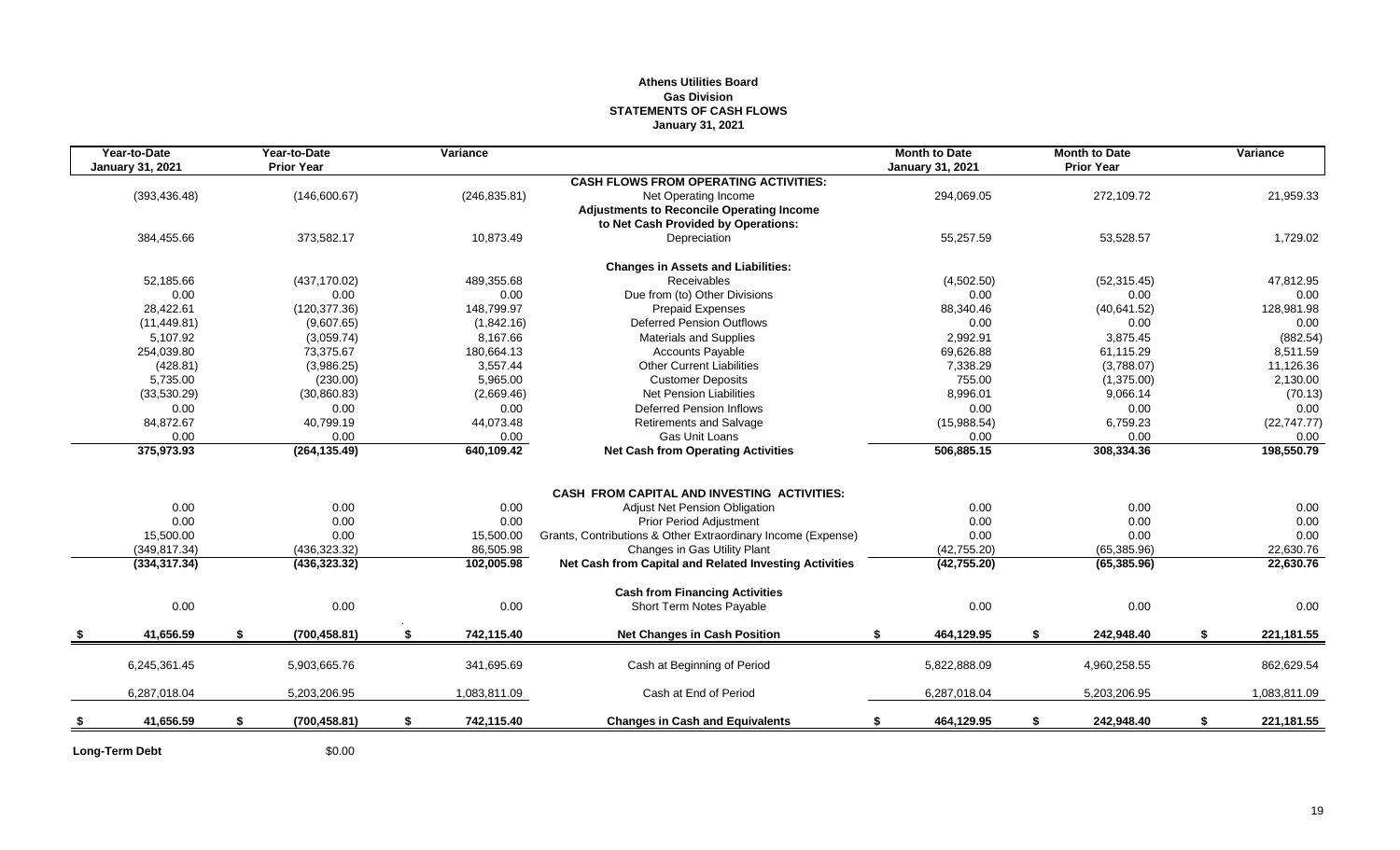#### Athens Utilities Board Statistics Report January 31, 2021

| Gas:                  |         |       |          |            |
|-----------------------|---------|-------|----------|------------|
|                       | Current | Prior |          | # Accounts |
| Number of services:   | Month   | Year  | Change   | Change     |
| Residential           | 5,547   | 5,479 | 1.24%    | 68         |
| Small Commercial      | 934     | 943   | $-0.95%$ | -9         |
| Large Commercial      | 10      | 10    | $0.00\%$ | 0          |
| Interruptible         | 6       |       | 0.00%    |            |
| <b>CNG</b>            |         |       | 0.00%    |            |
| <b>Total Services</b> | 6,498   | 6,439 | 0.92%    | 59         |

| Sales Volumes:   |           | <b>Current Month</b> |           | Year-to-Date |                   |          |  |
|------------------|-----------|----------------------|-----------|--------------|-------------------|----------|--|
| Units Sold       | 1/31/2021 | <b>Prior Year</b>    | Change    | 1/31/2021    | <b>Prior Year</b> | Change   |  |
| Residential      | 506,125   | 392,177              | 29.06%    | 1,033,073    | 979,611           | 5.46%    |  |
| Small Commercial | 394,302   | 326,394              | 20.81%    | 1,015,918    | 1,069,789         | $-5.04%$ |  |
| Large Commercial | 165,325   | 156,620              | 5.56%     | 762,914      | 778,848           | $-2.05%$ |  |
| Interruptible    | 278,357   | 243,945              | 14.11%    | 1,432,473    | 1,450,380         | $-1.23%$ |  |
| <b>CNG</b>       | 1,857     | 2,040                | $-8.97\%$ | 15,600       | 14,751            | 5.76%    |  |
|                  | .345.966  | 1.121.176            | 20.05%I   | 4,259,978    | 4,293,379         | $-0.78%$ |  |

| Employment                     |                  |                   |                   |
|--------------------------------|------------------|-------------------|-------------------|
|                                | January 31, 2021 | <b>Prior Year</b> | <b>Difference</b> |
| Employee Headcount<br>FTE      | 9.00             | 10.00             | $-1.00$           |
|                                | 9.90             | 10.72             | $-0.82$           |
| $\blacktriangleright$ -T-D FTE | 10.03            | 10.45             | $-0.42$           |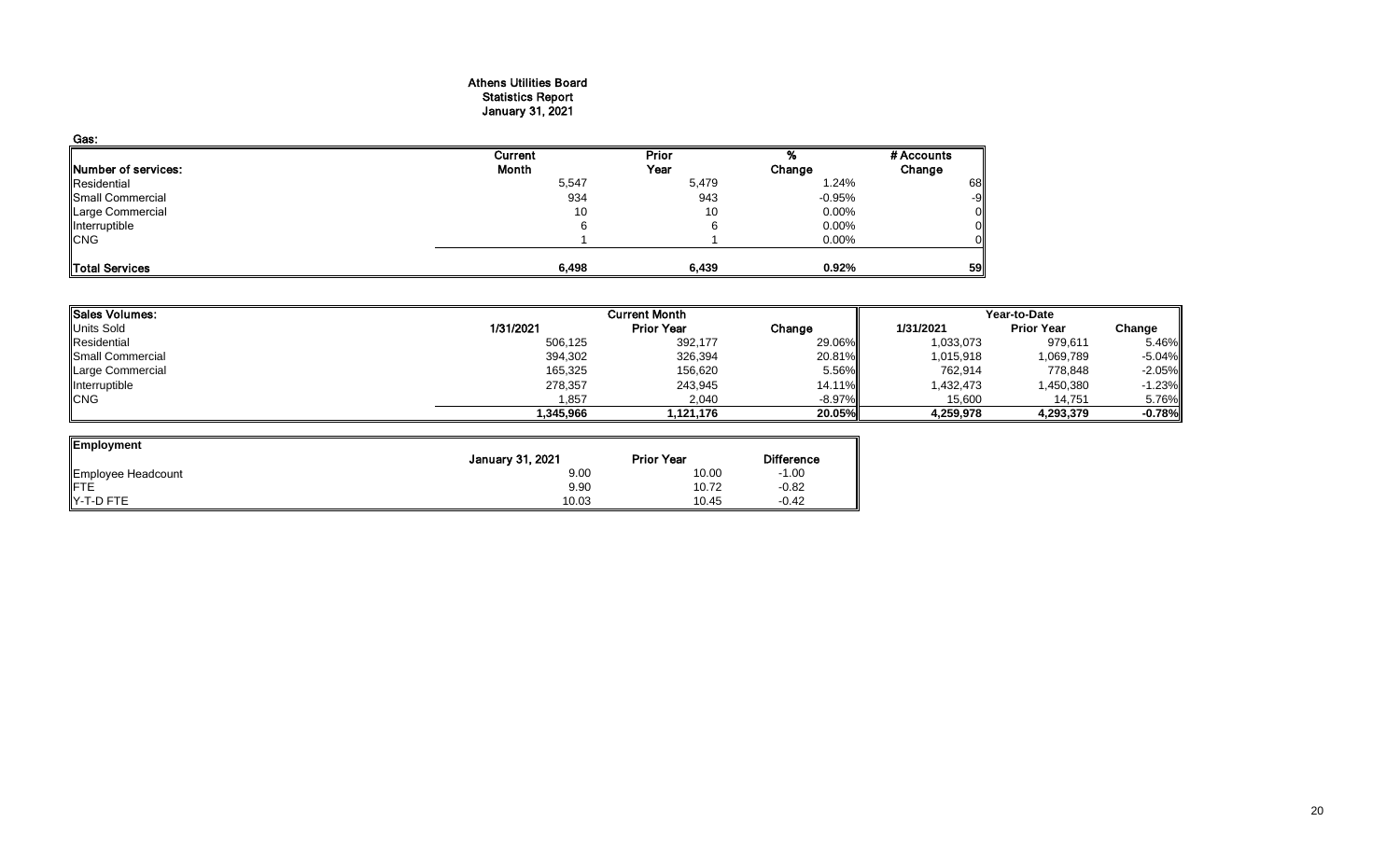## **Athens Utilities Board Gas Division Capital Budget Month Ending as of January 31, 2021**

|                                               |                                         | Month Ending as of January 31, 2021 |                                                       |                                                    |                                          |
|-----------------------------------------------|-----------------------------------------|-------------------------------------|-------------------------------------------------------|----------------------------------------------------|------------------------------------------|
|                                               | <b>Budget</b>                           | <b>Actual</b>                       | Variance to date<br><b>Favorable</b><br>(Unfavorable) | <b>Estimated</b><br>% Project<br><b>Completion</b> | <b>Percent Budget</b><br><b>Expended</b> |
| <b>Planned Capital Improvements:</b>          |                                         |                                     |                                                       |                                                    |                                          |
| Truck 54 (2014) Service Tk                    | 50,000                                  |                                     | 50,000                                                |                                                    |                                          |
| Truck 30 (2010) (if not purchased in FY 2020) | 40,000                                  |                                     | 40,000                                                |                                                    |                                          |
| Upgrading Cathodic Protection Field -         | 15,000                                  | 30,052                              | (15,052)                                              | 100%                                               | 200.35%                                  |
| <b>Replace Mechanical Correctors</b>          | 10,000                                  |                                     | 10,000                                                |                                                    |                                          |
| Replace Pressue Charts                        | 6,500                                   |                                     | 6,500                                                 |                                                    |                                          |
| Replace Leak Machines                         | 10,000                                  |                                     | 10,000                                                |                                                    |                                          |
| Replace Locating Equipment - Digital          | 5,000                                   |                                     | 5,000                                                 |                                                    |                                          |
| Replace Locating Equipment - Pipe Horn        | 1,000                                   |                                     | 1,000                                                 |                                                    |                                          |
| 20% of 5 Year Leak Survey                     | 30,000                                  | 9,360                               | 20,640                                                |                                                    | 31.20%                                   |
| Replace Odorant System - Athens / Riceville   | 65,000                                  |                                     | 65,000                                                |                                                    |                                          |
| Trencher                                      | 102,000                                 |                                     | 102,000                                               |                                                    | Continuous                               |
| System Improvement                            | 60,000                                  |                                     | 60,000                                                |                                                    | Continuous                               |
| Main                                          | 100,000                                 | 21,554                              | 78,446                                                |                                                    | 21.55% Continuous                        |
| Services                                      | 130,000                                 | 139,047                             | (9,047)                                               |                                                    | 106.96% Continuous                       |
| IT Core (Servers, mainframe, etc.)            | 20,000                                  | 7,147                               | 12,853                                                |                                                    | 35.74% Continuous                        |
| <b>Total Planned Capital Improvements:</b>    | 644,500<br>- \$                         | $207,161$ \$                        | 437,339                                               |                                                    |                                          |
| <b>Other Assets:</b>                          |                                         |                                     |                                                       |                                                    |                                          |
| <b>Repair Regulator Stattion</b>              |                                         | 2,907                               | (2,907)                                               |                                                    |                                          |
| <b>Drive Thru Drawer</b>                      |                                         | 6,216                               | (6, 216)                                              |                                                    |                                          |
| Roof Replacement                              |                                         | 96,448                              | (96, 448)                                             |                                                    |                                          |
| <b>Trencher Repair</b>                        |                                         | 2,420                               | (2, 420)                                              |                                                    |                                          |
| Other                                         |                                         |                                     | $\Omega$                                              |                                                    |                                          |
| <b>Total Other Assets:</b>                    | \$                                      | 107,990 \$                          | (107,990)                                             |                                                    |                                          |
| Totals:                                       | 644,500                                 | $315,151$ \$                        | 329,349                                               |                                                    |                                          |
|                                               | Percentage of Budget Spent Year-to-date |                                     | 48.90%                                                | <b>Fiscal Year</b>                                 | 58.33%                                   |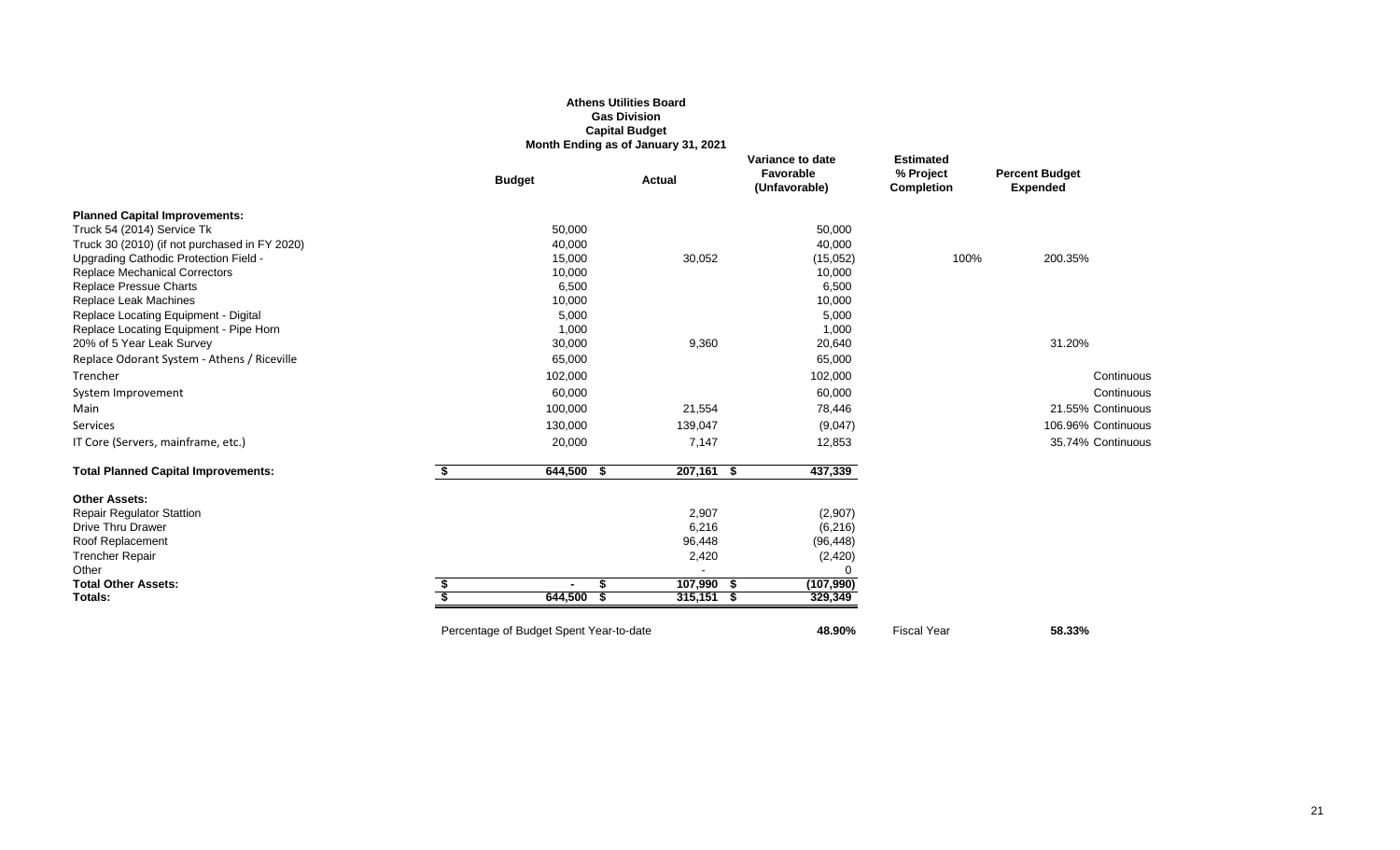## **ATHENS UTILITIES BOARD WASTEWATER DIVISION BALANCE SHEET January 31, 2021**

|      |                                           |                     |    |                                  |                                            |                                                  |                       | Change                     |
|------|-------------------------------------------|---------------------|----|----------------------------------|--------------------------------------------|--------------------------------------------------|-----------------------|----------------------------|
|      | <b>Current Period</b><br>January 31, 2021 | <b>Prior Year</b>   |    | Change from<br><b>Prior Year</b> |                                            | <b>Current Period</b><br><b>January 31, 2021</b> | Prior<br><b>Month</b> | from prior<br><b>Month</b> |
|      |                                           |                     |    |                                  | Assets:                                    |                                                  |                       |                            |
|      |                                           |                     |    |                                  |                                            |                                                  |                       |                            |
|      | 4,655,350.40                              | 4,338,492.39        |    | 316,858.01                       | Cash and Cash Equivalents                  | 4,655,350.40                                     | 4,631,655.87          | 23,694.53                  |
|      | 460,062.11                                | 851,870.09          |    | (391, 807.98)                    | Receivables                                | 460,062.11                                       | 433,509.76            | 26,552.35                  |
|      | 0.00                                      | 0.00                |    | 0.00                             | Short Term Balances Due from Other Div.    | 0.00                                             | 0.00                  | 0.00                       |
|      | 90.688.91                                 | 84.866.92           |    | 5,821.99                         | <b>Prepaid Expenses</b>                    | 90,688.91                                        | 105,438.56            | (14, 749.65)               |
|      | 219,551.79                                | 313,069.92          |    | (93, 518.13)                     | Materials and Supplies Inventory           | 219,551.79                                       | 228,763.77            | (9,211.98)                 |
|      | 5,425,653.21                              | 5,588,299.32        |    | (162, 646.11)                    | <b>Total Current Assets</b>                | 5,425,653.21                                     | 5,399,367.96          | 26,285.25                  |
|      | 0.00                                      | 0.00                |    | 0.00                             | Bond and Interest Sinking Fund and Reserve | 0.00                                             | 0.00                  | 0.00                       |
|      | 0.00                                      | 0.00                |    | 0.00                             | Reserve and Other                          | 0.00                                             | 0.00                  | 0.00                       |
|      | 0.00                                      | 0.00                |    | 0.00                             | <b>Total Restricted Assets</b>             | 0.00                                             | 0.00                  | 0.00                       |
|      | 0.00                                      | 510,520.69          |    | (510, 520.69)                    | Debt Issue Costs, Net of Amortization      | 0.00                                             | 0.00                  | 0.00                       |
|      | 487,035.37                                | 0.00                |    | 487,035.37                       | <b>Deferred Pension Outflows</b>           | 487,035.37                                       | 487,035.37            | 0.00                       |
|      | 57,836,759.50                             | 56,842,631.19       |    | 994,128.31                       | Sewer Utility Plant, at Cost               | 57,836,759.50                                    | 57,794,959.30         | 41,800.20                  |
|      | (22, 856, 745.24)                         | (21, 393, 090.62)   |    | (1,463,654.62)                   | Less: Accumulated Depreciation             | (22, 856, 745.24)                                | (22,659,788.66)       | (196, 956.58)              |
|      | 34,980,014.26                             | 35,449,540.57       |    | (469, 526.31)                    | <b>Net Sewer Utility Plant</b>             | 34,980,014.26                                    | 35, 135, 170.64       | (155, 156.38)              |
|      | 35,467,049.63                             | 35,960,061.26       |    | (493, 011.63)                    | <b>Total Long Term Assets</b>              | 35,467,049.63                                    | 35,622,206.01         | (155, 156.38)              |
| - \$ | 40,892,702.84                             | \$<br>41,548,360.58 | \$ | (655, 657.74)                    | <b>Total Assets</b>                        | \$<br>40,892,702.84                              | \$<br>41,021,573.97   | \$<br>(128, 871.13)        |
|      |                                           |                     |    |                                  | <b>Liabilities and Retained Earnings:</b>  |                                                  |                       |                            |
|      | (39,590.98)                               | 84,075.95           |    | (123, 666.93)                    | <b>Accounts Payable</b>                    | (39, 590.98)                                     | 17,931.33             | (57, 522.31)               |
|      | 263,565.37                                | 59,755.00           |    | 203,810.37                       | <b>Customer Deposits</b>                   | 263,565.37                                       | 263,320.37            | 245.00                     |
|      | 178,801.52                                | 161,353.79          |    | 17,447.73                        | <b>Other Current Liabilities</b>           | 178,801.52                                       | 173,970.61            | 4,830.91                   |
|      | 402.775.91                                | 305,184.74          |    | 97.591.17                        | <b>Total Current Liabilities</b>           | 402,775.91                                       | 455,222.31            | (52, 446.40)               |
|      | 0.00                                      | 0.00                |    | 0.00                             | <b>Bonds Payable</b>                       | 0.00                                             | 0.00                  | 0.00                       |
|      | 1,649,482.65                              | 1,787,309.75        |    | (137, 827.10)                    | Notes Payable - State of Tennessee         | 1,649,482.65                                     | 1,661,094.34          | (11,611.69)                |
|      | 12,544,060.89                             | 13.590.578.39       |    | (1,046,517.50)                   | Notes Payable - Other                      | 12,544,060.89                                    | 12,544,060.89         | 0.00                       |
|      | 684,987.09                                | 668,495.97          |    | 16,491.12                        | Net Pension Liability                      | 684,987.09                                       | 666,980.56            | 18,006.53                  |
|      | 39.049.73                                 | 53.070.27           |    | (14,020.54)                      | <b>Deferred Pension Inflows</b>            | 39.049.73                                        | 39,049.73             | 0.00                       |
|      | 14,917,580.36                             | 16,099,454.38       |    | (1, 181, 874.02)                 | <b>Total Long Term Liabilities</b>         | 14,917,580.36                                    | 14,911,185.52         | 6,394.84                   |
|      | 25,572,346.57                             | 25, 143, 721. 46    |    | 428,625.11                       | Net Position                               | 25,572,346.57                                    | 25,655,166.14         | (82, 819.57)               |
|      | 40,892,702.84                             | \$<br>41,548,360.58 | S. | (655, 657.74)                    | <b>Total Liabilities and Net Assets</b>    | \$<br>40,892,702.84                              | \$<br>41,021,573.97   | \$<br>(128, 871.13)        |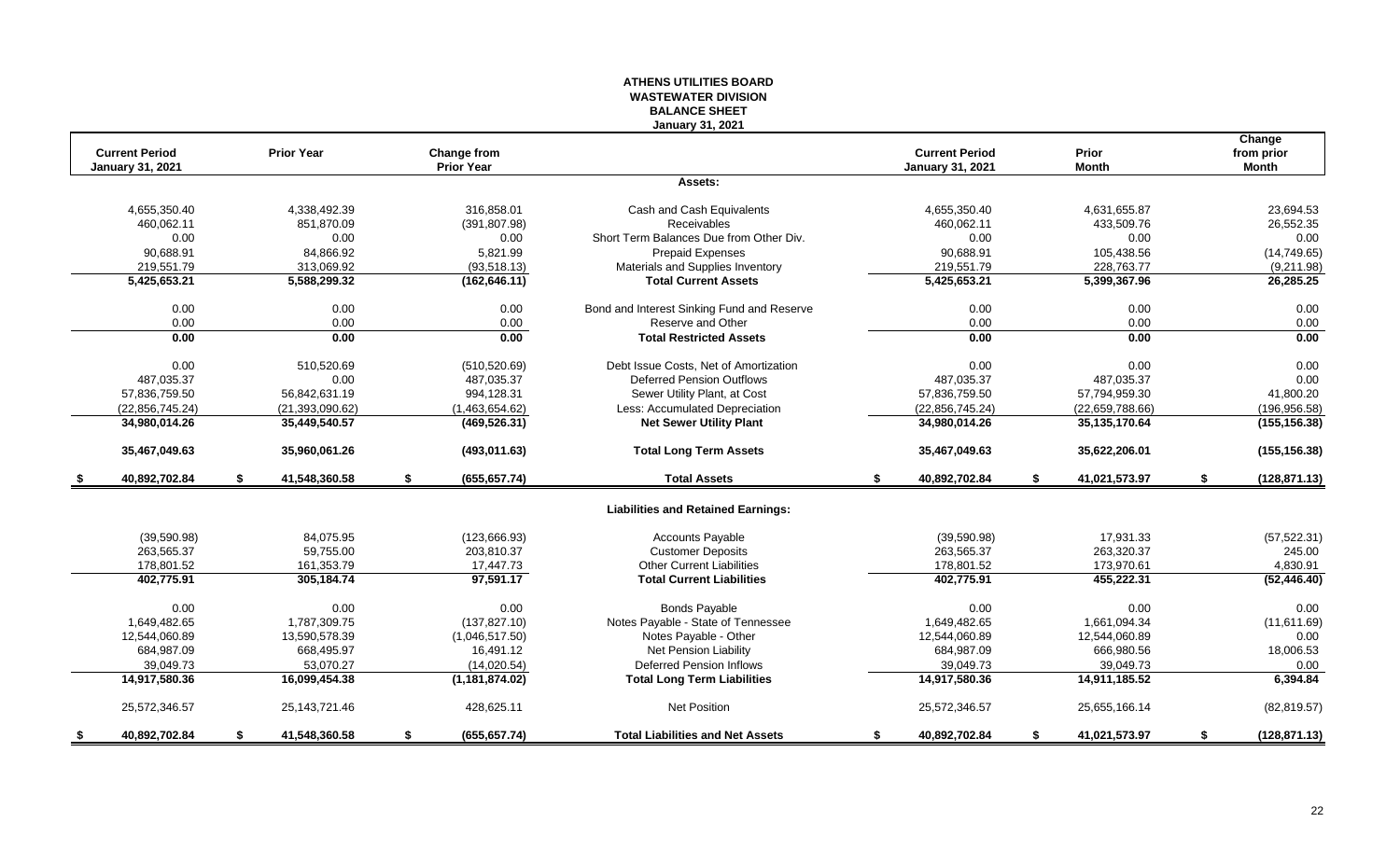## Athens Utilities Board Profit and Loss Statement - Wastewater January 31, 2021

| Year-to-Date<br>January 31, 2021 | Year-to-Date<br><b>Prior Year</b> | Variance<br>Favorable<br>(Unfavorable) |                                            | <b>Current</b><br>Month<br>January 31, 2021 | Current<br>Month<br><b>Prior Year</b> | Variance<br>Favorable<br>(Unfavorable) |  |
|----------------------------------|-----------------------------------|----------------------------------------|--------------------------------------------|---------------------------------------------|---------------------------------------|----------------------------------------|--|
|                                  |                                   |                                        | <b>REVENUE:</b>                            |                                             |                                       |                                        |  |
| 1,256,696.27                     | 1,239,731.80                      | 16,964.47                              | Residential                                | 174,990.60                                  | 172,839.45                            | 2,151.15                               |  |
| 1,013,325.64                     | 1,085,844.09                      | (72, 518.45)                           | Small Commercial                           | 142,012.26                                  | 143,321.65                            | (1,309.39)                             |  |
| 1,462,774.53                     | 1,576,034.92                      | (113, 260.39)                          | Large Commercial                           | 174,770.40                                  | 300,844.27                            | (126, 073.87)                          |  |
| 149,578.99                       | 92,354.73                         | 57,224.26                              | Other                                      | 28,610.07                                   | 15,610.90                             | 12,999.17                              |  |
| 3,882,375.43                     | 3,993,965.54                      | (111,590.11)                           | <b>Total Revenue</b>                       | 520,383.33                                  | 632,616.27                            | (112, 232.94)                          |  |
|                                  |                                   |                                        | <b>OPERATING AND MAINTENANCE EXPENSES:</b> |                                             |                                       |                                        |  |
| 796,782.14                       | 812,666.26                        | 15,884.12                              | Sewer Treatment Plant Expense              | 183,550.82                                  | 143,529.64                            | (40,021.18)                            |  |
| 47,939.13                        | 47,329.67                         | (609.46)                               | <b>Pumping Station Expense</b>             | 13,337.97                                   | 10,589.59                             | (2,748.38)                             |  |
| 190,713.06                       | 199,109.99                        | 8,396.93                               | <b>General Expense</b>                     | 32,366.61                                   | 43,153.60                             | 10,786.99                              |  |
| 92,923.77                        | 94,130.79                         | 1,207.02                               | Cust. Service and Cust. Acct. Expense      | 15,943.77                                   | 16,783.38                             | 839.61                                 |  |
| 622,629.21                       | 541,401.72                        | (81, 227.49)                           | Administrative and General Expense         | 105,045.43                                  | 98,661.06                             | (6, 384.37)                            |  |
| 1,750,987.31                     | 1,694,638.43                      | (56, 348.88)                           | <b>Total Operating Expenses</b>            | 350,244.60                                  | 312,717.27                            | (37, 527.33)                           |  |
|                                  |                                   |                                        | <b>Maintenance Expense</b>                 |                                             |                                       |                                        |  |
| 99,693.69                        | 106,511.39                        | 6,817.70                               | Sewer Treatment Plant Expense              | 12,012.21                                   | 15,929.92                             | 3,917.71                               |  |
| 49,461.22                        | 48,900.96                         | (560.26)                               | <b>Pumping Station Expense</b>             | 9,374.96                                    | 9,439.58                              | 64.62                                  |  |
| 171,334.09                       | 239,444.34                        | 68,110.25                              | <b>General Expense</b>                     | 29,436.50                                   | 44,014.54                             | 14,578.04                              |  |
| 3,757.09                         | 3,296.48                          | (460.61)                               | Administrative and General Expense         | 431.18                                      | 357.16                                | (74.02)                                |  |
| 324,246.09                       | 398,153.17                        | 73,907.08                              | <b>Total Maintenance Expense</b>           | 51,254.85                                   | 69,741.20                             | 18,486.35                              |  |
|                                  |                                   |                                        | <b>Other Operating Expenses</b>            |                                             |                                       |                                        |  |
| 1,325,871.18                     | 927,558.37                        | (398, 312.81)                          | Depreciation                               | 191,349.49                                  | 130,234.58                            | (61, 114.91)                           |  |
| 1,325,871.18                     | 927,558.37                        | (398, 312.81)                          | <b>Total Other Operating Expenses</b>      | 191,349.49                                  | 130,234.58                            | (61, 114.91)                           |  |
| 3,401,104.58                     | 3,020,349.97                      | (380, 754.61)                          | <b>Operating and Maintenance Expenses</b>  | 592,848.94                                  | 512,693.05                            | (80, 155.89)                           |  |
| 481,270.85                       | 973,615.57                        | (492, 344.72)                          | <b>Operating Income</b>                    | (72, 465.61)                                | 119,923.22                            | (192, 388.83)                          |  |
| (25, 363.14)                     | 33,894.62                         | (59, 257.76)                           | Other Income                               | 1,466.10                                    | 4,323.46                              | (2,857.36)                             |  |
| 455,907.71                       | 1,007,510.19                      | (551, 602.48)                          | <b>Total Income</b>                        | (70,999.51)                                 | 124,246.68                            | (195, 246.19)                          |  |
| 10,597.50                        | 10,560.13                         | (37.37)                                | Other Expense                              | 6,061.00                                    | 6,053.00                              | (8.00)                                 |  |
| 445,310.21                       | 996,950.06                        | (551, 639.85)                          | Net Income Before Debt Expense             | (77,060.51)                                 | 118,193.68                            | (195, 254.19)                          |  |
|                                  |                                   |                                        | <b>DEBT RELATED EXPENSES:</b>              |                                             |                                       |                                        |  |
| 0.00                             | 0.00                              | 0.00                                   | Amortization of Debt Discount              | 0.00                                        | 0.00                                  | 0.00                                   |  |
| 0.00                             | 0.00                              | 0.00                                   | <b>Bond Interest</b>                       | 0.00                                        | 0.00                                  | 0.00                                   |  |
| 45,144.07                        | 141,554.50                        | 96,410.43                              | <b>Other Debt Interest</b>                 | 5,759.06                                    | 14,868.55                             | 9,109.49                               |  |
| 45,144.07                        | 141,554.50                        | 96,410.43                              | <b>Total debt related expenses</b>         | 5,759.06                                    | 14,868.55                             | 9,109.49                               |  |
| 400,166.14                       | 855,395.56                        | (455, 229.42)                          | <b>Net Before Extraordinary</b>            | (82, 819.57)                                | 103,325.13                            | (186, 144.70)                          |  |
| 25,964.90                        | 230,937.88                        | (204, 972.98)                          | Grants, Contributions, Extraordinary       | 0.00                                        | 0.00                                  | 0.00                                   |  |
| 426,131.04<br>- \$               | 1,086,333.44                      | (660, 202.40)                          | <b>Change in Net Assets</b>                | (82, 819.57)<br>-S                          | 103,325.13<br>\$                      | (186, 144.70)<br>S                     |  |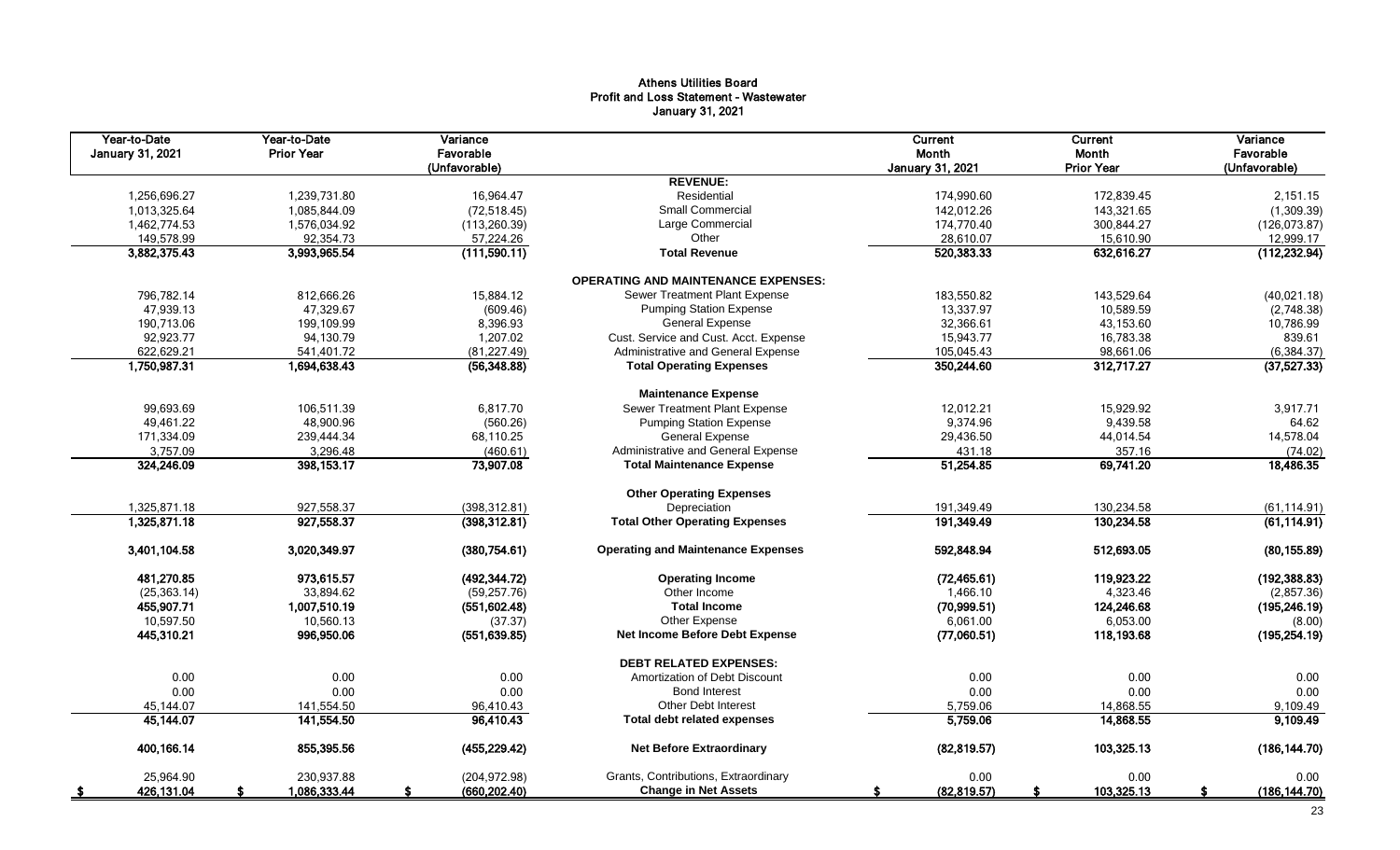## Athens Utilities Board Budget Comparison - Wastewater January 31, 2021

| Year-to-Date<br>January 31, 2021 | Year-to-Date<br><b>Budget</b> | $Y-T-D$<br>Variance | <b>Description</b>                          | <b>Current Month</b><br><b>January 31, 2021</b> | <b>Monthly</b><br><b>Budget</b> | <b>Budget</b><br>Variance |
|----------------------------------|-------------------------------|---------------------|---------------------------------------------|-------------------------------------------------|---------------------------------|---------------------------|
|                                  |                               |                     | <b>REVENUE:</b>                             |                                                 |                                 |                           |
|                                  |                               | 28,296.41           | Residential                                 |                                                 |                                 |                           |
| 1,256,696.27                     | 1,228,399.86                  |                     | Small Commercial                            | 174,990.60                                      | 175,149.66                      | (159.06)                  |
| 1,013,325.64                     | 1,065,198.83                  | (51, 873.19)        |                                             | 142,012.26                                      | 145,949.85                      | (3,937.59)                |
| 1,462,774.53                     | 1,131,250.03                  | 331,524.50          | Large Commercial                            | 174,770.40                                      | 168,956.62                      | 5,813.78                  |
| 149,578.99                       | 97,962.85                     | 51,616.14           | Other                                       | 28,610.07                                       | 15,331.44                       | 13,278.63                 |
| 3,882,375.43                     | 3,522,811.56                  | 359,563.87          | <b>Total Revenue</b>                        | 520,383.33                                      | 505,387.57                      | 14,995.76                 |
|                                  |                               |                     | <b>OPERATING AND MAINTENANCE EXPENSES:</b>  |                                                 |                                 |                           |
| 796,782.14                       | 821,386.93                    | 24,604.79           | Sewer Treatment Plant Expense               | 183,550.82                                      | 125,487.61                      | (58,063.21)               |
| 47,939.13                        | 53,552.40                     | 5,613.27            | <b>Pumping Station Expense</b>              | 13,337.97                                       | 7,713.53                        | (5,624.44)                |
| 190,713.06                       | 187,687.96                    | (3,025.10)          | <b>General Expense</b>                      | 32,366.61                                       | 31,841.49                       | (525.12)                  |
| 92,923.77                        | 97,502.02                     | 4,578.25            | Customer Service and Customer Acct. Expense | 15,943.77                                       | 16,676.55                       | 732.78                    |
| 622,629.21                       | 610,357.46                    | (12, 271.75)        | Administrative and General Expense          | 105,045.43                                      | 84,444.56                       | (20,600.87)               |
| 1,750,987.31                     | 1,770,486.77                  | 19,499.46           | <b>Total Operating Expenses</b>             | 350,244.60                                      | 266, 163. 74                    | (84,080.86)               |
|                                  |                               |                     | <b>Maintenance Expense</b>                  |                                                 |                                 |                           |
| 99.693.69                        | 101.479.00                    | 1.785.31            | Sewer Treatment Plant Expense               | 12,012.21                                       | 12,402.77                       | 390.56                    |
| 49,461.22                        | 49,542.98                     | 81.76               | <b>Pumping Station Expense</b>              | 9,374.96                                        | 7,509.81                        | (1,865.15)                |
| 171,334.09                       | 222,015.52                    | 50,681.43           | General Expense                             | 29,436.50                                       | 33,342.34                       | 3,905.84                  |
| 3,757.09                         | 2,886.57                      | (870.52)            | Administrative and General Expense          | 431.18                                          | 483.98                          | 52.80                     |
| 324,246.09                       | 375,924.07                    | 51.677.98           | <b>Total Maintenance Expense</b>            | 51,254.85                                       | 53,738.90                       | 2,484.05                  |
|                                  |                               |                     |                                             |                                                 |                                 |                           |
|                                  |                               |                     | <b>Other Operating Expenses</b>             |                                                 |                                 |                           |
| 1,325,871.18                     | 924,279.25                    | (401, 591.93)       | Depreciation                                | 191,349.49                                      | 133,130.45                      | (58, 219.04)              |
| 1,325,871.18                     | 924,279.25                    | (401, 591.93)       | <b>Total Other Operating Expenses</b>       | 191,349.49                                      | 133,130.45                      | (58, 219.04)              |
| 3,401,104.58                     | 3,070,690.09                  | (330, 414.49)       | <b>Operating and Maintenance Expenses</b>   | 592,848.94                                      | 453,033.10                      | (139, 815.84)             |
| 481,270.85                       | 452,121.48                    | 29,149.37           | <b>Operating Income</b>                     | (72, 465.61)                                    | 52,354.47                       | (124, 820.08)             |
| (25, 363.14)                     | 23,068.83                     | (48, 431.97)        | Other Income                                | 1.466.10                                        | 2,318.88                        | (852.78)                  |
| 455,907.71                       | 475,190.31                    | (19, 282.60)        | <b>Total Income</b>                         | (70, 999.51)                                    | 54,673.35                       | (125, 672.86)             |
| 10,597.50                        | 14,983.64                     | 4,386.14            | Other Expense                               | 6,061.00                                        | 9,550.45                        | 3,489.45                  |
| 445,310.21                       | 460,206.67                    | (14,896.46)         | Net Income Before Debt Expense              | (77,060.51)                                     | 45,122.89                       | (122, 183.40)             |
|                                  |                               |                     | <b>DEBT RELATED EXPENSES:</b>               |                                                 |                                 |                           |
| 0.00                             | 0.00                          | 0.00                | Amortization of Debt Discount               | 0.00                                            | 0.00                            | 0.00                      |
| 0.00                             | 0.00                          | 0.00                | <b>Bond Interest</b>                        | 0.00                                            | 0.00                            | 0.00                      |
|                                  | 185,537.01                    |                     |                                             | 5,759.06                                        | 31,929.13                       |                           |
| 45,144.07                        |                               | 140,392.94          | <b>Other Debt Interest</b>                  |                                                 |                                 | 26,170.07                 |
| 45,144.07                        | 185,537.01                    | 140,392.94          | <b>Total debt related expenses</b>          | 5,759.06                                        | 31,929.13                       | 26,170.07                 |
| 400,166.14                       | 274,669.66                    | 125,496.48          | Net Before Extraordinary                    | (82, 819.57)                                    | 13,193.77                       | (96, 013.34)              |
| 25,964.90                        | 0.00                          | 25,964.90           | Grants, Contributions, Extraordinary        | 0.00                                            | 0.00                            | 0.00                      |
| 426,131.04<br>- \$               | \$<br>274,669.66              | \$<br>151,461.38    | <b>Change in Net Assets</b>                 | (82, 819.57)<br>\$                              | \$<br>13,193.77                 | \$<br>(96, 013.34)        |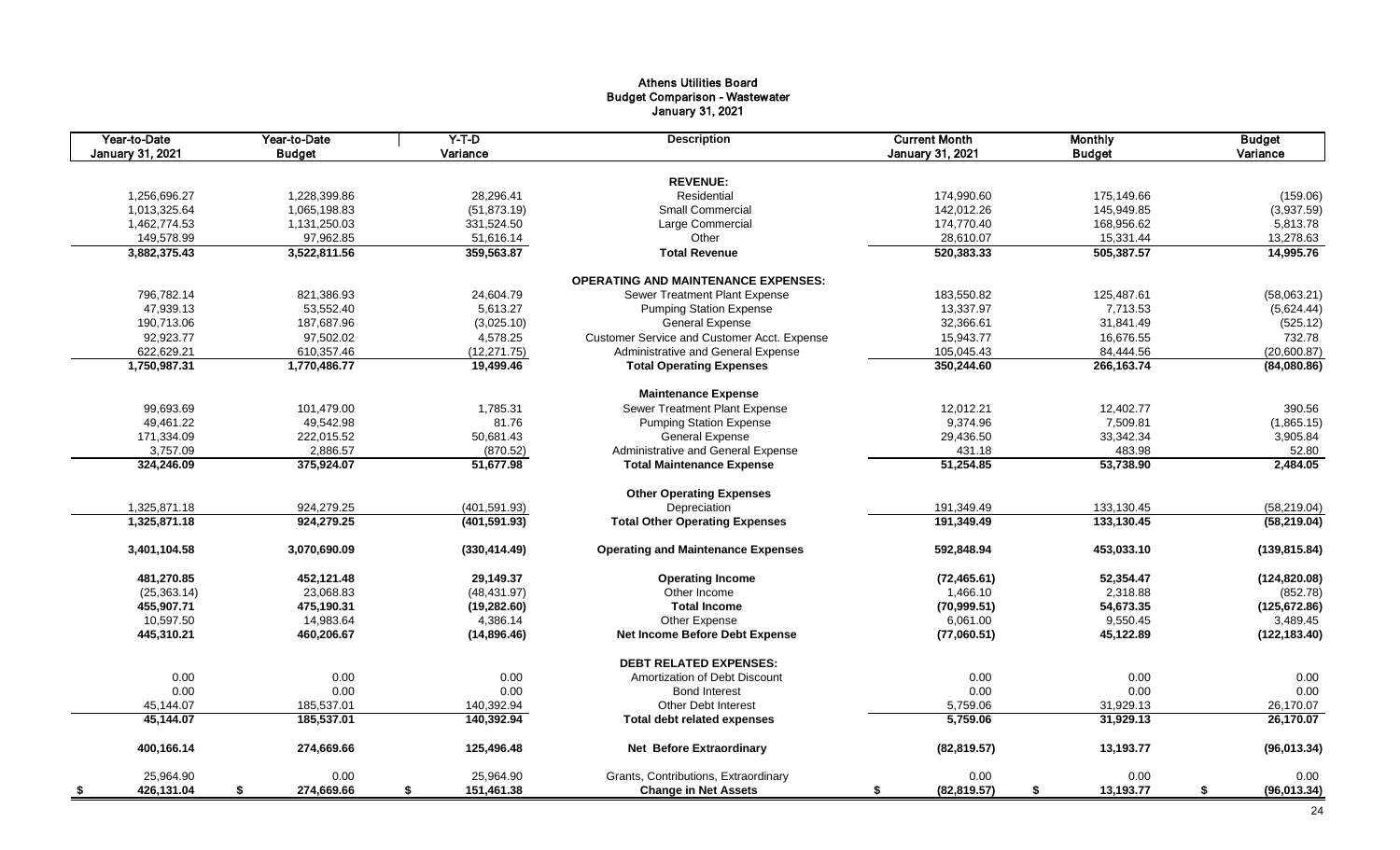## **Athens Utilities Board Wastewater Division STATEMENTS OF CASH FLOWS January 31, 2021**

| Year-to-Date<br><b>January 31, 2021</b> |    | Year-to-Date<br><b>Prior Year</b> | Variance | <b>Month to Date</b><br><b>January 31, 2021</b> |                                                                 | <b>Month to Date</b><br><b>Prior Year</b> | Variance |                           |                |
|-----------------------------------------|----|-----------------------------------|----------|-------------------------------------------------|-----------------------------------------------------------------|-------------------------------------------|----------|---------------------------|----------------|
|                                         |    |                                   |          |                                                 | <b>CASH FLOWS FROM OPERATING ACTIVITIES:</b>                    |                                           |          |                           |                |
| 400,166.14                              |    | 855,395.56                        |          | (455, 229.42)                                   | Net Operating Income                                            | (82, 819.57)                              |          | 103,325.13                | (186, 144.70)  |
|                                         |    |                                   |          |                                                 | <b>Adjustments to Reconcile Operating Income</b>                |                                           |          |                           |                |
|                                         |    |                                   |          |                                                 | to Net Cash Provided by Operations:                             |                                           |          |                           |                |
| 1,325,871.18                            |    | 927,558.37                        |          | 398,312.81                                      | Depreciation                                                    | 191,349.49                                |          | 130,234.58                | 61,114.91      |
|                                         |    |                                   |          |                                                 | <b>Changes in Assets and Liabilities:</b>                       |                                           |          |                           |                |
| 87,313.92                               |    | (320, 997.92)                     |          | 408,311.84                                      | <b>Accounts Receivable</b>                                      | (26, 552.35)                              |          | (45, 523.53)              | 18,971.18      |
| 0.00                                    |    | 0.00                              |          | 0.00                                            | Due from (to) Other Divisions                                   | 0.00                                      |          | 0.00                      | 0.00           |
| 0.00                                    |    | 0.00                              |          | 0.00                                            | Short Term Notes to Other Divisions                             | 0.00                                      |          | 0.00                      | 0.00           |
| (73,700.73)                             |    | (73, 523.79)                      |          | (176.94)                                        | <b>Prepaid Expenses</b>                                         | 14,749.65                                 |          | 9,704.99                  | 5,044.66       |
| (48, 157.85)                            |    | (26, 106.98)                      |          | (22,050.87)                                     | <b>Deferred Pension Outflows</b>                                | 0.00                                      |          | 0.00                      | 0.00           |
| 24,588.04                               |    | (47, 585.12)                      |          | 72,173.16                                       | <b>Materials and Supplies</b>                                   | 9.211.98                                  |          | (1,750.03)                | 10,962.01      |
| (118,087.61)                            |    | (144, 453.88)                     |          | 26,366.27                                       | <b>Accounts Payable</b>                                         | (57, 522.31)                              |          | 18,640.23                 | (76, 162.54)   |
| 2,207.99                                |    | (7,768.32)                        |          | 9,976.31                                        | <b>Accrued Liabilities</b>                                      | 4,830.91                                  |          | 2,822.78                  | 2,008.13       |
| (213,993.92)                            |    | 35,586.15                         |          | (249, 580.07)                                   | Retirements and Salvage                                         | 5,607.09                                  |          | 6,134.19                  | (527.10)       |
| 945.00                                  |    | (2,445.00)                        |          | 3,390.00                                        | <b>Customer Deposits</b>                                        | 245.00                                    |          | 125.00                    | 120.00         |
| (41, 874.79)                            |    | (45, 158.43)                      |          | 3,283.64                                        | Net Pension Liability                                           | 18,006.53                                 |          | 13,921.11                 | 4,085.42       |
| 0.00                                    |    | 0.00                              |          | 0.00                                            | <b>Deferred Pension Inflows</b>                                 | 0.00                                      |          | 0.00                      | 0.00           |
| 1,345,277.37                            |    | 1,150,500.64                      |          | 194,776.73                                      | <b>Total Cash from Operating Activities</b>                     | 77,106.42                                 |          | 237,634.45                | (160, 528.03)  |
|                                         |    |                                   |          |                                                 | <b>CASH FLOWS FROM NONCAPITAL FINANCING ACTIVITIES:</b>         |                                           |          |                           |                |
| 0.00                                    |    | 0.00                              |          | 0.00                                            | Changes in Bonds payable                                        | 0.00                                      |          | 0.00                      | 0.00           |
| (80, 798.79)                            |    | (78, 892.47)                      |          | (1,906.32)                                      | Changes in Notes Payable                                        | (11,611.69)                               |          | (11, 337.73)              | (273.96)       |
| (80, 798.79)                            |    | (78, 892.47)                      |          | (1,906.32)                                      | <b>Total Cash from Noncapital Financing Activities</b>          | (11,611.69)                               |          | (11, 337.73)              | (273.96)       |
|                                         |    |                                   |          |                                                 | <b>CASH FROM INVESTING ACTIVITIES:</b>                          |                                           |          |                           |                |
| 0.00                                    |    | 0.00                              |          | 0.00                                            | <b>Prior Period Adiustment</b>                                  | 0.00                                      |          | 0.00                      | 0.00           |
| 25.964.90                               |    | 230.937.88                        |          | (204, 972.98)                                   | <b>Grants Contributions &amp; Other Extraordinary</b>           | 0.00                                      |          | 0.00                      | 0.00           |
| 0.00                                    |    | 0.00                              |          | 0.00                                            | Adjust Net Pension Obligation                                   | 0.00                                      |          | 0.00                      | 0.00           |
| (1, 154, 533.83)                        |    | (1,414,078.24)                    |          | 259,544.41                                      | Changes in Sewer Utility Plant                                  | (41,800.20)                               |          | (205, 681.71)             | 163,881.51     |
| (1, 128, 568.93)                        |    | (1, 183, 140.36)                  |          | 54,571.43                                       | <b>Total Cash from Capital and Related Investing Activities</b> | (41,800.20)                               |          | (205, 681.71)             | 163,881.51     |
| 135,909.65                              | \$ | (111, 532.19)                     | \$       | 247,441.84                                      | <b>Net Changes in Cash Position</b>                             | 23,694.53<br>\$                           | \$       | 20,615.01                 | \$<br>3,079.52 |
|                                         |    |                                   |          |                                                 |                                                                 |                                           |          |                           |                |
| 4,519,440.75                            |    | 4,450,024.58                      |          | 69,416.17                                       | Cash at Beginning of Period                                     | 4,631,655.87                              |          | 4,317,877.38              | 313,778.49     |
| 4,655,350.40                            |    | 4,338,492.39<br>(111, 532.19)     | \$       | 316,858.01<br>247,441.84                        | Cash at End of Period<br><b>Changes in Cash and Equivalents</b> | 4,655,350.40<br>23,694.53<br>S.           |          | 4,338,492.39<br>20,615.01 | 316,858.01     |
| 135,909.65                              | \$ |                                   |          |                                                 |                                                                 |                                           | \$       |                           | \$<br>3,079.52 |

**Long-Term Debt** \$14,193,543.54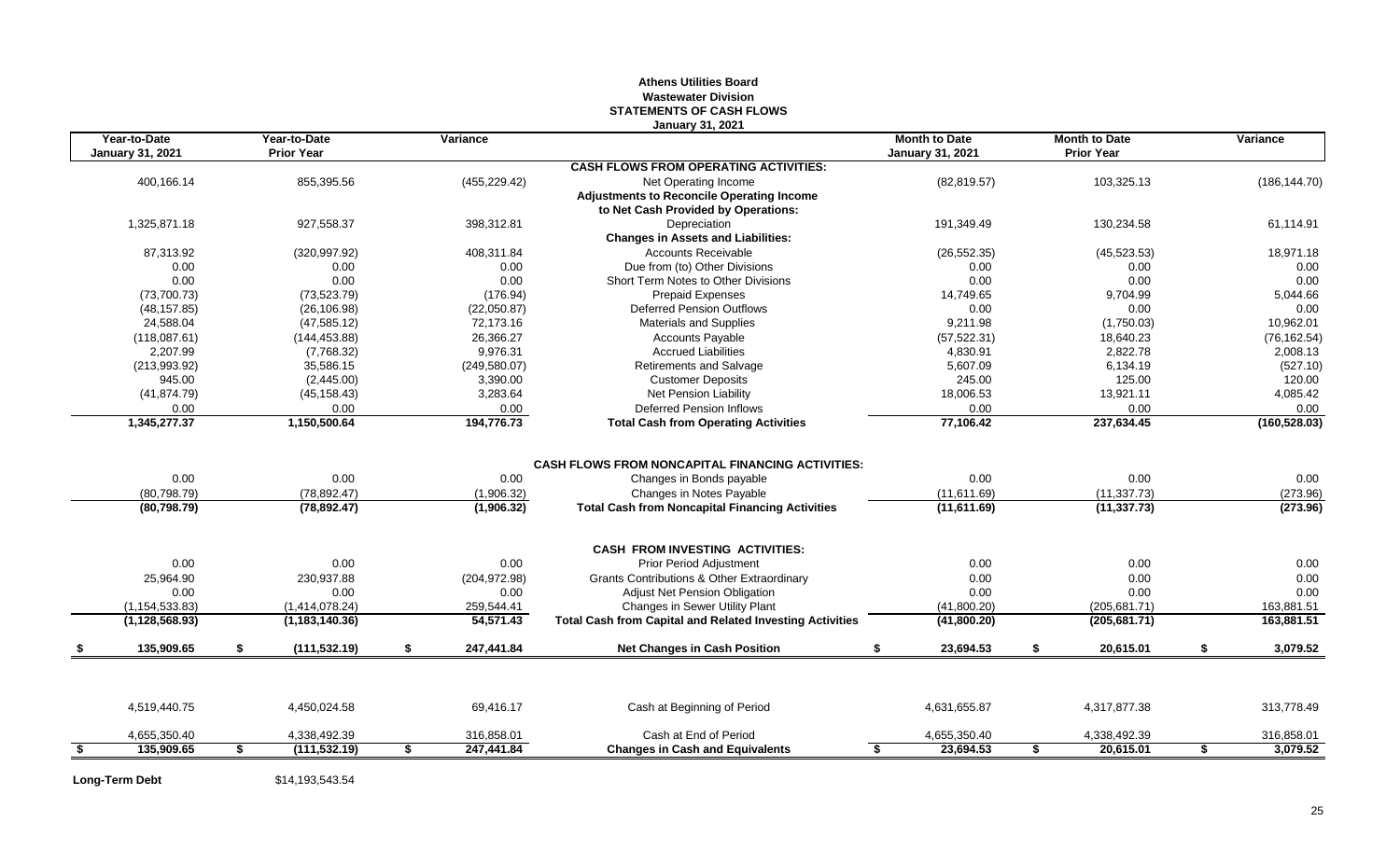## Athens Utilities Board Statistics Report January 31, 2021

## Wastewater: Current Prior % #Accounts<br>
Month Year Change Change Prior **Number of services:** Change Change Change Residential - Inside City **Change 2.33%**<br>Residential - Inside City **Change 2.33%** Residential - Inside City 4,413 4,355 1.33% 58<br>Residential - Outside City 67 59 13.56% 8 Residential - Outside City 67 59 13.56% 8 Commercial - Inside City 942 934 0.86% 8 Commercial - Outside City 4 4 0.00% 0 Total Services **5,426 5,352 1.38% 74**

| <b>Sales Volumes:</b>      |           | Current Month     | Year-to-Date |            |                   |           |
|----------------------------|-----------|-------------------|--------------|------------|-------------------|-----------|
| Gallonsx100                | 1/31/2021 | <b>Prior Year</b> | Change       | 1/31/2021  | <b>Prior Year</b> | Change    |
| Residential - Inside City  | 151,338   | 150,149           | 0.79%        | 100,794    | 1,095,245         | 0.51%     |
| Residential - Outside City | 2,642     | 2,112             | 25.09%       | 22,046     | 17,598            | 25.28%    |
| Commercial - Inside City   | 197,301   | 195,933           | $0.70\%$     | 473,468. ا | 1,530,839         | $-3.75%$  |
| Commercial - Outside City  | 7.050     | 12.004            | $-41.27\%$   | 52.340     | 77.274            | $-32.27%$ |
|                            | 358.331   | 360.198           | -0.52%       | 2,648,648  | 2,720,956         | $-2.66%$  |

| Employment         |                         |                   |                   |
|--------------------|-------------------------|-------------------|-------------------|
|                    | <b>January 31, 2021</b> | <b>Prior Year</b> | <b>Difference</b> |
| Employee Headcount | 18.00                   | 19.00             | $-1.00$           |
|                    | 19.57                   | 20.27             | $-0.7$            |
| Y-T-D FTE          | 19.60                   | 20.12             | $-0.52$           |

| Total Company Employment |                         |                   |                   |
|--------------------------|-------------------------|-------------------|-------------------|
|                          | <b>January 31, 2021</b> | <b>Prior Year</b> | <b>Difference</b> |
| Company Total Headcount: | 100.00                  | 102.00            | $-2.00$           |
| Company Total FTE        | 108.59                  | 107.50            | 0.09              |
| Company Y-T-D FTE        | 107.80                  | 107.44            | 0.36              |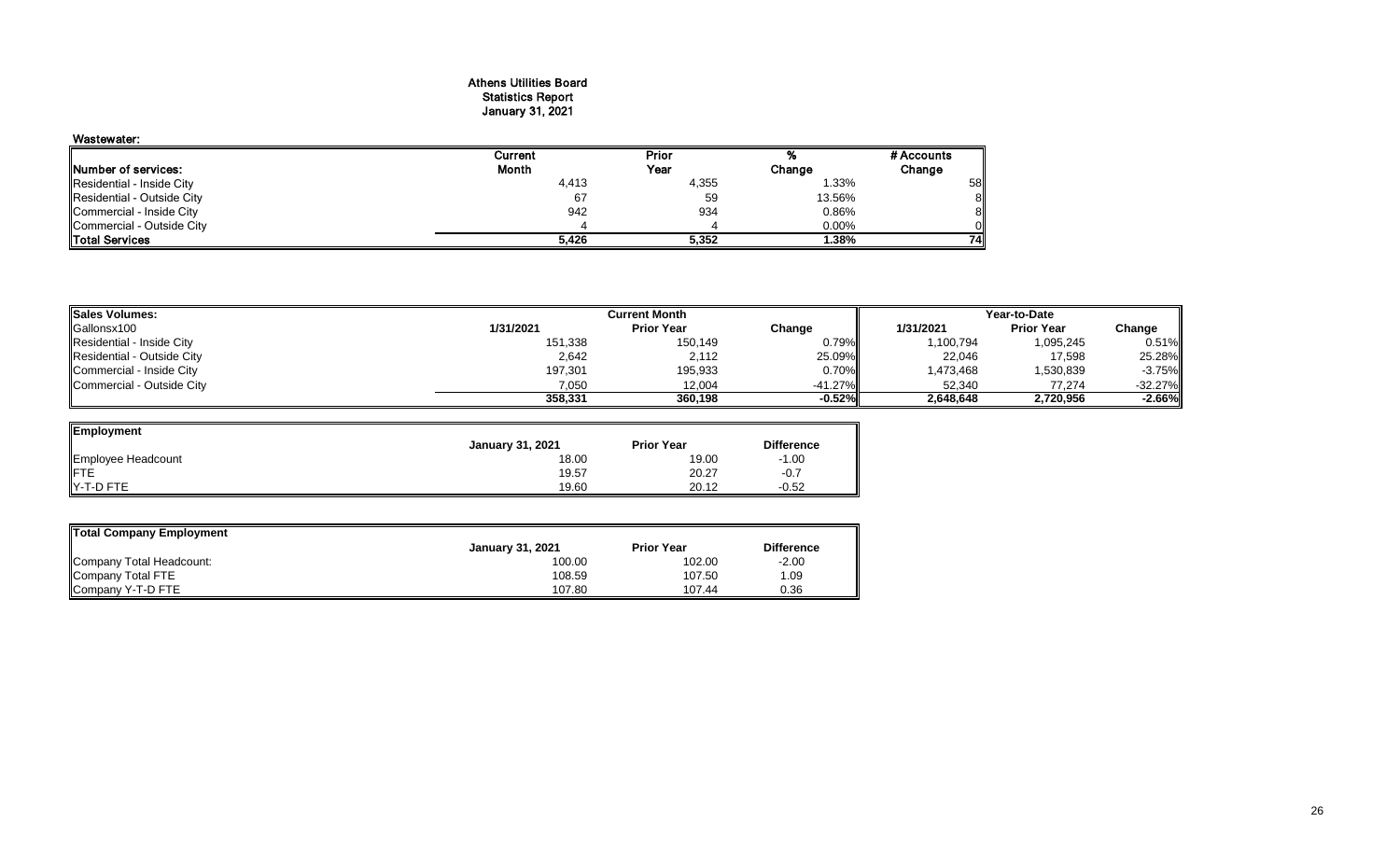## **Athens Utilities Board Wastewater Division Capital Budget Month Ending as of January 31, 2021**

|                                                                |    | <b>Budget</b>                           | <b>Actual</b> |           |     | <b>Variance to Date</b><br>Favorable<br>(Unfavorable) | <b>Estimated</b><br>% Project<br><b>Completion</b> | <b>Percent Budget</b><br><b>Expended</b> |
|----------------------------------------------------------------|----|-----------------------------------------|---------------|-----------|-----|-------------------------------------------------------|----------------------------------------------------|------------------------------------------|
| <b>Planned Capital Improvements:</b>                           |    |                                         |               |           |     |                                                       |                                                    |                                          |
| Replace Truck #42 (2012 F250)                                  |    | 45,000                                  |               |           |     | 45,000                                                |                                                    |                                          |
| Replace Truck #33 (Meter Reader)                               |    | 30,000                                  |               |           |     | 30,000                                                |                                                    |                                          |
| Replace Truck #65 (Small Dump)                                 |    | 65,000                                  |               |           |     | 65,000                                                |                                                    |                                          |
| Replace Cedar Springs Pump Station                             |    | 750,000                                 |               | 514       |     | 749,486                                               |                                                    | 0.07%                                    |
| Sterling Road Valves and Piping                                |    | 75,000                                  |               |           |     |                                                       |                                                    |                                          |
| <b>Emergency Generator Sterling Rd. PS</b>                     |    | 175,000                                 |               |           |     | 175,000                                               |                                                    |                                          |
| Oostanaula WWTP Refurbishment                                  |    | 125,000                                 |               | 54,641    |     | 70,359                                                |                                                    | 43.71%                                   |
| NMC WWTP Refurbishment                                         |    | 100,000                                 |               | 53,895    |     | 46,105                                                |                                                    | 53.90%                                   |
| Admin and Operators Buildings Maint. - Oost.                   |    | 10,000                                  |               |           |     | 10,000                                                |                                                    |                                          |
| <b>Laboratory Equipment</b>                                    |    | 15,000                                  |               | 1,855     |     | 13,145                                                |                                                    | 12.37%                                   |
| <b>Lift Station Rehabilitation</b>                             |    | 35,000                                  |               | 43,163    |     | (8, 163)                                              |                                                    | 123.32%                                  |
| Field and Safety Equipment                                     |    | 15,000                                  |               |           |     | 15,000                                                |                                                    |                                          |
| <b>Collection System Rehab</b>                                 |    | 500,000                                 |               | 334,651   |     | 165,349                                               |                                                    | 66.93%                                   |
| <b>Material Donations</b>                                      |    | 5,000                                   |               | 179       |     | 4,821                                                 |                                                    | 3.59%                                    |
| Technology (SCADA, Computers)                                  |    | 35,000                                  |               | 11,046    |     | 23,954                                                |                                                    | 31.56% Continuous                        |
| <b>Services</b>                                                |    | 125,000                                 |               | 115,940   |     | 9,060                                                 |                                                    | 92.75% Continuous                        |
| Extensions                                                     |    | 25,000                                  |               | 150       |     | 24,850                                                |                                                    | 0.60% Continuous                         |
| <b>Grinder Pump Core Replacements</b>                          |    | 35,000                                  |               | 7,549     |     | 27,451                                                |                                                    | 21.57% Continuous                        |
| <b>Rehabilitation of Services</b>                              |    | 75,000                                  |               | 13,722    |     | 61,279                                                |                                                    | 18.30% Continuous                        |
| <b>Manhole Rehabilitation</b>                                  |    | 12,000                                  |               | 2,664     |     | 9,336                                                 |                                                    | 22.20% Continuous                        |
| IT Core (Servers, mainframe, etc.)                             |    | 20,000                                  |               |           |     | 20,000                                                |                                                    | Continuous                               |
| <b>Total Planned Capital Improvements:</b>                     | \$ | $2,272,000$ \$                          |               | 639,969   | -\$ | 1,557,031                                             |                                                    |                                          |
| <b>Other Assets:</b>                                           |    |                                         |               |           |     |                                                       |                                                    |                                          |
| Oost WWTP UV Bulbs (FY 2020 Budget Item)                       |    | 45,000                                  |               | 59,227    |     | (14, 227)                                             |                                                    |                                          |
| Madison Avenue Gravity Sewer Replacement (FY 2020 Budget Item) |    | 750,000                                 |               | 642,815   |     | 107,185                                               |                                                    |                                          |
| <b>Grinder Pump Project</b>                                    |    |                                         |               | 58,329    |     | (58, 329)                                             |                                                    |                                          |
| Denso Pump Station (FY 2020 Budget Item)                       |    | 880,000                                 |               | 780,939   |     |                                                       |                                                    |                                          |
| Other                                                          |    |                                         |               | 1,770     |     | (1,770)                                               |                                                    |                                          |
| <b>Total Other Assets</b>                                      | \$ | $1,675,000$ \$                          |               | 1,543,080 | -S  | 32,859                                                |                                                    |                                          |
| Totals:                                                        | S, | 3,947,000                               | - \$          | 2,183,049 | -S  | 1,589,890                                             |                                                    |                                          |
|                                                                |    | Percentage of Budget Spent Year-to-date |               |           |     | 55.31%                                                | <b>Fiscal Year</b>                                 | 58.33%                                   |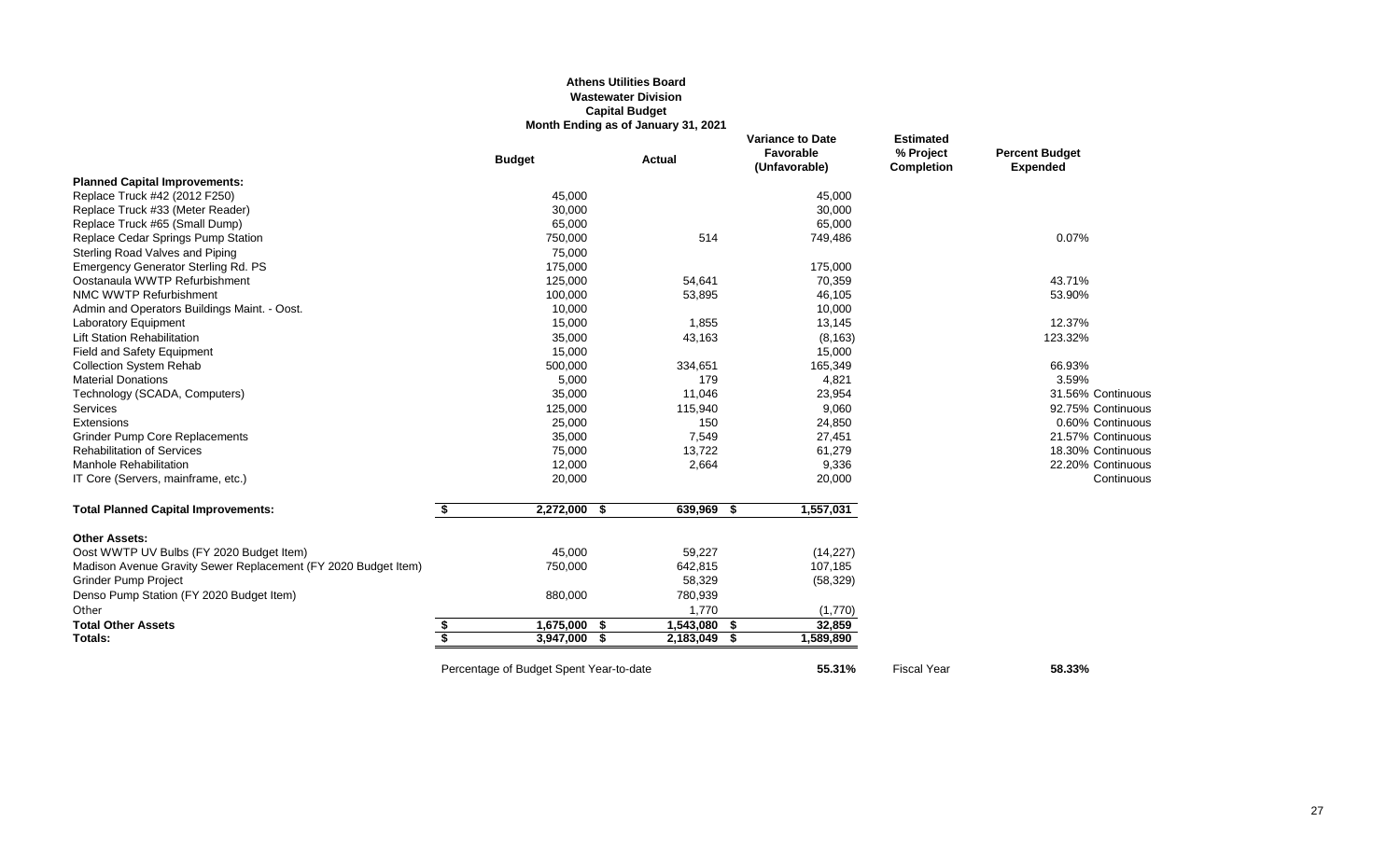|      |                                                  |    |                                   |    |                                  | <b>ATHENS UTILITIES BOARD</b>                  |                                                  |                  |    |                               |
|------|--------------------------------------------------|----|-----------------------------------|----|----------------------------------|------------------------------------------------|--------------------------------------------------|------------------|----|-------------------------------|
|      |                                                  |    |                                   |    |                                  | <b>FIBER</b>                                   |                                                  |                  |    |                               |
|      |                                                  |    |                                   |    |                                  | <b>BALANCE SHEET</b>                           |                                                  |                  |    |                               |
|      |                                                  |    |                                   |    |                                  | <b>January 31, 2021</b>                        |                                                  |                  |    |                               |
|      | <b>Current Period</b><br><b>January 31, 2021</b> |    | Year-to-Date<br><b>Prior Year</b> |    | Change from<br><b>Prior Year</b> |                                                | <b>Current Period</b><br><b>January 31, 2016</b> | Prior<br>Month   |    | Change<br>from prior<br>Month |
|      |                                                  |    |                                   |    |                                  | <b>Assets</b>                                  |                                                  |                  |    |                               |
|      | 123,228.61                                       |    | 101,634.18                        |    | 21,594.43                        | Services                                       | 123,228.61                                       | 123,228.61       |    |                               |
|      | 43,784.15                                        |    | 36,326.40                         |    | 7,457.75                         | <b>Accumulated Depreciation</b>                | 43,784.15                                        | 42,962.63        |    | 821.52                        |
|      | 79,444.46                                        |    | 65,307.78                         |    | 14,136.68                        | <b>Total Fixed Assets</b>                      | 79,444.46                                        | 80,265.98        |    | (821.52)                      |
|      |                                                  |    |                                   |    |                                  | <b>Current Assets</b>                          |                                                  |                  |    |                               |
|      | 224,457.62                                       |    | 161,470.13                        |    | 62,987.49                        | Cash                                           | 224,457.62                                       | 219,889.81       |    | 4,567.81                      |
|      | 1,685.00                                         |    | 4,199.00                          |    | (2,514.00)                       | Accounts Receivable                            | 1,685.00                                         | 185.00           |    | 1,500.00                      |
|      | 226,142.62                                       |    | 165,669.13                        |    | 60,473.49                        | <b>Total Current Assets</b>                    | 226,142.62                                       | 220,074.81       |    | 6,067.81                      |
| - \$ | 305,587.08                                       | £. | 230,976.91                        | £. | 74,610.17                        | <b>Total Assets</b>                            | 305,587.08                                       | 300,340.79       | £. | 5,246.29                      |
|      |                                                  |    |                                   |    |                                  |                                                |                                                  |                  |    |                               |
|      | $\sim$                                           |    |                                   |    |                                  | Liabilities<br>Payable to Other Divisions      |                                                  |                  |    | $\sim$                        |
|      | 305,587.08                                       |    | 230,976.91                        |    | 74,610.17                        | <b>Retained Earnings</b>                       | 305,587.08                                       | 300,340.79       |    | 5,246.29                      |
| \$   | 305,587.08                                       | \$ | 230,976.91                        | \$ | 74,610.17                        | <b>Total Liabilities and Retained Earnings</b> | \$<br>305,587.08                                 | \$<br>300,340.79 | \$ | 5,246.29                      |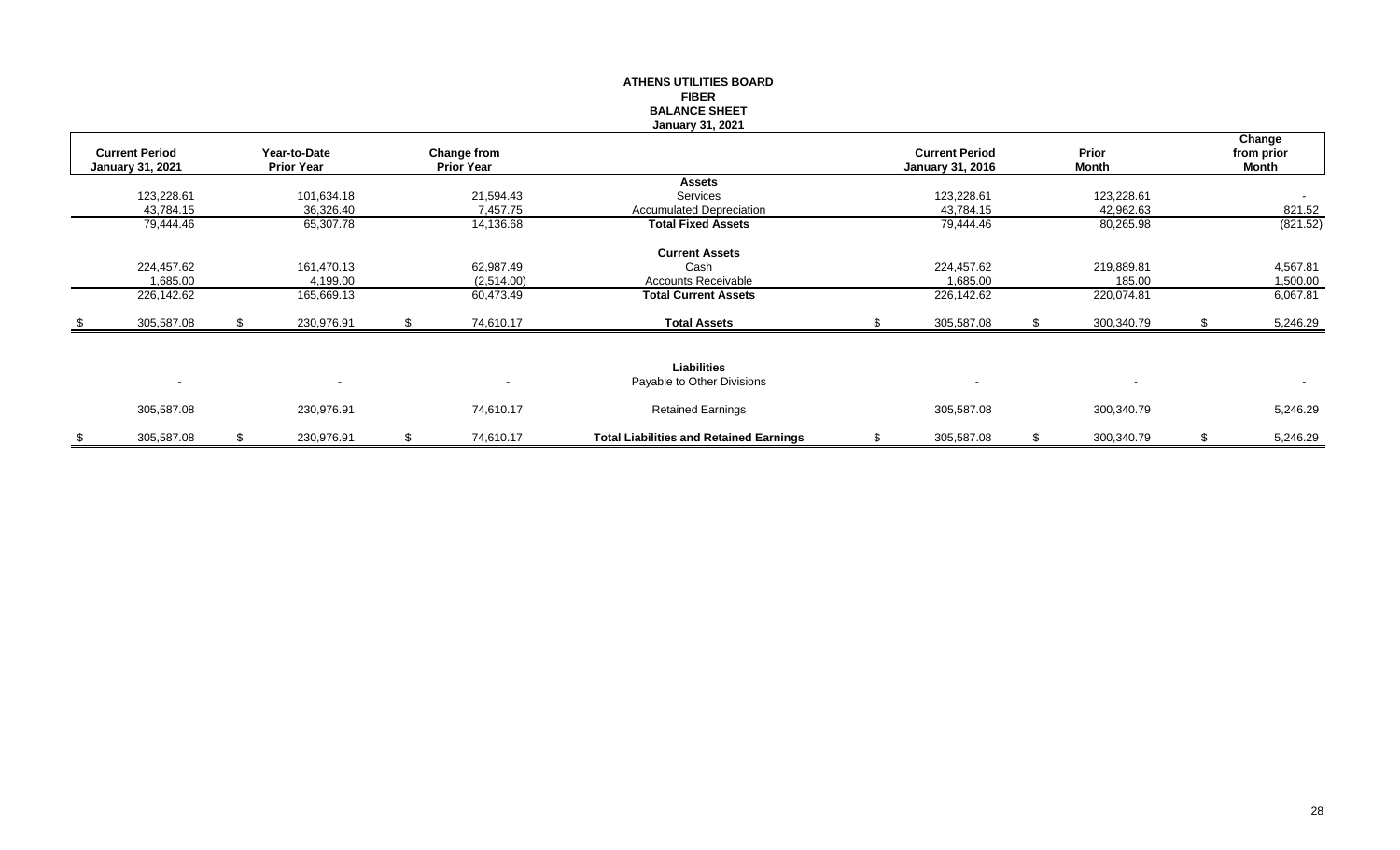|                                  | Jaliualy JI, 2021 |                                   |                          |                                        |            |                                                 |  |                                             |    |                                       |    |          |
|----------------------------------|-------------------|-----------------------------------|--------------------------|----------------------------------------|------------|-------------------------------------------------|--|---------------------------------------------|----|---------------------------------------|----|----------|
| Year-to-Date<br>January 31, 2021 |                   | Year-to-Date<br><b>Prior Year</b> |                          | Variance<br>Favorable<br>(Unfavorable) |            |                                                 |  | Current<br>Month<br><b>January 31, 2021</b> |    | Current<br>Month<br><b>Prior Year</b> |    |          |
|                                  | 72,993.00         |                                   | 68,683.00                |                                        | 4,310.00   | Revenue                                         |  | 10,349.00                                   |    | 10,299.00                             |    | 50.00    |
|                                  |                   |                                   |                          |                                        |            | <b>Operating and Maintenance Expenses</b>       |  |                                             |    |                                       |    |          |
|                                  | 2,259.25          |                                   | $\overline{\phantom{a}}$ |                                        | (2,259.25) | Overhead Line Expense                           |  | 25.80                                       |    | $\overline{\phantom{a}}$              |    | (25.80)  |
|                                  | 2,317.49          |                                   | 2,317.49                 |                                        |            | Administrative and General Expense              |  | 331.07                                      |    | 331.07                                |    |          |
|                                  | 28,586.49         |                                   | 30,621.04                |                                        | 2,034.55   | <b>Telecom Expense</b>                          |  | 3,994.55                                    |    | 3,684.13                              |    | (310.42) |
| \$                               | 33,163.23         |                                   | 32,938.53                |                                        | (224.70)   | <b>Total Operating and Maintenance Expenses</b> |  | 4,351.42                                    | S  | 4,015.20                              |    | (336.22) |
|                                  | 465.59            |                                   | 352.22                   |                                        | 113.37     | Interest Income                                 |  | 70.23                                       |    | 54.26                                 |    | 15.97    |
|                                  |                   |                                   |                          |                                        |            | <b>Other Operating Expense</b>                  |  |                                             |    |                                       |    |          |
|                                  | 4,382.46          |                                   | 4,366.31                 |                                        | (16.15)    | <b>Depreciation Expense</b>                     |  | 821.52                                      |    | 647.41                                |    | (174.11) |
|                                  | 35,912.90         |                                   | 31,730.38                |                                        | 4,182.52   | <b>Net Before Extraordinary</b>                 |  | 5,246.29                                    |    | 5,690.65                              |    | (444.36) |
|                                  | $\blacksquare$    |                                   | 5,000.00                 |                                        | (5,000.00) | Grants, Contributions, Extraordinary            |  |                                             |    | $\sim$                                |    | $\sim$   |
| \$                               | 35,912.90         | S                                 | 36,730.38                | S                                      | (817.48)   | <b>Change in Net Assets</b>                     |  | 5,246.29                                    | \$ | 5,690.65                              | \$ | (444.36) |

#### Athens Utilities Board Profit and Loss Statement - Fiber January 31, 2021